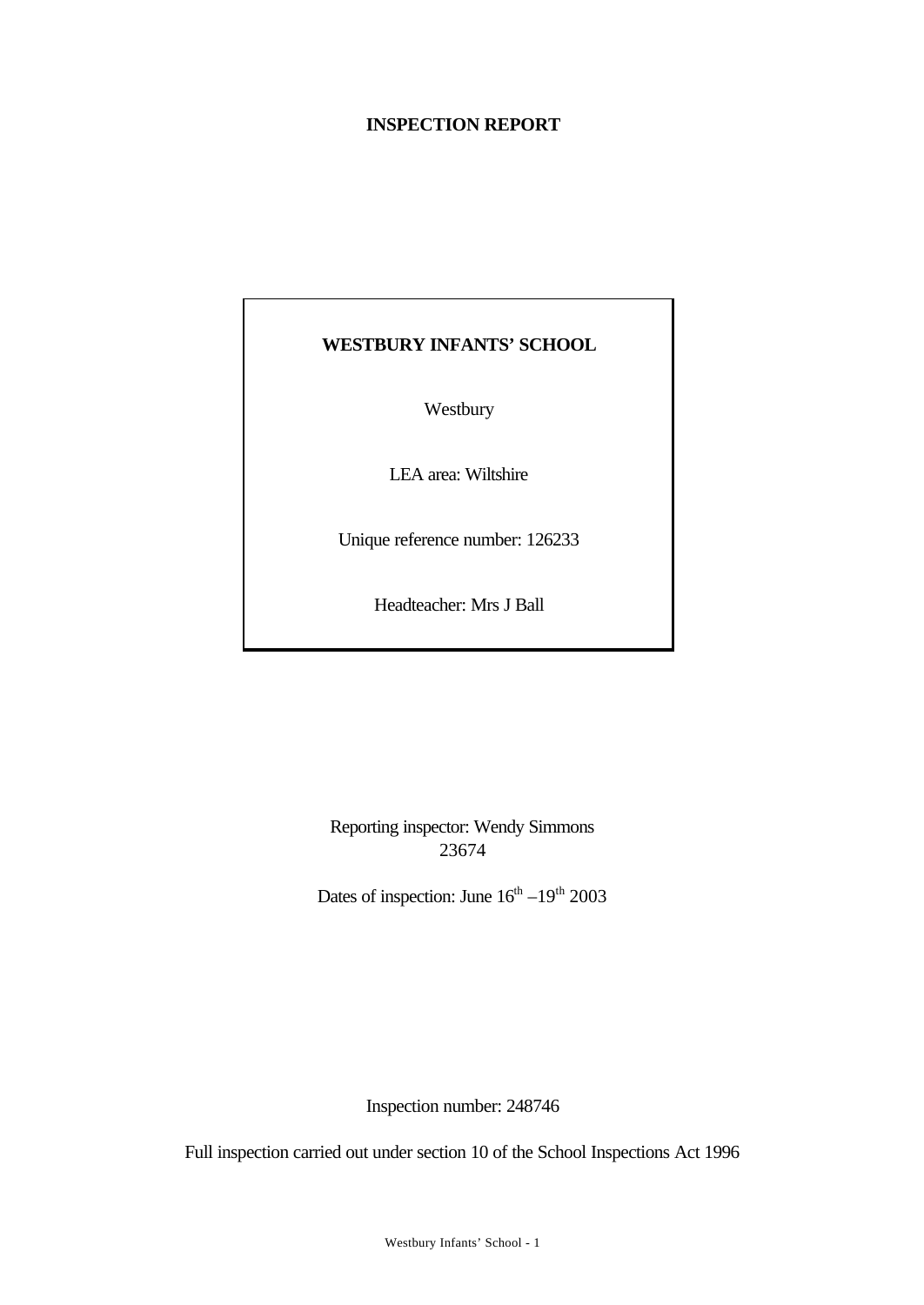# **INFORMATION ABOUT THE SCHOOL**

| Type of school:              | Infant                                       |
|------------------------------|----------------------------------------------|
| School category:             | Community                                    |
| Age range of pupils:         | $4 - 7$                                      |
| Gender of pupils:            | Mixed                                        |
| School address:              | Eden Vale Road<br>Westbury<br>Wiltshire      |
| Postcode:                    | BA13 3NY                                     |
| Telephone number:            | 01373 822716                                 |
| Fax number:                  | 01373 822716                                 |
| Appropriate authority:       | The Governing Body, Westbury Infants' School |
| Name of chair of governors:  | Mr R Valovec                                 |
| Date of previous inspection: | $23rd - 26th$ February 1998                  |

#### © Crown copyright 2003

This report may be reproduced in whole or in part for non-commercial educational purposes, provided that all extracts quoted are reproduced verbatim without adaptation and on condition that the source and date thereof are stated.

Further copies of this report are obtainable from the school. Under the School Inspections Act 1996, the school must provide a copy of this report and/or its summary free of charge to certain categories of people. A charge not exceeding the full cost of reproduction may be made for any other copies supplied.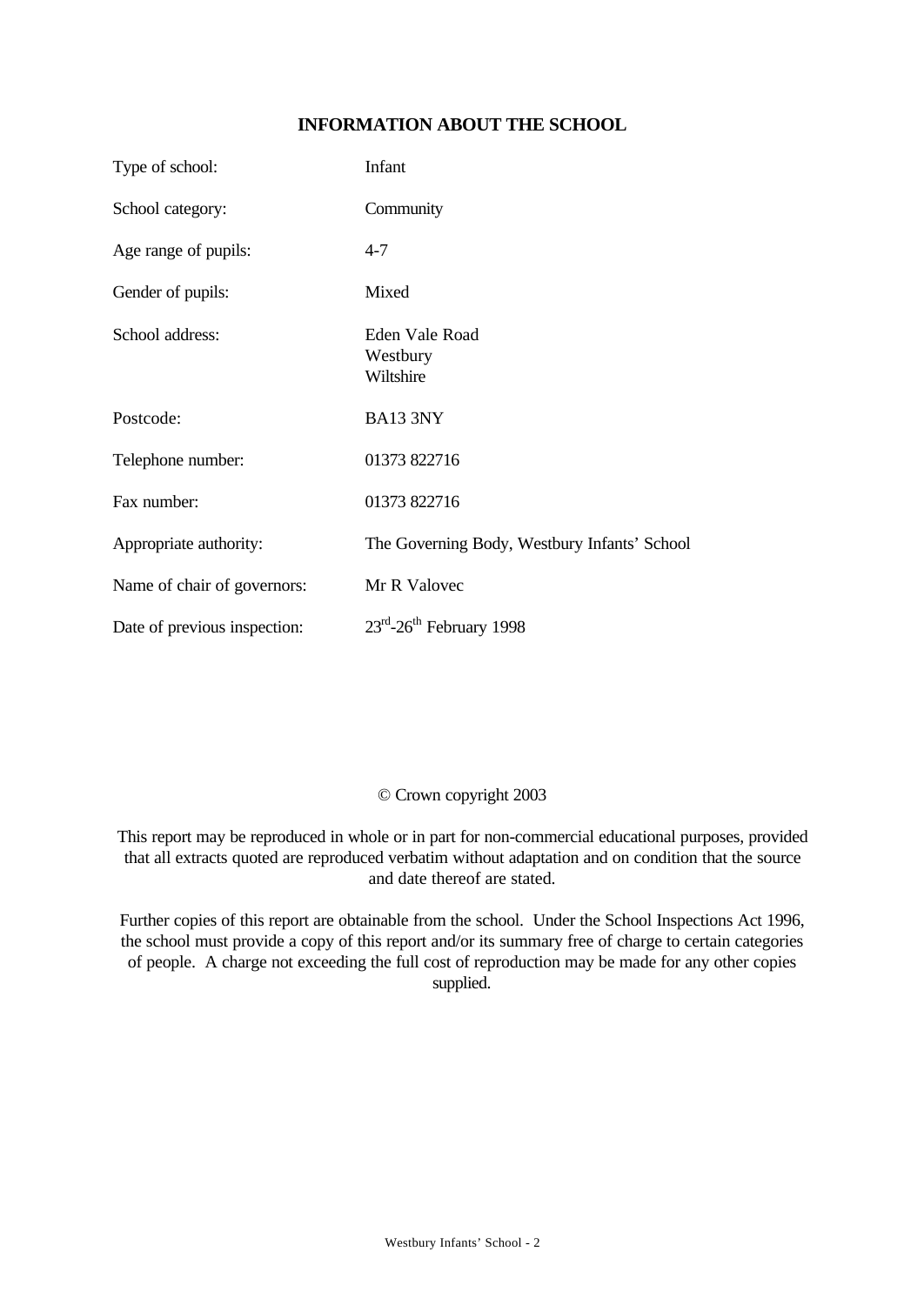# **INFORMATION ABOUT THE INSPECTION TEAM**

| <b>Team members</b> |                         | <b>Subject</b><br>responsibilities | <b>Aspect responsibilities</b>                                                                                                                          |                                                                                                                                                                                                          |
|---------------------|-------------------------|------------------------------------|---------------------------------------------------------------------------------------------------------------------------------------------------------|----------------------------------------------------------------------------------------------------------------------------------------------------------------------------------------------------------|
| 23674               | Wendy<br><b>Simmons</b> | Registered<br>inspector            | <b>Mathematics</b><br>Art<br>Design and<br>technology<br>Music<br>Educational<br>inclusion, including<br>race equality.<br>Special educational<br>needs | What sort of school is it?<br>The school's results and<br>achievements.<br>How well are pupils taught?<br>How well is the school led and<br>managed?<br>What should the school do to improve<br>further? |
| 9588                | Tony West               | Lay<br>inspector                   |                                                                                                                                                         | Pupils' attitudes, values and personal<br>development.<br>How well does the school work in<br>partnership with parents?<br>How well does the school care for its<br>pupils?                              |
| 23434               | Marie<br>Gibbon         | Team<br>inspector                  | English<br>English as an<br>additional<br>language.<br>History<br>Geography<br>Religious education                                                      | How good are the curricular<br>opportunities offered to pupils?                                                                                                                                          |
| 19227               | Paul Missin             | Team<br>inspector                  | <b>Foundation Stage</b><br>Science<br>Information and<br>communication<br>technology<br>Design and<br>technology<br>Physical education.                 |                                                                                                                                                                                                          |

The inspection contractor was:

Phoenix Educational Consultants, "Thule", 60 Joy Lane, Whitstable, Kent, CT5 4LT

Any concerns or complaints about the inspection or the report should be raised with the inspection contractor. Complaints that are not satisfactorily resolved by the contractor should be raised with OFSTED by writing to:

> The Complaints Manager, Inspection Quality Division, The Office for Standards in Education, Alexandra House, 33 Kingsway, London, WC2B 6SE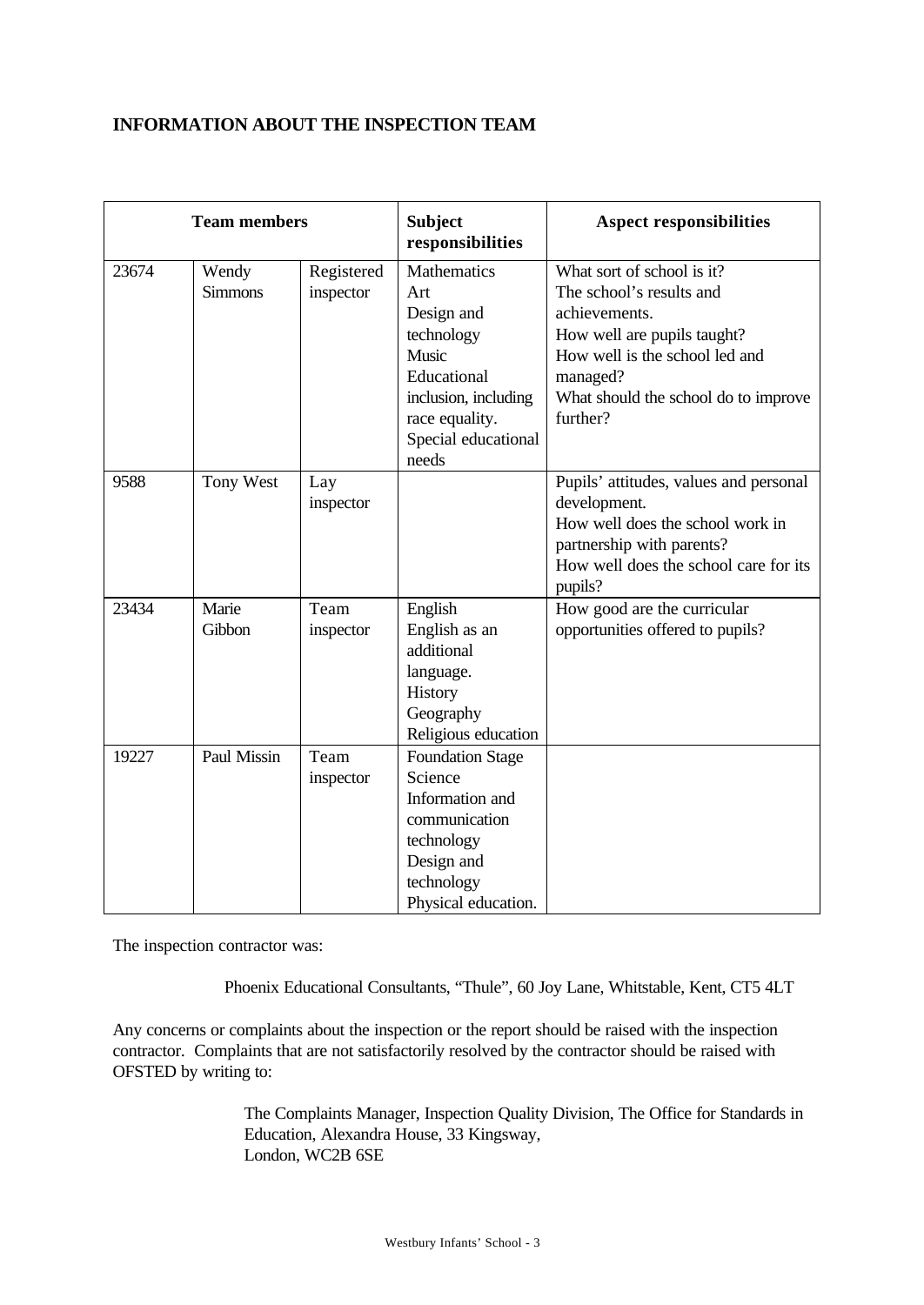# **REPORT CONTENTS**

|                                                       | Page |
|-------------------------------------------------------|------|
| <b>PART A: SUMMARY OF THE REPORT</b>                  | 5    |
| Information about the school                          |      |
| How good the school is                                |      |
| What the school does well                             |      |
| What could be improved                                |      |
| How the school has improved since its last inspection |      |
| <b>Standards</b>                                      |      |
| Pupils' attitudes and values                          |      |
| Teaching and learning<br>Other aspects of the school  |      |
| How well the school is led and managed                |      |
| Parents' and carers' views of the school              |      |
|                                                       |      |
| <b>PART B: COMMENTARY</b>                             |      |
| <b>HOW HIGH ARE STANDARDS?</b>                        | 9    |
| The school's results and pupils' achievements         |      |
| Pupils' attitudes, values and personal development    |      |
| <b>HOW WELL ARE PUPILS TAUGHT?</b>                    | 12   |
| <b>HOW GOOD ARE THE CURRICULAR AND OTHER</b>          |      |
| <b>OPPORTUNITIES OFFERED TO PUPILS?</b>               | 14   |
| <b>HOW WELL DOES THE SCHOOL CARE FOR ITS PUPILS?</b>  | 16   |
| <b>HOW WELL DOES THE SCHOOL WORK IN</b>               |      |
| <b>PARTNERSHIP WITH PARENTS?</b>                      | 18   |
| HOW WELL IS THE SCHOOL LED AND MANAGED?               | 19   |
| WHAT SHOULD THE SCHOOL DO TO IMPROVE FURTHER?         | 22   |
| <b>PART C: SCHOOL DATA AND INDICATORS</b>             | 23   |
| PART D: THE STANDARDS AND QUALITY OF TEACHING IN      |      |
| AREAS OF THE CURRICULUM, SUBJECTS AND COURSES         | 27   |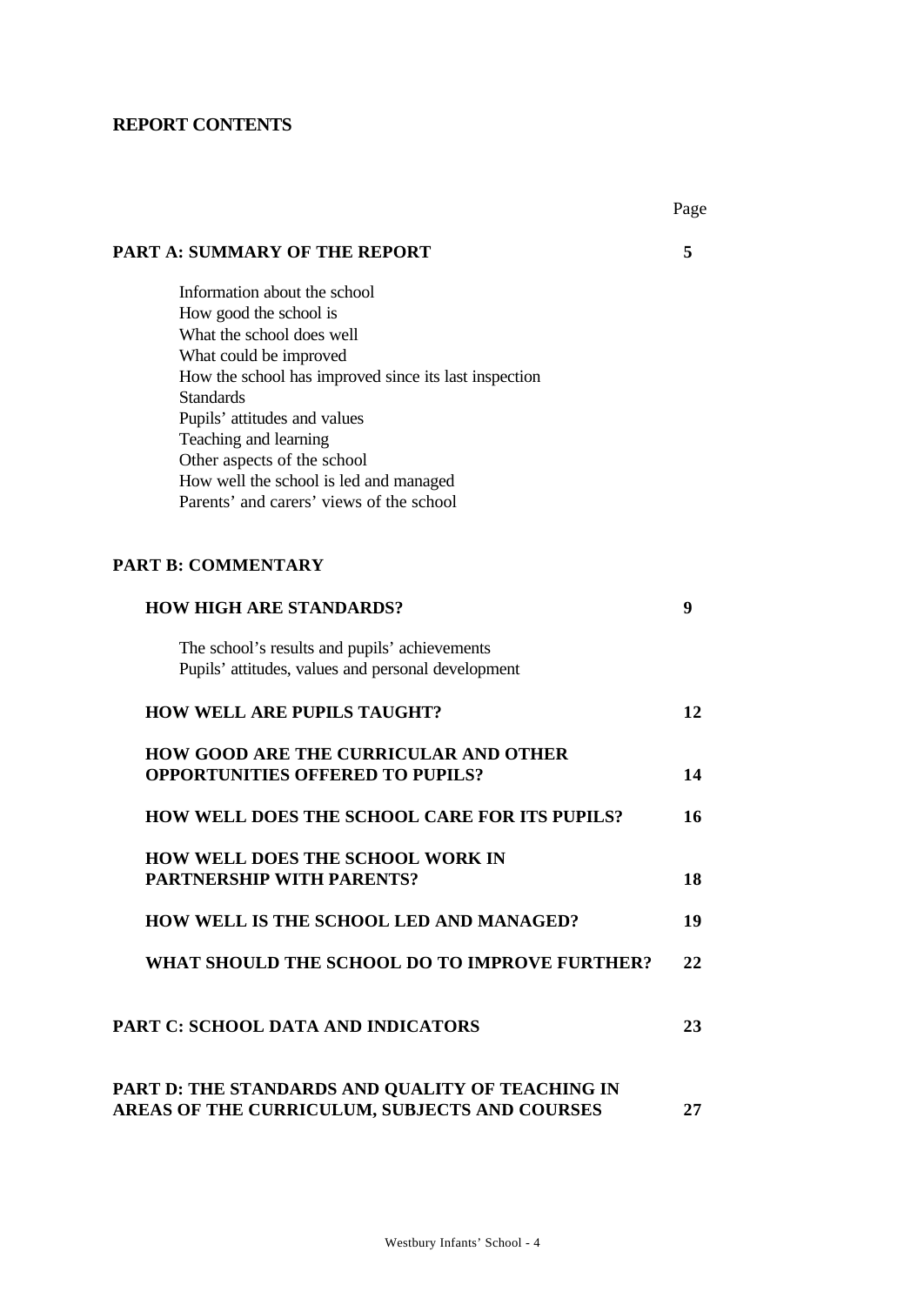#### **PART A: SUMMARY OF THE REPORT**

#### **INFORMATION ABOUT THE SCHOOL**

Westbury Infants' School educates 221 pupils aged between four to seven. There are a similar number of boys and girls in this average sized school, but there are more boys than girls in Year 1 and more girls than boys in Year 2. The school has additional funding for an 'Enrichment Group', which supports 18 pupils to help them to develop confidence by overcoming social, emotional and learning difficulties. The school had a period of time after the last inspection when there were many staffing difficulties. The current headteacher joined the school in September 1999. In the last two years, three teachers left the school and have been replaced. One teacher is currently on a temporary contract. Two new staff have been appointed for September 2003, when a ninth class will open, so that no classes have mixed age groups. The school serves a wide area although many pupils are from the nearby housing association estate. Many families experience significant social difficulties. Virtually every pupil comes from a White British background and very few speak English as an additional language. Twenty one per cent of pupils are eligible for free school meals, (46 pupils), which is higher than average. The school has 44 pupils registered with special educational needs, of these 26 have significant difficulties and two have statements. Speech and communication are the most significant areas of need. When children start in the Reception class many have well below average skills.

#### **HOW GOOD THE SCHOOL IS**

This school provides an acceptable standard of education. It is a caring school in which most pupils want to learn. The quality of teaching and learning is satisfactory overall, with good teaching in several classes. Pupils make satisfactory progress for their ability. Achievement for lower ability pupils is good but sometimes, more able pupils are not given sufficiently challenging work. Pupils show good attitudes and behaviour. Standards are below average overall. Strong leadership and a commitment to raising standards are clearly evident and are leading to improvement. The school gives satisfactory value for money.

#### **What the school does well**

- Good leadership by the headteacher and governors is enabling the school to move forward and improve standards.
- Relationships between staff, pupils and parents are very good.
- The very strong emphasis on personal, social and moral education, especially in the Enrichment Group, helps pupils to develop positive attitudes to life and learning.
- Pupils make good progress in their speaking and listening skills.
- Attainment in art is above average and pupils achieve very well in this subject.
- Children make a good start in the Foundation Stage due to good teaching and learning.
- Good provision for pupils with special educational needs helps them to achieve well.

#### **What could be improved**

- Standards of work compared with the national average and pupils' achievements in mathematics are unsatisfactory.
- Standards in English, and science are lower than average
- More able pupils are not always sufficiently challenged in their learning.
- The school does not have a rigorous enough system to monitor attendance, which is currently well below the national average. This has a negative effect on the standards.
- Monitoring of teaching is underdeveloped by co-ordinators and this prevents them from having a strong overview of their subjects throughout the whole school.
- Collective worship does not fully comply with statutory requirements.

*The areas for improvement will form the basis of the governors' action plan.*

#### **HOW THE SCHOOL HAS IMPROVED SINCE ITS LAST INSPECTION**

There has been satisfactory overall improvement. The best progress has been made since the appointment of the current headteacher. The school was last inspected in February 1998 when standards were judged to be broadly average, with pupils making sound progress. Three months after that inspection, standards fell dramatically in the national tests. The last inspection noted that the school had experienced difficult circumstances, these continued, and the incidence of illness, especially at senior management level, increased. There has been steady improvement in standards since 1999, when they were at their lowest. However, progress in meeting the needs of the most able pupils is still an area for significant development. Pupils' rate of attendance is lower than in 1998. There has been significant improvement in staff morale, the accommodation, and in the partnership with parents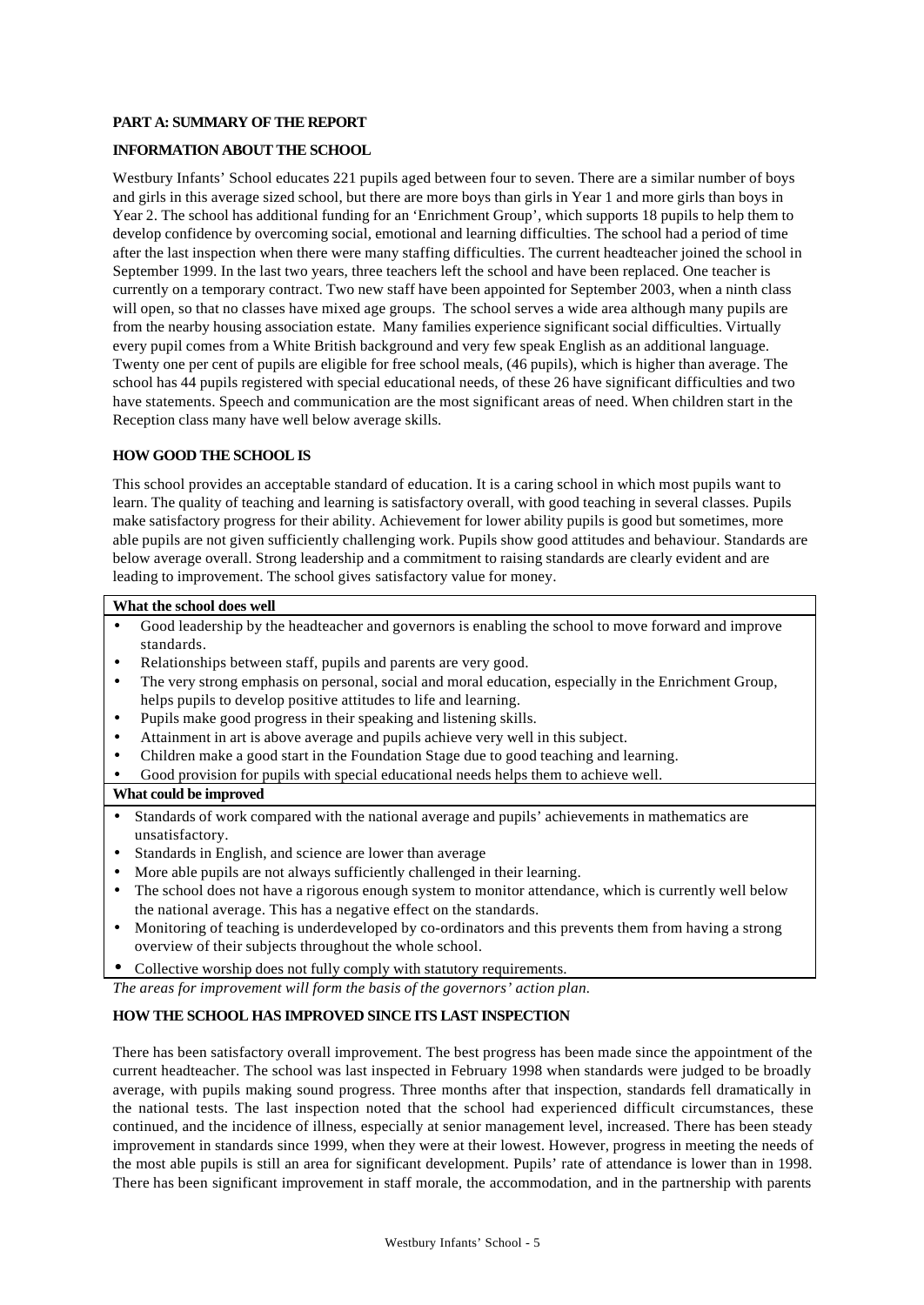and in pupils' personal and social development. Mixed age class teaching is now of a good standard. Good progress is evident in the provision for pupils with special educational needs and very good progress in making the support given by assistants more effective. The school is well placed to make further good improvement.

#### **STANDARDS**

The table shows the standards achieved by pupils at the end of Year 2 based on National Curriculum test results.

|                    | compared with |      |      |                    |                                               |
|--------------------|---------------|------|------|--------------------|-----------------------------------------------|
| Performance in:    | all schools   |      |      | similar<br>schools | Key                                           |
|                    | 2000          | 2001 | 2002 | 2002               |                                               |
| reading            | Е             | E    | D    | C                  | well above average<br>A<br>B<br>above average |
| Writing            | D             | D    | C    | B                  | $\subset$<br>Average<br>Below average<br>D    |
| <b>Mathematics</b> | Е             | E    | E    | D                  | well below average<br>E                       |

In 1999, standards in the school were well below average. Since the arrival of the current headteacher, there has been an improving trend in the results that has been most evident in the attainment of the lowest and middle ability pupils. This has enabled more pupils to work at an average level and is reflected in the school's improvement when compared with other very similar schools. The school received the Achievement Award for improving standards between 2001 and 2002. However, it is less successful at helping more able pupils to reach their full potential. Currently, standards are below average although achievement is satisfactory. In reading, writing and science, standards are lower than usual by Year 2 and, in geography and history, pupils find it hard to record their work. Achievement in developing pupils' speaking skills is good because the school places strong emphasis on this. Standards are well below average in mathematics and achievement is not as good as it could be. Pupils do especially well in art, where they reach higher than average standards. In information and communication technology (ICT), they are rising quickly. Pupils achieve well in the Reception classes and in music, religious education and design and technology. The school has set challenging targets to improve.

| Aspect                                    | <b>Comment</b>                                                                                                                                                                                                                                |
|-------------------------------------------|-----------------------------------------------------------------------------------------------------------------------------------------------------------------------------------------------------------------------------------------------|
| Attitudes to the school                   | Good. The school works successfully to help pupils to develop positive<br>attitudes, which provide a strong basis for learning. Pupils are interested in<br>activities and respect the feelings, values and beliefs of others.                |
| Behaviour, in and out of<br>classrooms    | Good. Most pupils are polite, helpful and follow school rules. There has been<br>one recent exclusion. Challenging behaviour is well managed.                                                                                                 |
| Personal development and<br>relationships | Very good, with a strong emphasis on developing social skills. Relationships are<br>very good. The Enrichment Group provides very effective support in this aspect<br>of its work.                                                            |
| Attendance                                | Poor. It is well below average and this has a negative effect on pupils' learning,<br>achievement and attainment. Several pupils arrive late in the mornings. The<br>school does not have a rigorous system to monitor and improve attendance |

#### **PUPILS' ATTITUDES AND VALUES**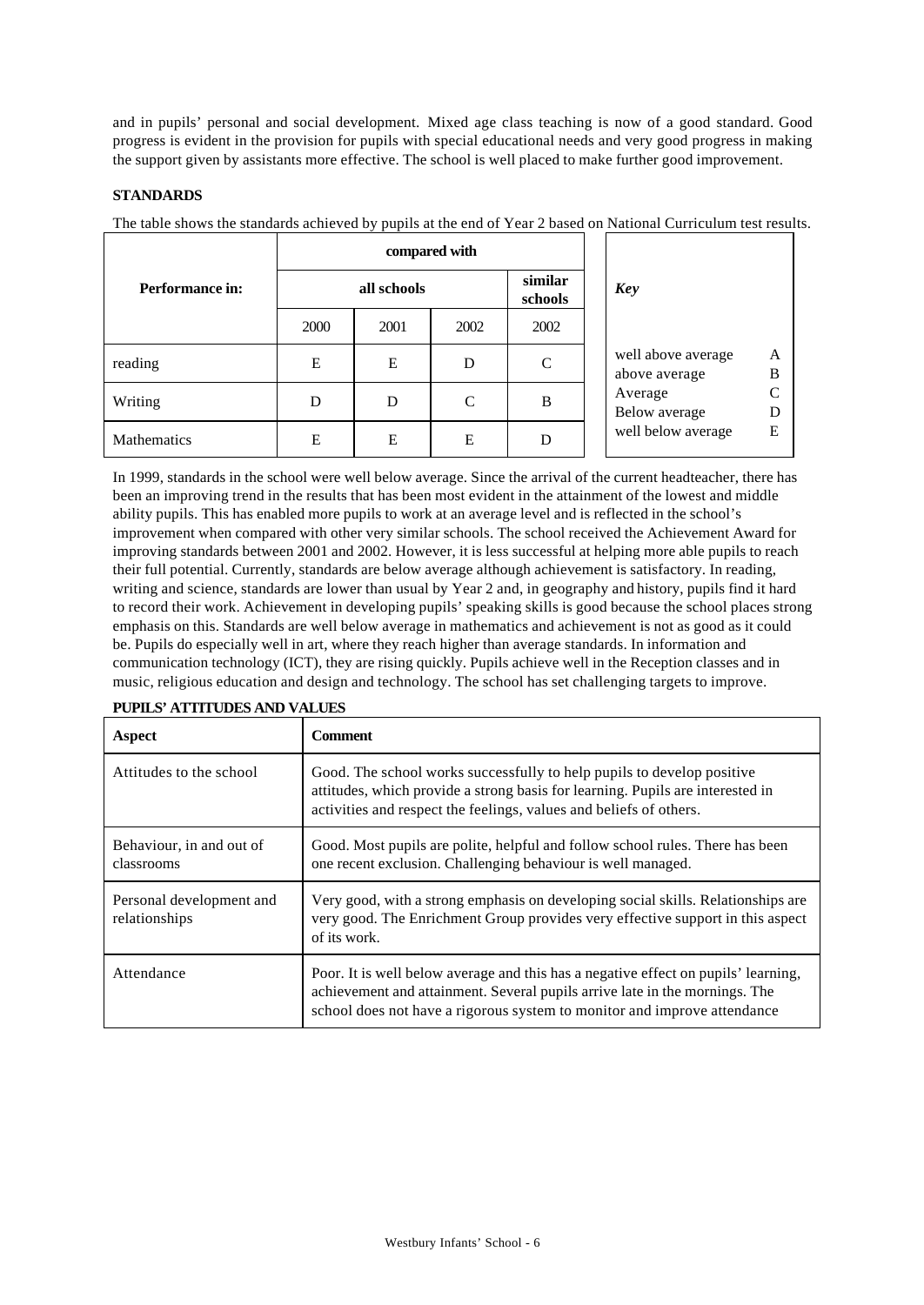#### **TEACHING AND LEARNING**

| Teaching of pupils in: | <b>Reception</b> | Years $1-2$  |
|------------------------|------------------|--------------|
| Quality of teaching    | Good             | Satisfactory |

*Inspectors make judgements about teaching in the range: excellent; very good; good; satisfactory; unsatisfactory; poor; very poor. 'Satisfactory' means that the teaching is adequate and strengths outweigh weaknesses.*

The school meets the needs of pupils adequately overall. Teaching and learning are satisfactory. Relationships are very good and help pupils to enjoy learning. In 1998, challenges for the most able were identified for further improvement. In lessons, teachers often plan suitable activities for the most able, but do not give them sufficient direct support. The teaching of pupils with special educational needs is good, with often very good support from assistants. In mathematics, there are several significant weaknesses, which prevent pupils from making enough progress. Teachers sometimes focus too much of their time on the least able pupils to the cost of the most able. In mathematics and numeracy, there are not enough opportunities for pupils to engage in problem solving activities, which really challenge them. In literacy and English, teaching and learning are satisfactory. However, there are missed opportunities to help pupils to re-visit their writing to extend and improve their ideas and, when reading, the teachers do not always identify a real focus to the activity to develop specific skills. Particular strengths include the very good teaching in art and the improvement in the quality of computer work and in promoting pupils' speaking and listening skills.

Teaching and learning are good in the Foundation Stage and this helps children to get off to a good start in learning new skills. Teaching is often good in Year 1, where teachers help pupils to think and learn for themselves. In Year 2, there is considerably more variation. It is consistently good in the mixed Year 1 and 2 class but, in both other classes, there is too much variation in how teachers use and organise their time to ensure that pupils of all abilities learn to best effect. Teachers work hard to develop pupils' speaking skills and this is a significant strength of teaching, which enables pupils to achieve satisfactorily overall. Music is well taught and helps pupils to be creative.

| Aspect                                                                              | <b>Comment</b>                                                                                                                                                                                                                                                                                                                                                            |
|-------------------------------------------------------------------------------------|---------------------------------------------------------------------------------------------------------------------------------------------------------------------------------------------------------------------------------------------------------------------------------------------------------------------------------------------------------------------------|
| The quality and range of the<br>curriculum                                          | Satisfactory. The curriculum is broad and well thought out, especially for pupils<br>in the Reception classes. Skills, which pupils learn, develop steadily overall from<br>year to year. Extra-curricular activities, links with the community and the range of<br>visits are good.                                                                                      |
| Provision for pupils with<br>special educational needs                              | Good. Work is well adapted and assessed for pupils to make good progress.<br>Assistants give very good support, and links with professionals in the<br>community are effective in providing quick and focused help. Sometimes targets<br>for pupils' improvement are too general. The work of the Enrichment Group is<br>good and helps pupils to be successful learners. |
| Provision for pupils learning<br>English as an additional<br>language.              | Good. There are very few pupils, but the school places a strong emphasis on<br>enriching pupils' speaking and teachers are skilled at helping these pupils to<br>make progress.                                                                                                                                                                                           |
| Pupils' personal, including<br>spiritual, moral, social and<br>cultural development | Good overall. The very good provision for social and moral education helps<br>pupils to show positive attitudes and develop self-esteem. Spiritual education is<br>good. Pupils are only just beginning to understand that Britain is a multicultural<br>society. Cultural development is satisfactory.                                                                   |
| How well the school cares for<br>its pupils                                         | Good. Pupils are well cared for with very good procedures for supporting<br>personal development. The school has satisfactory procedures for assessing<br>pupils' work, although they are not available in every subject. Information from<br>assessment is not used consistently well to help teachers plan pupils' learning.                                            |

#### **OTHER ASPECTS OF THE SCHOOL**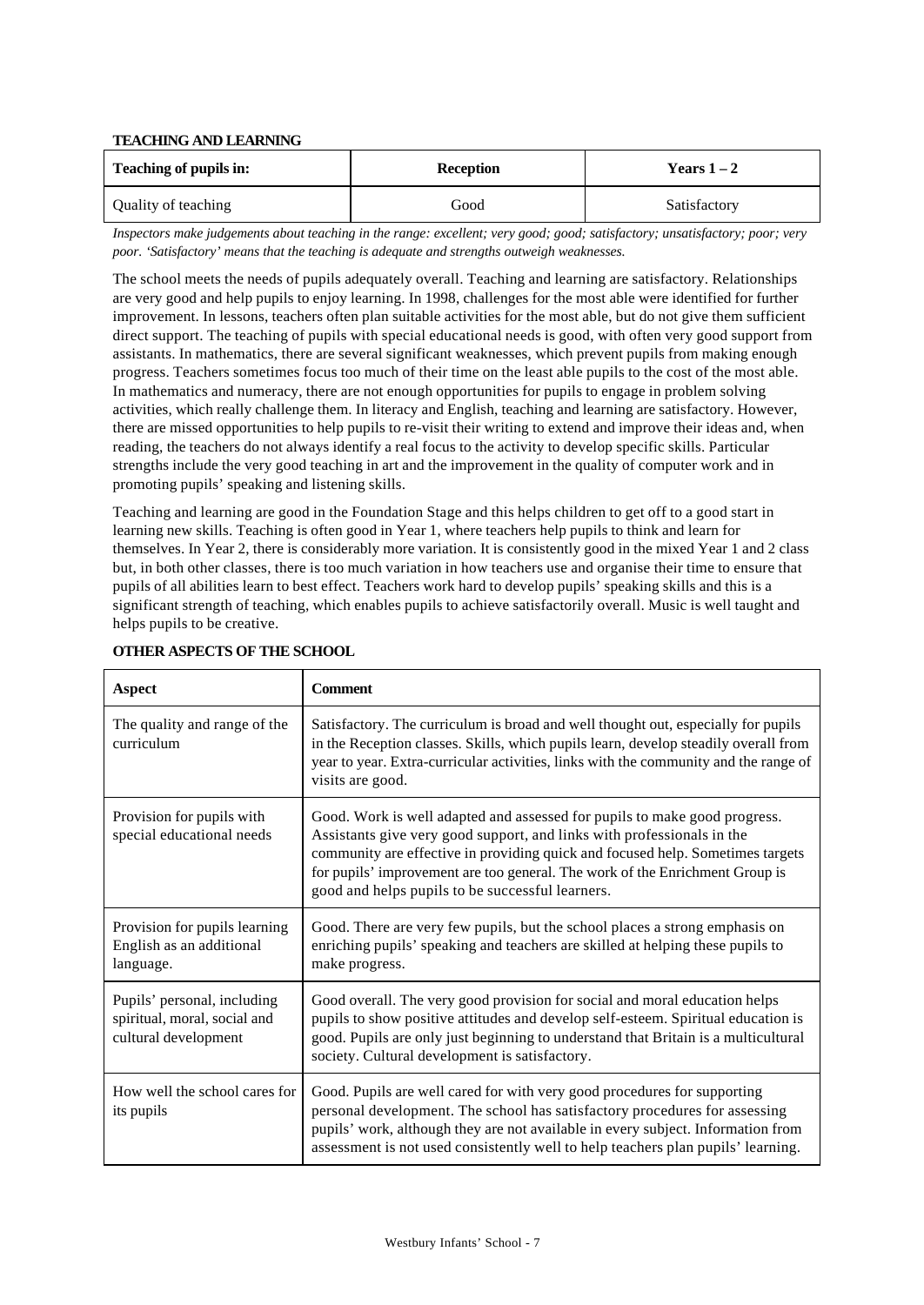Links with parents are good. Parents are very supportive and make a satisfactory contribution to their children's learning and school life.

| Aspect                                                              | <b>Comment</b>                                                                                                                                                                                                                                                                                                                                                                                |
|---------------------------------------------------------------------|-----------------------------------------------------------------------------------------------------------------------------------------------------------------------------------------------------------------------------------------------------------------------------------------------------------------------------------------------------------------------------------------------|
| Leadership and<br>management by the<br>headteacher and key<br>staff | The headteacher provides good leadership and senior staff provide satisfactory<br>support. They have a clear vision to improve the school. The headteacher inspires<br>and motivates staff and leads by example. Subject co-ordinators provide satisfactory<br>leadership and management. Skilled administrative staff support the smooth running<br>of the school.                           |
| How well the governors<br>fulfil their<br>responsibilities          | Good. The governing body calls the school to account by evaluating standards and<br>by playing an active part in planning improvements to raise standards. Governors are<br>enthusiastic, suitably qualified and provide good links with the community. They<br>fulfil their statutory responsibilities adequately, but some pupils are inappropriately<br>withdrawn from collective worship. |
| The school's evaluation<br>of its performance                       | Satisfactory. Monitoring and evaluating of teaching and learning are broadly<br>satisfactory but, in some subjects, this is limited. The school evaluates national tests<br>results and uses this information to plan further improvements.                                                                                                                                                   |
| The strategic use of<br>resources                                   | Good. Finance and staff are used effectively. The school considers how it can provide<br>best value well.                                                                                                                                                                                                                                                                                     |

#### **HOW WELL THE SCHOOL IS LED AND MANAGED**

Resources are of suitable quality and plentiful. Staff are well trained. The accommodation is good overall for the demands of the curriculum.

#### **PARENTS' AND CARERS' VIEWS OF THE SCHOOL**

| What pleases parents most                                                                                                                                                          | What parents would like to see improved                                                                                |
|------------------------------------------------------------------------------------------------------------------------------------------------------------------------------------|------------------------------------------------------------------------------------------------------------------------|
| Parents are very happy with this caring and<br>improving school.<br>They feel welcomed and well informed.<br>$\bullet$<br>The school is well led and managed.<br>Teaching is good. | A few parents commented that although extra-<br>curricular activities have improved, they would<br>still welcome more. |

Inspectors agree with parents' positive views overall, but note that teaching is satisfactory. For a school of this size the range of extra-curricular activities is good.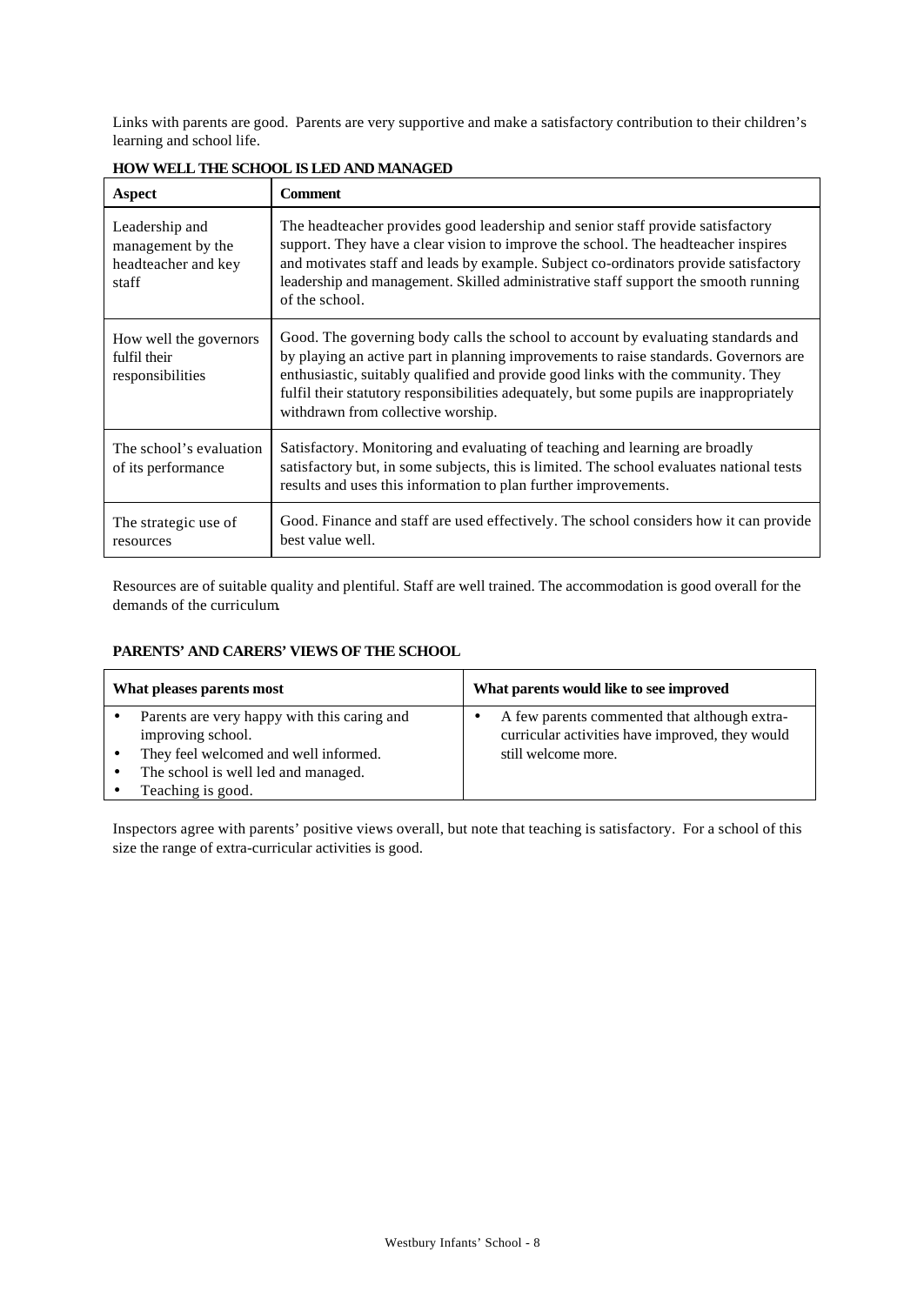## **PART B: COMMENTARY**

#### **HOW HIGH ARE STANDARDS?**

#### **The school's results and pupils' achievements**

1. At the time of the last inspection, in February 1998, standards were judged to be broadly average, with pupils making sound progress. Three months after that inspection, the pupils completed the national tests in reading, writing and mathematics. The results of these showed significant variation in standards. In reading and writing, standards were below average and, in mathematics, they were well below average. The last inspection noted that the school had experienced difficult circumstances, these continued and the incidence of illness, especially at senior management level, increased. By 1999, standards in the school had dropped further to consistently well below average. It was at this time that the current headteacher was appointed to help the school to improve.

2. The findings of this inspection show that the leadership in the school is now raising standards and, although the standards are below average overall, there has been good improvement since 1999, when they were at their lowest. Nonetheless, they are still not as high as at the time of the last inspection. This is partly due to the changing profile of pupils attending the school. The school has more pupils with complex special educational needs, with a high number of pupils on the register who receive support from many outside agencies. The opening of the Enrichment Group at this school in 1998 reflects the increasing proportion of pupils facing social, emotional and behavioural difficulties.

3. Currently, standards are below average in reading, writing and science. They are well below average in mathematics. In other subjects, they are broadly average although they are above average in art. Although standards are not above average in Year 2 in information and communication technology, in other years, the impact of improvement in the subject is clearly evident. In history and geography, pupils demonstrate average knowledge in discussion but their written recording skills are lower than average. Good achievement in religious education, music and design and technology, shows how the school is seeking to provide an interesting curriculum, which gives pupils the opportunity to learn new skills and make decisions for themselves. Very good achievement in art is due not only to the factors identified previously but also shows the effect of very high quality teaching, and the systematic development of skills from year to year.

4. When pupils start school at the age of four in the Reception classes, they demonstrate variable skills, knowledge and understanding. Currently, they are well below average. This represents a drop since the last inspection when standards on entry were judged to have been below average. Several of the children have very limited command of all aspects of language and often poorly developed social skills when they enter the school. In their Reception year, the children make good progress in their learning, although most are still achieving standards that are lower than those expected for their age in all areas of learning. Achievement is good in the Reception classes and this helps children to make a strong start in their education and fully reflects the aims of the school. Good progress is made because of good teaching, effective additional support and a well planned curriculum. A notable strength in children's achievement is the high standard of their work with computers and in the development of speaking skills through role-play activities.

5. By Year 2, pupils achieve satisfactorily overall, with good achievement for a significant proportion of lower ability and average ability pupils. Currently, more able pupils are not achieving well enough and this is a weakness, which was also initially identified at the time of the last inspection. Overall, the school has very few able pupils. Although the school has improved the planning of lessons and activities for this group of pupils, there is too much variation in how teachers use their time to develop the skills of these pupils. One of the strong features of the school is the good support and progress in writing for more able pupils in Year 1. However, in mathematics and numeracy, there are too many missed opportunities for these pupils to focus on demanding mental calculations or to work on investigation and problem solving activities, which require them to use combinations of addition,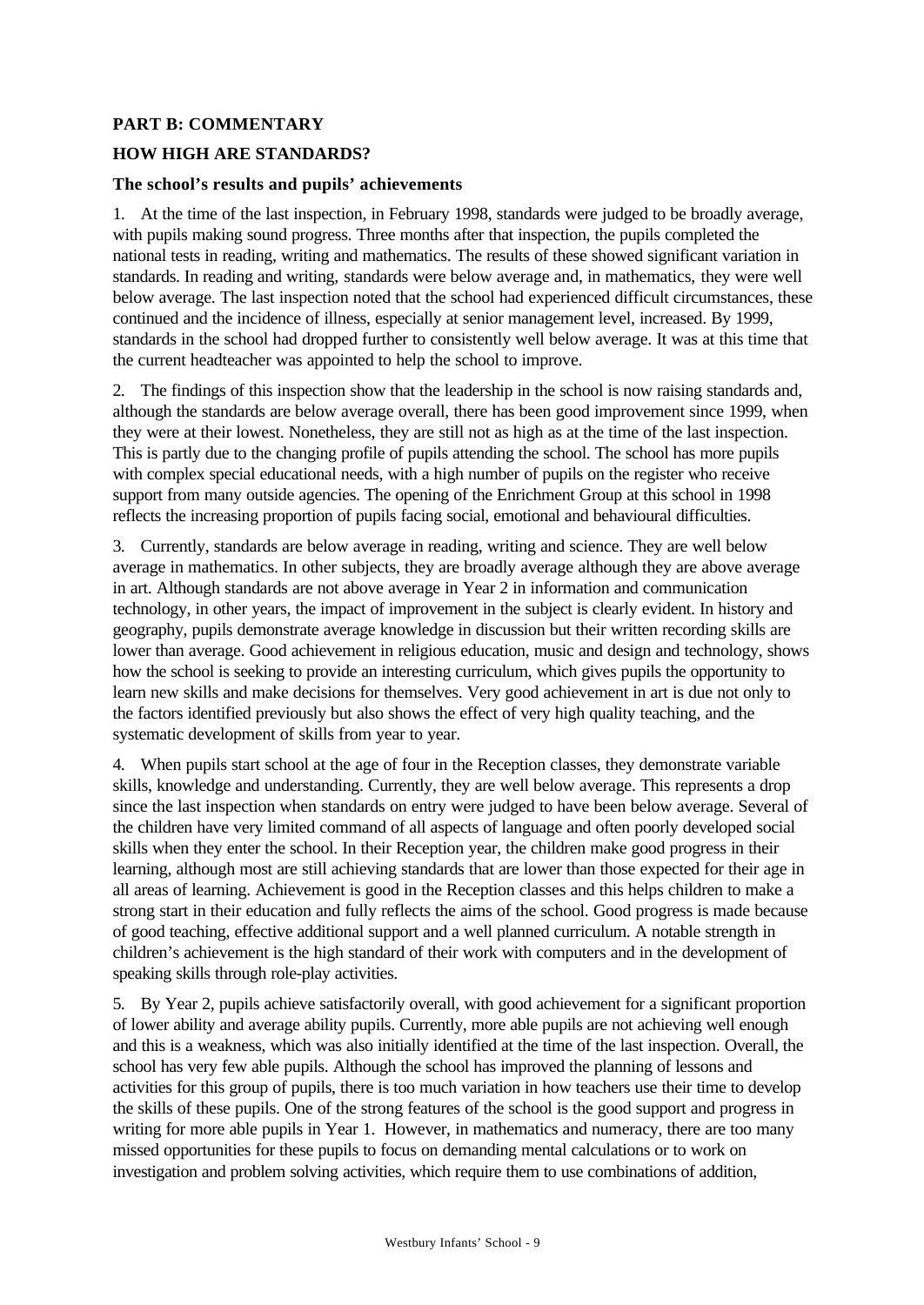subtraction, multiplication and division. Similarly, in science, although pupils learn about the factual aspects of the subject, they are not sufficiently introduced to open-ended investigations, which make them think and learn for themselves.

6. The findings of this inspection show that boys and girls attain similar standards. The school has worked hard to help boys to focus on their reading and writing skills. There is a significant imbalance of girls and boys in Years 1 and 2, but teachers show equal concern for both boys and girls.

7. Pupils with special educational needs are well supported and this helps them to make good progress. Since, the last inspection, the shortcomings identified in the provision for this group of pupils have been well addressed. For example, the teaching assistants now give very good support and this helps pupils to make good progress. There has been an increase of pupils with significant needs since the last inspection due to the increasing social disadvantage in the area and due to the opening of the Enrichment Group, which is specifically aimed at supporting pupils with complex needs. The good support of pupils attending the unit is a significant factor in why they achieve well. This is because the staff are skilled at helping pupils to grow in confidence and to overcome the fear of failure. For example, pupils who will not speak when starting school learn how to smile and direct their eyes at the teacher when talking to them. Support from the speech therapist also helps pupils to gain skills and quickly make progress in their work.

8. The school has very few pupils learning English as an additional language. They attain average standards in all areas of their work and are well supported in widening their speaking skills. One of the strengths of the school is the way in which they have focused on developing all pupils' language from the Reception classes up. This is essential, as many pupils, including those just becoming confident in English, do not naturally use a wide range of vocabulary and are often reluctant or lacking in skills to express themselves well.

9. Since 2000, particular strengths of improvement include the trend for improvement in writing and mathematics. The school received the School's Achievement Award for improvement between 2001 and 2002, which recognised how the school had helped more pupils to reach a level 2 in their national tests, although the school still gets few Level 3 results. The current headteacher has successfully raised staff morale, enhanced links with parents and helped pupils grow in the confidence and interest in learning. These factors contribute to this school being recognised as an improving school.

10. The school has successfully improved results against other very similar schools. For example, the school improved from well below average in 2001 to below average in 2002. The findings of this inspection show that the school has maintained the improvement of the lowest ability group but the school is still getting too few higher Level 3 results. In 2002, the impact of the school's improvement projects was seen in how the school successfully lifted results compared with other very similar schools. For example, standards rose from below average in reading to average. In mathematics, there was also steady improvement and, in writing, it successfully improved its results from average to above average.

11. The provisional results for the current Year 2 in the 2003 national tests are not as good as in 2002. This reflects the high proportion of pupils with significant special educational needs in this group and the high number of generally lower ability pupils in this current year group. Moreover, some pupils have been taught by a temporary teacher since Easter of this year and this has slowed the progress of some pupils, as the teacher has had to get to know the pupils. In this current year group, there are a few pupils who have poor attendance records. This means that the progress that they make is too fragmented which lowers the school's test results.

12. Despite the complex range of social and emotional needs of pupils in the school, which often prevent them from working at an average level, there are also some issues that are preventing pupils from achieving better. For example, pupils do not write for a wide range of purposes and, although the school has successfully helped pupils to write at greater length, as was identified as a key issue in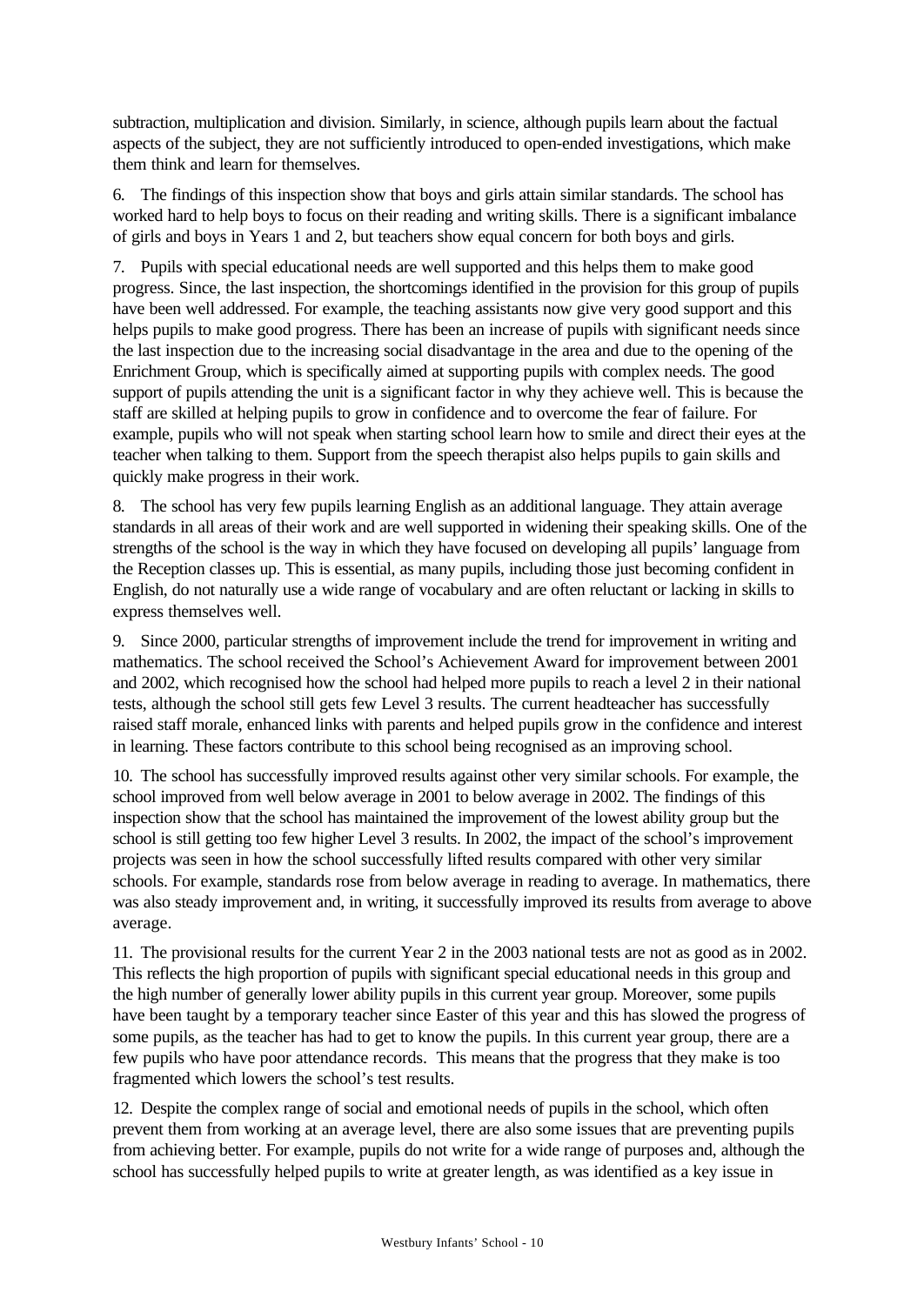1998, there are not enough opportunities for pupils to go back over their work and develop their ideas or skills. During the inspection, there was little evidence of teachers using time in literacy lessons to show pupils how to develop these skills by watching how the teacher develops whole class writing on the board. This is a factor in why the school gets few Level 3s in their writing. In reading, there are missed opportunities to give a sharp focus to learning in reading time, so that pupils really concentrate on developing specific skills. Nonetheless, the school has challenging targets for improvement and is keen to make progress. It is important to note that the school has few more able pupils to work with overall.

#### **Pupils' attitudes, values and personal development**

13. Overall, the pupils have very good attitudes towards their school, learning and work, which is an improvement on the previous inspection. The work of the Enrichment Group is highly successful in helping pupils to develop positive attitudes. The parents confirm that their children want to come to school. From the time they join the school to the time they leave to join their junior schools, pupils have positive attitudes to their work, with the great majority settling well to their allotted tasks, concentrating well and enjoying what they do. However, there are a significant minority of pupils who find difficulty in applying themselves to their work for a variety of reasons. Some pupils have a lack of self-belief in their own abilities and the school is working hard to improve this aspect. Most pupils care for each other and, when given the opportunity, they are keen to take on responsibilities.

14. Behaviour is good in the school as a whole, although a few pupils demonstrate challenging behaviour. The great majority display interest in the school's activities and are responsive to, and cooperate with, their peers and all members of staff. Members of the staff and parents confirm that, overall, the standards of pupils' behaviour have improved and are good. During the inspection, as they moved around the school, pupils behaved well. However, there are a significant minority of pupils who sometimes display immaturity and find it difficult to follow school rules, or always act appropriately. There are a few pupils who present challenging behaviour and, despite teachers' hard work and best efforts, these pupils still find it hard to comply, even though teachers show good skills at supporting pupils with behavioural difficulties.

15. In their classrooms, at play, during break-times or when engaged in extra-curricular activities the majority of pupils are polite, courteous and friendly. They form orderly queues and wait their turn and this was especially evident at lunchtime in the dining hall. Members of the school staff work well as a team in consistently managing pupils' behaviour and parents confirm that this is a factor in the improvements in behaviour. No examples of any oppressive behaviour, bullying, sexism or racism were seen during the inspection and the majority of pupils understand the impact of their behaviour on others. One pupil has been excluded during the current school year for violent behaviour.

16. The pupils co-operate with members of the staff and one another very well. An example of this was seen when pupils worked very well together composing music. Pupils are trustworthy and handle resources such as musical instruments, computer equipment and books very well and there were no instances of damage or graffiti seen during the inspection.

17. Relationships are very good overall and reflect the school's aims and ethos. When pupils work in groups, they share their views and opinions well and they value each other's work. In lessons observed during the inspection, pupils worked very well in a variety of different situations. Pupils are polite to one another and appreciate one another. Pupils are trusted, they are generally aware of right and wrong and comply with school and class rules. If any disruption does arise, members of staff handle the affair very well and limit any effects. The pupils follow the excellent role models provided by all members of staff, by being courteous and polite and having very good relationships with everyone. In the Reception classes, children are developing well through structured play and role play.

18. The opportunities for pupils to take initiative and personal responsibility are satisfactory. When provided with appropriate opportunities, pupils accept chances to help others, assist in preparing for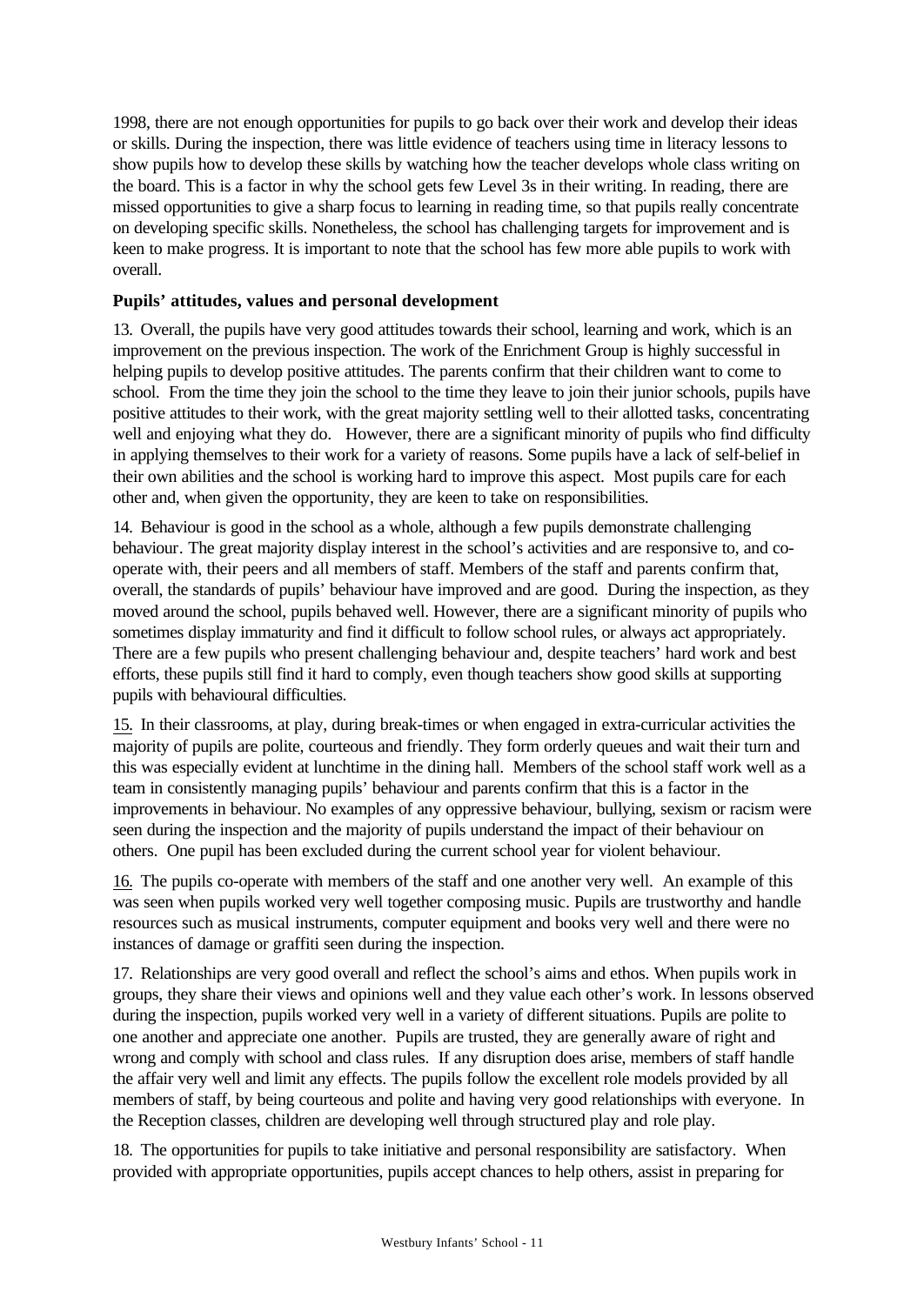lessons or tidying up afterwards. These occasions are limited. The pupils support one another and are willing to contribute when asked to provide opinions in class and in assembly. However, inspectors remarked that, in lessons, pupils were often passive in their responses to their teachers. Also, few instances were seen when pupils were encouraged to take initiative for their own learning. In lessons, the use of more directive teaching styles limits both the active response expected from more able children and the opportunities for personal study.

19. Since the last inspection, the rate of attendance has fallen. This partly reflects the increasing social problems of families in the school and high incidences of hospital visits. For the period 2001 to 2002, the school attendance levels were well below the national average. Over the same reporting period, unauthorised absence was in line with the national average. The school's poor record of attendance is having a severe impact on the pupils' learning, causing severe disruption to their progress. All year groups have similar levels of absences and medical reasons account for 67 per cent of pupils' absences for the academic year so far. Punctuality overall is satisfactory, although a small number of families of pupils in Year 1, find great difficulty in getting their children to school consistently on time. As a result, their classes are frequently disrupted at the start of the day. Registers are completed in morning and afternoon sessions and allow work to commence in a calm and businesslike atmosphere. The school complies well with all its responsibilities for the recording and coding of attendance.

# **HOW WELL ARE PUPILS OR STUDENTS TAUGHT?**

20. The quality of teaching and learning is satisfactory overall. This is a similar judgement to the one made in 1998 at the time of the last inspection. Since then, there has been an increase in the amount of very good teaching and learning and a reduction in the number of unsatisfactory lessons. During this inspection, 53 lessons or parts of lessons were observed. In addition, teachers' planning was carefully evaluated and discussions were held with pupils. Furthermore, the school was able to provide a wealth of additional information and samples of pupils' work. Of the lessons seen, six were very good, 29 were good and 16 were satisfactory. Two lessons in Year 2 were found to be unsatisfactory.

21. The quality of teaching and learning in the Foundation Stage is good. This is the same as the high standard found in 1998. Skilled teaching interweaves formal and practical activities, so that basic skills are practised and developed, while also allowing children time to become independent learners and thinkers. Strengths in teaching are in the way in which children are quickly settled into school routines and the positive promotion of their personal development. Children soon learn how to work and play well together. Teachers value children's responses in discussion and their work is attractively displayed. Planning is carefully thought out and teachers have a good understanding of the needs of these young children. Basic literacy and numeracy skills are taught well and activities are introduced clearly and changed quickly in order to maintain children's interest and motivation. Relative weaknesses are that activities are sometimes over directed by the teachers giving children insufficient choice about the activities they wish to follow. Sometimes, the work planned for children with special educational needs who are not in the Enrichment Group is not sufficiently clear. Nonetheless, children get off to a good start in their first phase of education.

22. The good teaching and learning found in the Reception classes continues into the Year 1 classes. Overall, teachers and assistants have a very strong understanding of their pupils' needs. They understand that pupils learn best by using a range of teaching methods and plenty of practical activities. They ask challenging and thought provoking questions, which make the pupils think for themselves and use a wider range of words in their answers. This is especially successful, as many pupils do not find this easy and often tend to give one or two word responses, rather than to answer in full sentences. Many pupils are very passive learners and staff work hard to enliven them.

23. In Year 2, the quality of teaching and learning is satisfactory. At the time of the inspection, one class was being taught by a temporary teacher, due to a recent retirement. Teachers plan their work together well, with the Year leader showing a strong commitment to ensuring that plans for each class are similar. However, in practice, there is some variation in how well pupils learn. This is most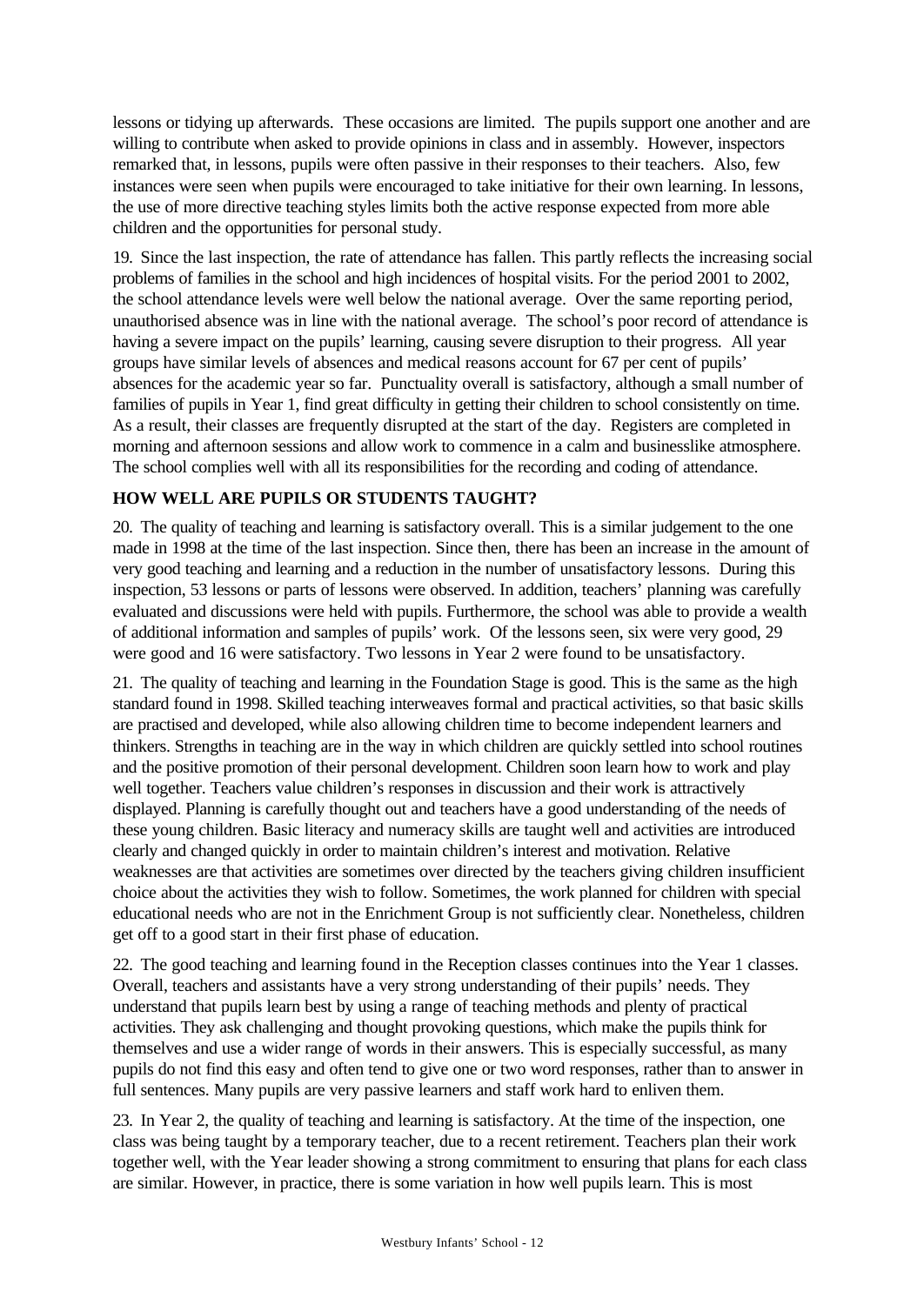successful in the mixed Year 1 and 2 class, where high standards are resulting in often average attainment. This also shows a significant improvement since 1998, when most of the unsatisfactory teaching was found to be in mixed age classes. Now, pupils are kept on task, expectations are high and work is well organised into a suitable number of groups. This is not always a consistent feature of teaching and learning in other Year 2 classes. Also, there is too much variation in how these teachers use their teaching time. For example, where teaching and learning are very good, as in art, teachers demonstrate skills, and then provide pupils with plenty of time to try things out for themselves. In mathematics, teachers often talk too much about what the pupils are learning and this only leaves a few minutes for group activities where pupils can think for themselves.

24. The quality of teaching and learning for pupils with special educational needs is good. This has improved since 1998, when there was considerable variation and some activities that did not allow pupils to learn themselves. Support from the assistants is very good and shows significant improvement since 1998. This shows the success of training, which is now helping pupils with special educational needs to achieve well for their ability. Difficulties are identified and thoroughly assessed at an early stage, but the quality of the individual education plans is variable. For example, some do not list a few simple targets for improvement in a short space of time, while others do this better. Assistants work closely with the class teachers in planning and assessing what these pupils know and can do so that the quality of teaching and learning for these pupils is good. They make very effective use of many games and practical resources to help pupils to understand what they are learning about. For example, in mathematics, the use of a large wooden number line with moveable cubes, helped pupils to learn about counting one less and then trying themselves to write this as a simple sum, such as  $10 - 6 = 4$ . Pupils are also helped to consolidate their understanding of letter sounds and spellings through effective use of additional literacy support activities.

25. Following the arrival of the current headteacher, the school took the decision to expand the Enrichment Group and the old library was converted in 2000 to make an attractive and welcoming room. The Local Education Authority felt that this school would be well placed to meet the needs of many pupils in the area who experience barriers to learning because of social, personal and emotional difficulties. Since 2000, the organisation of the unit has altered several times in an attempt to try to improve further the way in which the needs of the pupils are met. Overall, the unit is doing this well. Pupils grow in confidence due to the warm and sensitive style of the teacher in charge, as well as the wide range of interesting activities, which help pupils to enjoy learning and feel success in their achievements. Adults work with pupils on a one to one or small group basis, focusing especially on developing basic skills, which are linked to their individual education plans. There are very good links with other support agencies, such as speech therapists and a family support worker who is linked to the Barnardos charity. Planning is good, but sometimes, there are missed opportunities to link class activities to pupils' individual learning in the group, when they are withdrawn from class lessons.

26. The teaching of basic English skills in literacy is satisfactory overall and sometimes good. One of the best features is the way in which teachers help pupils to develop, understand and use new vocabulary. This enables pupils to understand a better range of words when reading. The good initiative to encourage pupils to write at length is helping them to make steady progress. During the inspection, there were missed opportunities, in lessons, for teachers to demonstrate how to write in sentences or improve on ideas by modelling how to re-write a sentence to make it even better.

27. In numeracy, pupils are beginning to understand how the basic elements of addition, subtraction, multiplication and division work, but, in general, there is not enough pace to the work in Year 2 and limited use is made of the first part of lessons to help pupils to practise their mental arithmetic skills.

28. In lessons, more able pupils are not always consistently well challenged, often because teachers and assistants give more of their time to other groups of pupils. This is a weakness, which prevents them from reaching higher standards. This weakness was also identified at the time of the last inspection. Although work is now better planned for this group of pupils, in practice, they do not always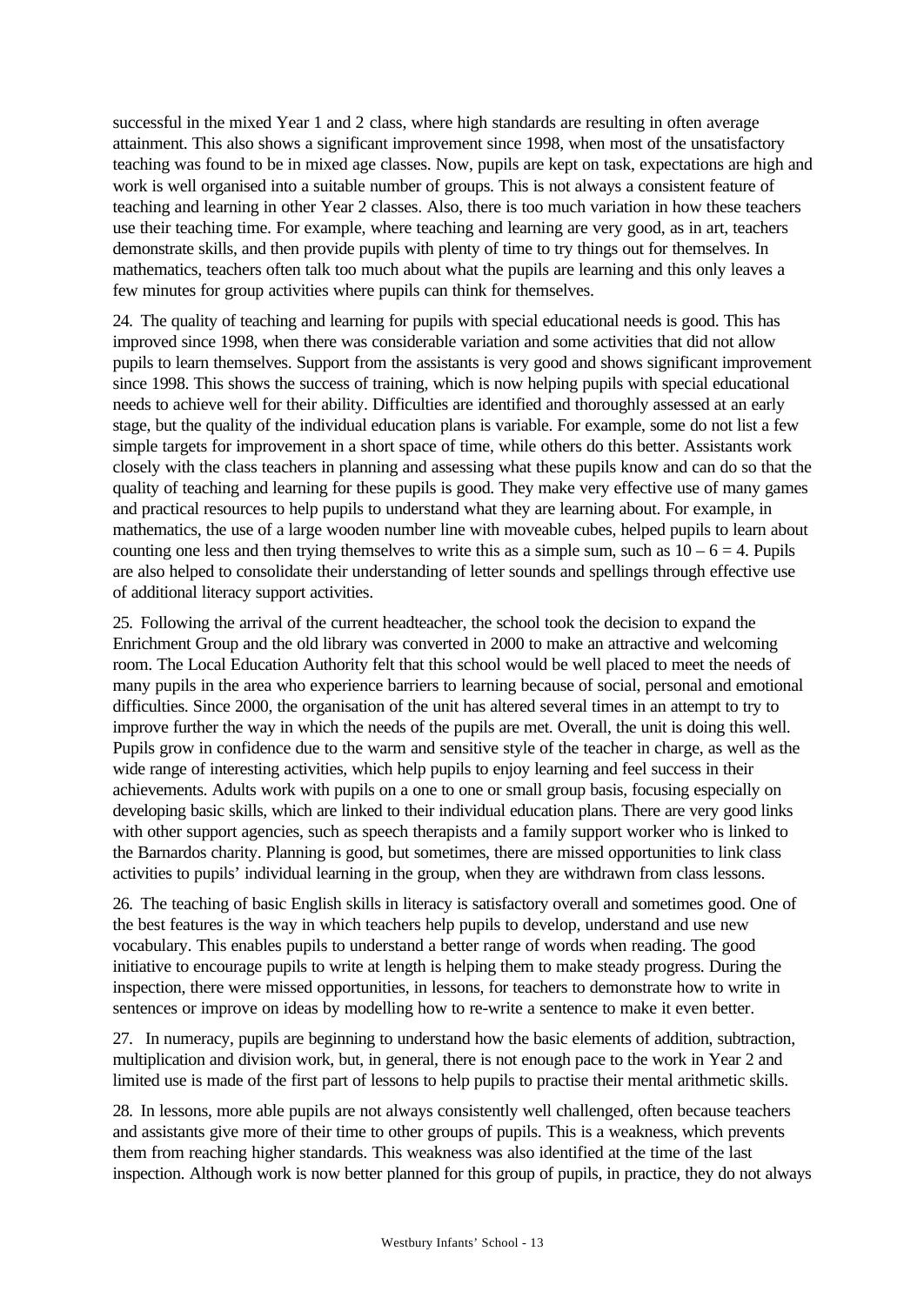have enough time dedicated to their learning of new and challenging ideas in lessons. In this respect, the school has not made enough progress on this key issue since the last inspection. The best feature is the good support given to them by the headteacher once a week, when they work exclusively as a small group on challenging problems in mathematics and writing activities. One of the main reasons why a mathematics lesson in Year 2 was judged to be unsatisfactory was due to the lack of time allocated to the needs of the more able, when they could already confidently adjust numbers to solve addition and subtraction problems to 99, but needed more help with numbers beyond 100. Furthermore, in an unsatisfactory geography lesson, pupils did not make enough progress. The very best teaching and learning occurs in art.

29. There are very few pupils who speak English as an additional language; but, they are well integrated in classes and given good support. This is because many of the pupils need additional help with language and communication skills. The school places great importance on the development of speaking within their daily lessons, and so all pupils make progress.

30. Staff are energetic and strongly committed to the pupils. All of them are very keen to improve. They work hard to help pupils to develop positive attitudes to learning. On occasions, this requires them to use a wide range of strategies to involve pupils who demonstrate challenging behaviour. Generally, they successfully keep these pupils on task, but sometimes their behaviour causes the teacher to have to give additional time to them, which can interrupt the learning of others. Nonetheless, most pupils show a keenness to develop by working hard, concentrating and persisting with new learning. The staff always praise pupils' efforts and this motivates them. Relationships between staff and pupils are very good and a credit to the school. Across the whole school, learning is enriched by opportunities to develop pupils' spiritual, moral and social education.

# **HOW GOOD ARE THE CURRICULAR AND OTHER OPPORTUNITIES OFFERED TO PUPILS OR STUDENTS?**

31. In the school's previous inspection, the curriculum was broad and well balanced and made a good contribution to pupils' attainment and progress. A key issue identified was the need to plan more effectively for more able pupils. The school has made a satisfactory response to this key issue. It now uses strategies such as grouping by ability and activities to extend more able pupils' understanding and experiences in some lessons. For example, in the Reception classes, and in Year 2 they are sometimes clustered together for literacy. However, strategies are not sufficiently sharply focused or rigorous enough to ensure that all these pupils achieve as well as they should.

32. The school's curriculum remains suitably broad. There is good curriculum planning in art and good use is made of the well planned local Agreed Syllabus for religious education. This enables pupils to achieve well in these subjects from varied starting points. The curriculum is regularly monitored and teachers write useful evaluations of their programmes at the end of each week for all subjects, which provide a good basis for the next stages of planning. The school provides effective additional support in programmes, such as the Early Literacy Support programme and the work of the Enrichment Group. However, the school does not have a clear policy on how pupils, who are withdrawn from lessons, are to be reintegrated back into the lesson being given to the rest of the class. As a result, the provision is variable and some pupils are not able to take part in the class lesson as quickly as they should.

33. The curriculum promotes the aims of the school effectively and fulfils the statutory requirements for religious education. The total weekly time is generally adequate to meet the needs of the curriculum and time allocated to the different curriculum subjects is generally appropriate. However, the time allocated to the different subjects is sometimes too flexibly used and is less than planned in literacy and numeracy lessons, when they follow lessons in physical education.

34. The curriculum emphasises the teaching of literacy and numeracy appropriately and teachers are confident in using the different elements of the national strategies in both subjects, as bases for their planning. Planning for literacy includes a well planned programme that emphasises the teaching of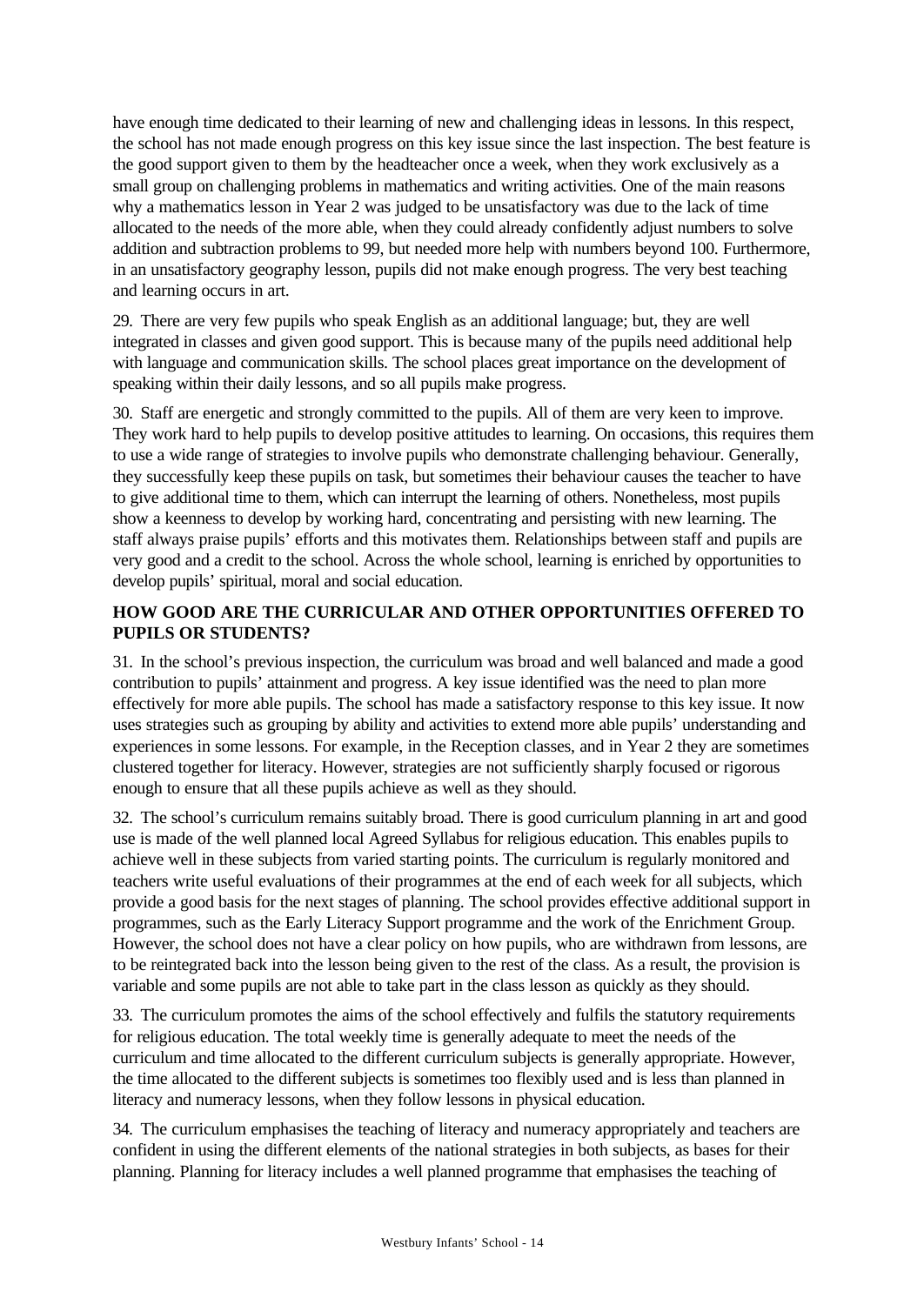speaking and listening skills progressively. This is relatively new and has not yet had time to influence pupils' practice. Aspects of the numeracy strategy, such as the focus on pupils' problem solving skills and higher level work for more able pupils are not sufficiently emphasised. The development of literacy through the curriculum is satisfactory. Pupils in Year 2 receive a good number of opportunities to practise their skills and record their work across the curriculum. In subjects such as art, science and design and technology, pupils write about their work and are beginning to evaluate what they have done. However, pupils in Year 1 do not have sufficient opportunities to extend and develop their recording skills in other subjects. Standards of presentation are variable and there is not a consistent emphasis on organisation and neatness. Pupils apply their knowledge of mathematics appropriately in subjects such as geography where they use simple coordinates in their map work and form simple bar charts when they record weather patterns. In art, pupils use information technology and paints to explore their understanding of symmetry.

35. The curriculum for children in the Foundation Stage is good. Teachers' plans show clearly how all the different areas of learning are taught through the overall topic plan. During the inspection, the focus was on the story of Jack in the Beanstalk. A strength is the way in which this focus brought together work in several areas of learning. The curriculum is appropriately focused on the development of basic literacy and numeracy skills but opportunities are provided for good experiences in other areas of learning. A further strength is the organisation of separate role-play and structured play times for small groups of children. This is well managed and led by two teaching assistants and provides very good experience for children to learn and relate to each other in small groups.

36. The curriculum provided for pupils with special educational needs is good overall. Work in class and for pupils in groups is carefully planned, although some of the pupils' targets for improvement are too general. Pupils in the Enrichment Group are well catered for and strong emphasis is placed on providing a curriculum that focuses on social education and the development of communication skills. Strong links with professionals in the community enable the school to meet the needs of these pupils well.

37. The school's provision for equality of opportunity is satisfactory. The school's caring and supportive ethos ensures that pupils are well included in lessons and additional activities that the school provides. However, the withdrawal of some pupils for additional support during sessions of collective worship and too variable provision for more able pupils are weaknesses.

38. The curriculum is enhanced by a good range of visits and visitors which enrich pupils' experiences and support their learning well. Pupils visit places in both the vicinity of the school and further away as part of their work in history, geography and science and as part of their developing social and personal awareness. These places include the local parish church, a Westbury Walk, Bowood House, Longleat Wild Life Park and Devizes Museum. Well organised themed weeks such as Art Week, Book Week and Science Week provide a good range of interesting opportunities for pupils to explore and enhance their work in these subjects. In such shared experiences, the feeling of the school as a community is strengthened. This was particularly evident in the 'book at bedtime' session when pupils returned to the school after their tea, dressed in their pyjamas to have a shared story and a cup of cocoa!

39. The school has good links with the community. Visitors to the school include representatives from clergy, the local services and members of the community who contribute their skills to help pupils in their reading and who share their memories of times in the past. The school takes part in events in the community such as the switching on of the Christmas Lights and the singing to older members of the community in residential homes and social clubs. There has been very significant support from the local community to enable the school to develop the Enrichment Group and provide resources for its work and pupils' activities. The school has an appropriate and developing range of activities for pupils after school, which currently include the choir and a sports club.

40. The school has good links with other schools in the area and with those partner institutions that pupils attend. There are close links with the partner junior school, which help pupils to smoothly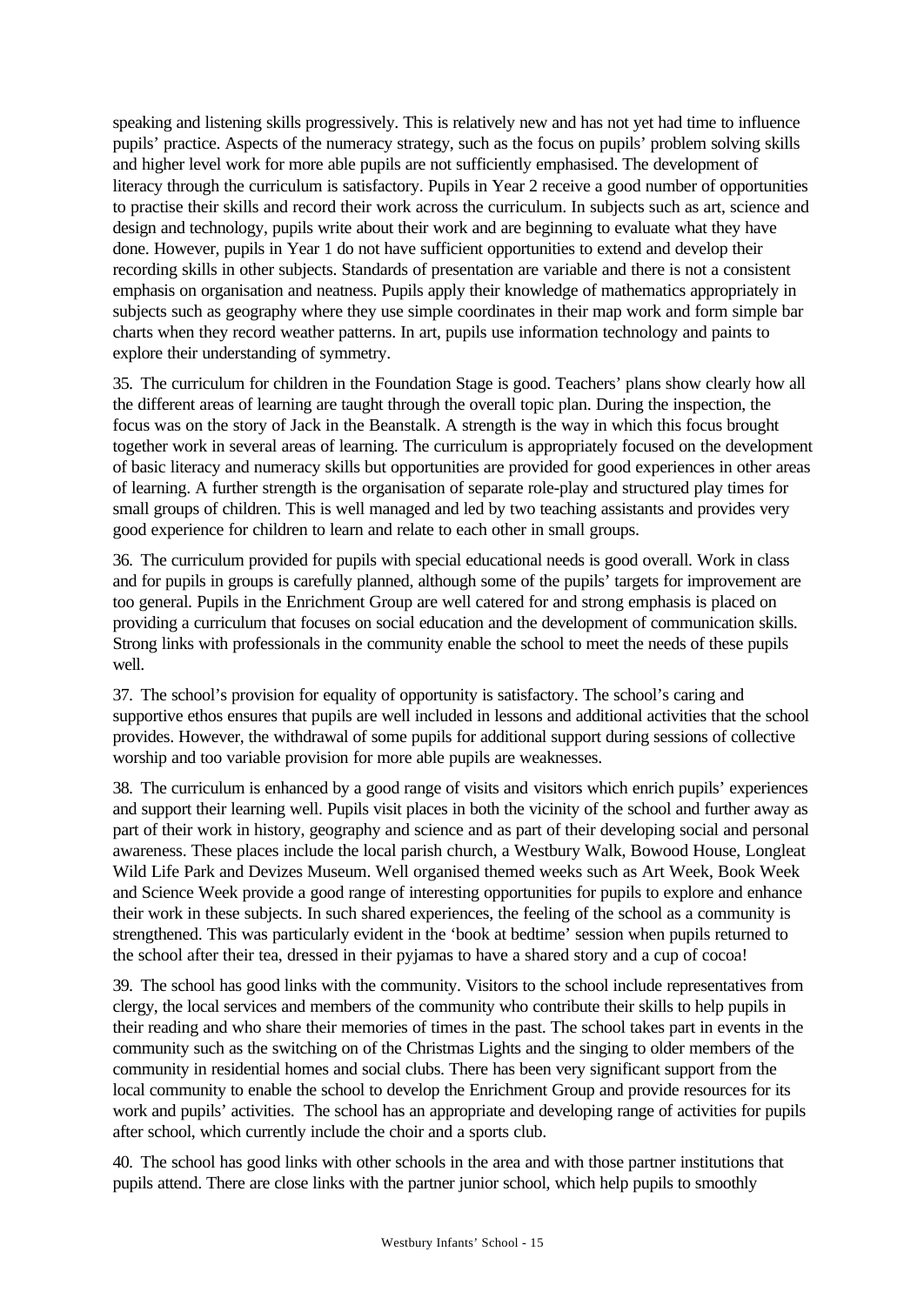transfer. These include good opportunities for pupils to visit and to share events such as drama productions. Older brothers and sisters visit the school and there is shared use of facilities such as the field for Sports Day. Staff from the local secondary school provide specialist skills in dance, music and drama on a regular basis. Staff from the school take part in local schools and area meetings both to contribute and to benefit from shared experiences.

41. The school has a well planned programme for pupils' personal, social and health education. This is taught both separately and incorporated into the science and religious education programmes. A strong emphasis is placed on the development of pupils' social and personal skills and the good work of the Enrichment Group supports this well. The positive effects of this provision are reflected in the very good relationships between all members of the school community and the confidence that pupils show in classroom activities.

42. The pupils' spiritual development is good. The school works hard at improving the pupils' selfesteem and feelings of self worth. There is a real buzz of enthusiasm in some classes and in a geography lesson, pupils were really excited as the teacher displayed the contents of a suitcase taken on holiday to the seaside. Assemblies and religious instruction include moments of reflection and pupils are often able to experience awe and wonder. In an information and communication technology lesson, they were fascinated by the use of a computer to create artistic images on the screen with shape and colour. Art and music are frequently used to develop spiritual experiences for the pupils. In a dance lesson, musical instruments were used by Year 2 pupils to enhance other pupils' dance movements, when they described in dance, the movement of plants in the sun, wind, and rain.

43. Moral development of the pupils is very good. Rules are very clear and links with assemblies, religious education and the personal and social education curriculum are strong. The links with the family support group are also strong. Many pupils need a lot of help with this. The school sets a high moral tone and parents come to the school for advice about how to manage their children.

44. Social development is also very good. Pupils come to the school with a great variety of social attributes but, on average, a very low base overall. The school gives the youngsters a very good start in life, through strong provision for the Enrichment Group and the provision in the Reception class. The school displays a very strong social ethos and contributes significantly to the local community .

45. Art and music are used well in the school in extra-curricular activities as well as enriching the curriculum. The arts are used to develop the pupils' cultural experiences and to encourage them to use independence and creativity, although this is underdeveloped. The pupils have been involved in singing for the production of a record and they are involved in singing and playing instrumental music in assemblies and in school productions. In classrooms, art and music are used well to involve the pupils, interest and enthuse them, but there are few opportunities taken to enrich pupils cultural development with classical art or music. The pupils have enjoyed visits and visitors and these have included representatives of other cultures and beliefs. In the school, resources are under-developed to support multicultural activities. The school does not provide many opportunities for pupils to develop a wider understanding of life in a multicultural society.

# **HOW WELL DOES THE SCHOOL CARE FOR ITS PUPILS?**

46. There is a team approach to behaviour management, which works well to enhance behaviour and this reflects training and significant improvement since the last inspection. All members of the staff show concern for the well being of the pupils. The quality of information kept on each pupil is detailed and comprehensive and members of staff know the pupils and their medical and personal needs very well. The school is supported well by health professionals and other agencies.

47. Although the school's health and safety policy is detailed, it has not been updated since 1997 and does not reflect all that the school does in controlling hazards and risk. In all other respects, governors and members of staff take their responsibilities in this area seriously, undertaking regular checks, risk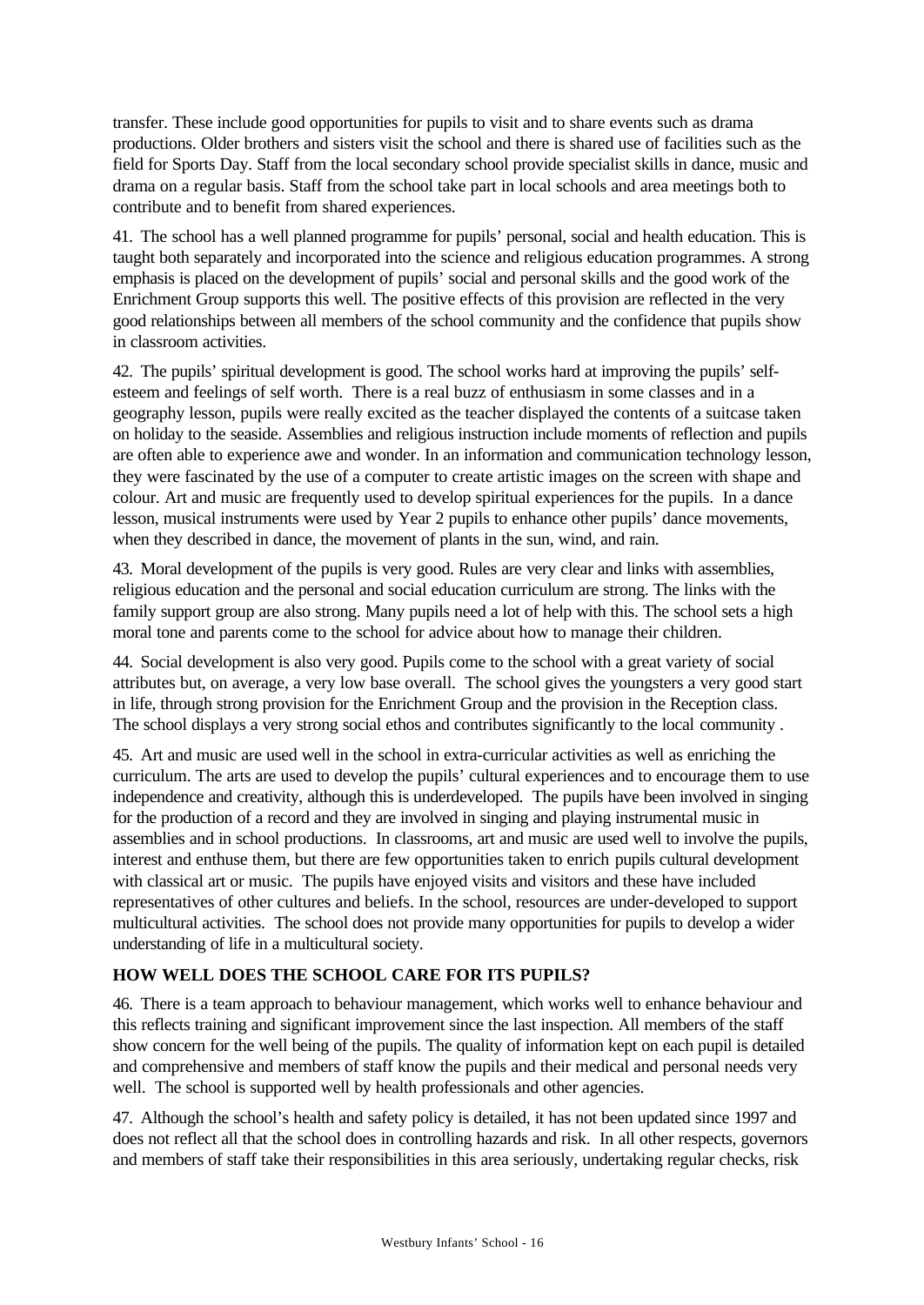assessments and implementing good control procedures. Assessments are undertaken of all school trips in accordance with local authority guidelines.

48. A significant number of members of staff are trained to administer first aid and provide very good cover for the school's activities on and off site. The school's procedures for the care and treatment of pupils are very good, with a dedicated first aid area in the disabled toilet area. Thorough precautions are in place for dealing with emergencies arising from pupils' medical conditions and for dealing with accidents and injuries.

49. The school's arrangements for child protection are very good. The policy and procedures follow the guidelines of the local committee for the protection of children with the headteacher designated as the responsible person for child protection. Other members of staff are regularly trained to ensure that they understand and can implement the school's arrangements and procedures. The school monitors pupils very well, especially if there is any concern about their welfare. In line with local authority guidance, criminal records bureau checks are undertaken of staff, governors and all adult helpers.

50. The school's ethos, the high quality of teaching and the consistent use of positive behaviour strategies support the standards of behaviour seen throughout the school. The monitoring of behaviour is handled consistently well by the staff and this results in the absence of any oppressive behaviour. The school has good procedures in place for encouraging positive behaviour. Assemblies, class activities and 'circle time' are also used to reinforce good behaviour. Parents confirm that there are few incidents of bullying and that the school deals with any issues speedily and sensitively. All staff are involved in discussion and training on behaviour management to ensure that the standards of behaviour are maintained.

51. Children in the Foundation Stage are cared for well. Teachers and their assistants spend time talking with the children and allowing them to talk about things that concern them. Together, they ensure that the classes are friendly environments where children feel safe, secure and valued and are ready to learn. Very good data are kept about the academic progress that children make. The school is making progress towards the required profile for the end of term, and a detailed assessment record is kept of children's mathematics, writing and reading achievements. A clear, overall record of progress which is matched to all the Early Learning Goals is also maintained. A relative weakness is that the data from the assessment on entry to the school programme are not analysed and used sufficiently.

52. The school provides good care and support for pupils with special educational needs. This is a strength of the school, which helps pupils often to reach average standards. The school plans a suitable curriculum for these pupils. For example, those experiencing emotional problems have the opportunity to go horse riding and learn to develop special relationships with the ponies, while also growing in their confidence in learning new skills. In general, individual education plans are good, but there is variation in the quality of individual targets for development. Where they are best, the teacher has small targets, which pupils can achieve easily. Strong links with many support agencies help to ensure that the curriculum meets the needs of the pupils.

53. The monitoring of attendance and punctuality by the school is unsatisfactory. The school has poor attendance figures and, although members of the staff know the children and their families well, there is not enough detailed and regular analysis of absences. First day calls are not made by the school to chase up pupils' non-attendance and there is not enough analysis to follow up on absences or lateness. The system used by the school to record attendance does allow for detailed analysis of attendance, and the school acknowledges that it could do more in monitoring the attendance patterns of particular groups of pupils.

54. Overall, the procedures for assessing pupils' attainment and recording the progress they make are sound. This was also the judgement of the previous inspection. Several of the assessment practices, which were in place in 1998, have been maintained and further developed. The school still uses data from the assessment of children when they enter the school. However, this is not analysed sufficiently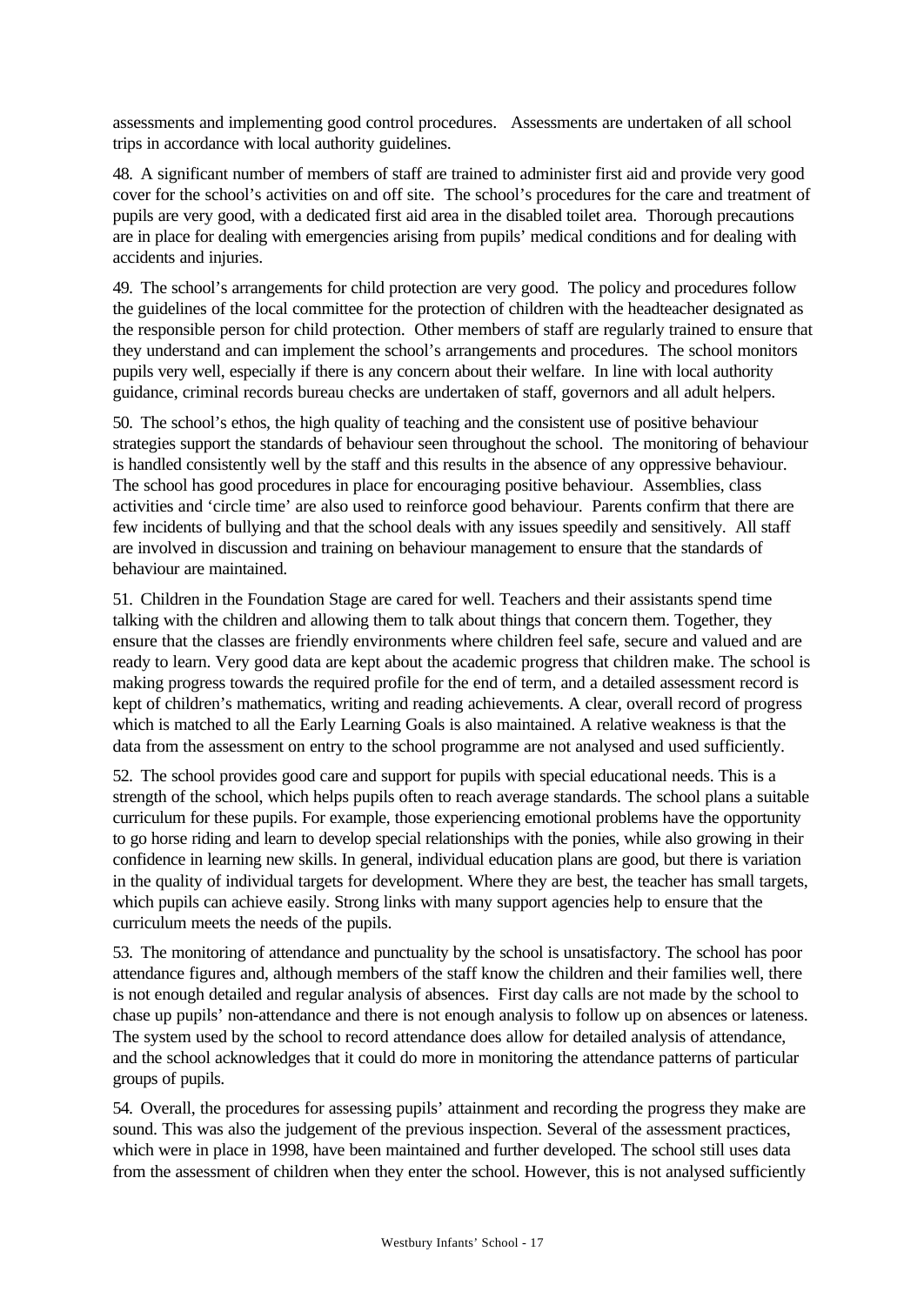to give the school a clear view of the overall standards each group achieves when they enter the school. As was noted at the last inspection, these records are still sometimes unreliable. The school is on track to complete the new record profile for children at the end of the Foundation Stage. At the last inspection, it was found that the school assembled an assessment portfolio for each child. This has been maintained and developed very well. The individual assessment record is currently very thorough and provides a very detailed record of pupils' attainment in reading, writing and mathematics. The record contains the result of individual tests as well as samples of pupils' work, which have been matched to National Curriculum criteria, or to the Foundation Stage stepping stone colour bandings. There are also records of the progress that pupils make in science and information and communication technology. The data for religious education are clear and comprehensive. The termly completion of these records is an important priority for the school. At the last inspection, it was noted that the results of the national tests undertaken by pupils were analysed. This is also the case.

55. There are strengths in the assessment practices adopted in several subjects. In English, mathematics, and religious education, assessment procedures are good. In science they are satisfactory. However, in other subjects, they are not sufficiently developed. In these subjects there are no agreed, whole school procedures for assessing what pupils know and can do which are matched to National Curriculum criteria. This is a weakness.

56. There are also some shortcomings in the way that the assessment data are used. The main weakness is that the school is not sufficiently clear how to use the assessment data which is collected in order to continue to raise the standards that pupils achieve. Teachers include some achievement targets in English and mathematics in pupils' assessment records, but these do not define sufficiently the next stages of pupils' learning which are clearly matched to National Curriculum levels. The school does not use assessment data to provide a clear view of the standards achieved across each year group. Without this, it is difficult for the school to ensure that overall standards are raised as much as possible. The school staff have worked hard to develop the individual assessment record but do not have a sufficiently wider whole school view of standards achieved. The data gained from the analysis of the national test results are not used sufficiently by the assessment co-ordinator nor disseminated to the respective subject co-ordinators to give them a clearer view of overall standards in their subjects.

57. The procedures for monitoring and supporting pupils' personal development are very good. The teachers and support staff have very good knowledge of pupils' needs and they are working successfully in class and in the Enrichment Group to improve pupils' personal development. The personal, social, health and citizenship education curriculum that supports this aspect of the pupils' development is wide reaching and is very good. The school is working hard to improve the pupils' feeling of self worth. The school teaches meets requirements for the teaching of sex education, procedures on drug awareness and substance misuse.

58. The pupils are able to join in a range of events in school associated with the curriculum as well as the extra-curricular activities. There are opportunities for pupils to develop independence as learners through music tuition, extra-curricular activities and class homework. However, in lessons, there were few instances seen when pupils were able to use their initiative. Although there is no school council for these young pupils, the headteacher uses assemblies to obtain pupils' opinions on proposed changes in the school. Pupils are able to collect for local and national charities. They perform publicly and benefit from the inclusive ethos of the school.

# **HOW WELL DOES THE SCHOOL WORK IN PARTNERSHIP WITH PARENTS?**

59. The parents and carers have very positive views of the school. They are proud of the school and their children's achievements, and have great confidence in the senior management of the school. This is evident from their comments on their questionnaires, in the pupils' reading books and at the parents' pre-inspection meeting. The parents confirm that their children make good progress and that they behave very well. They praised the high quality of care their children receive and the support that parents have received from the school.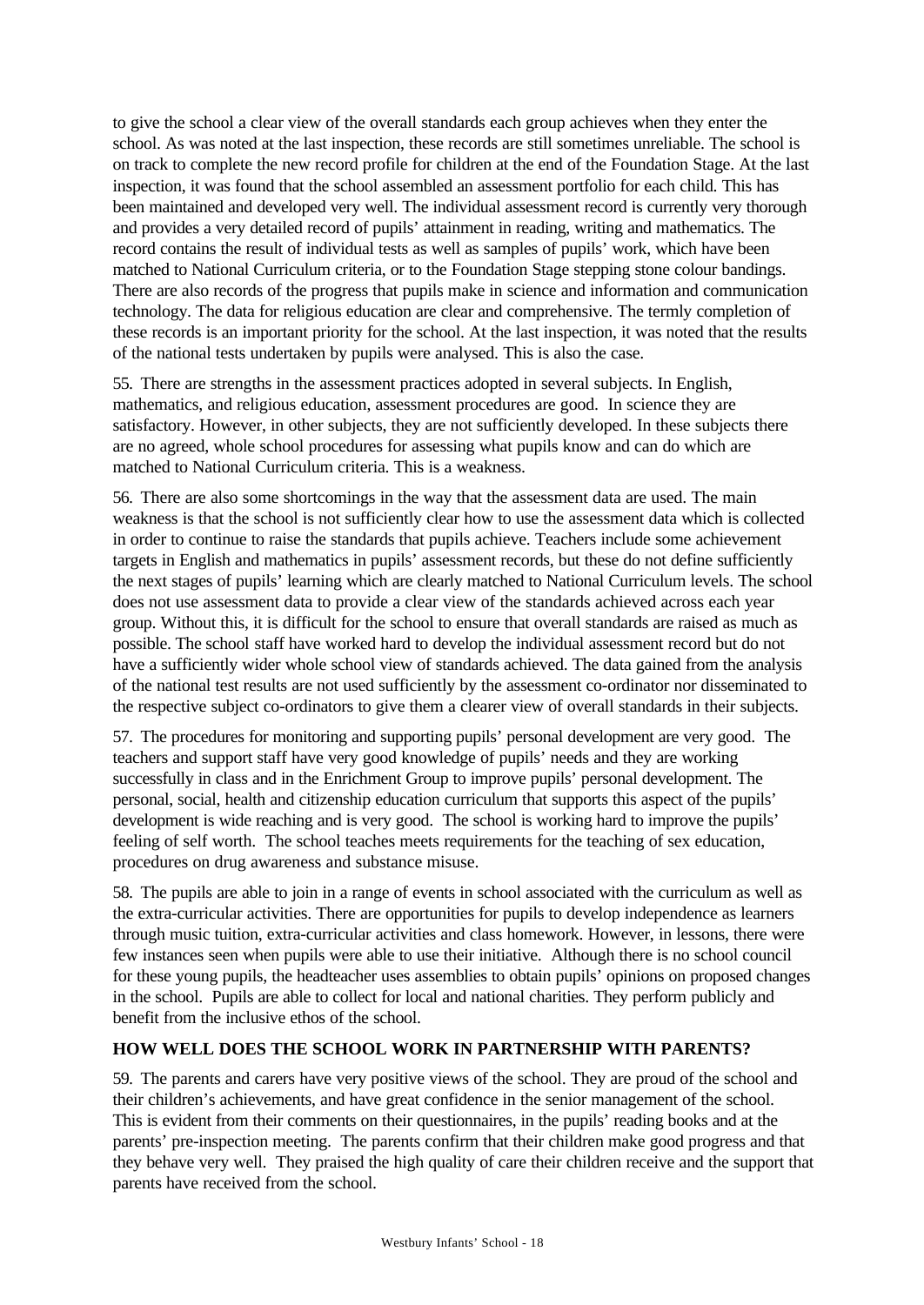60. The parents confirm that the school is welcoming, that it operates an "open door policy" that works and that relationships between the school and parents have improved significantly since the headteacher's arrival. At their meeting, parents were confident that the school would respond quickly and positively to any suggestions or complaints. They also confirmed their confidence in the headteacher and their admiration for the dedication of the staff.

61. The school invites parents to help and support the school and attend assemblies, performances, curriculum events, briefing meetings, parents' evenings and open afternoons. They are able to communicate with the school on a daily basis by seeing members of staff, or by arranging appointments. Any parents unable to visit school daily can communicate with teachers using their children's reading diaries. Some parents do not get involved with school activities. A recent strength was the 90 per cent turn out at a recent parents' evening held by the school.

62. Parents of children in the Foundation Stage are involved well in their work. The school's procedures for informing parents of children who are new to the school are good. Plenty of opportunities are provided for parents to visit the school, both formally and informally, to find out about the school's expectations. A good introduction booklet, including useful advice on helping children to begin reading, is provided. At their termly meetings with teachers, parents are informed about the learning targets that are set for each child. A good number of parents support in the classes as adult helpers. A scrutiny of children's reading diaries shows that parents support children's reading at home and make useful comments to teachers about their child's learning.

63. The quality of information provided for parents is good. This includes regular newsletters, day-today class and school information, curriculum matters, concerts and performances and social events. The parents confirm that the school handles the children's start at school in the Foundation Stage, very well. The parents greatly appreciate the careful introduction of these young children to the school. The parents have opportunities each term to discuss children's progress with the teachers and parents of pupils with special educational needs confirm that they are kept very well informed of pupils' progress. The school contacts parents on concerns arising from attendance or timekeeping by writing and by telephone, but does not do this on the first day of any unannounced absences.

64. The majority of parents in their questionnaires felt that they are well informed about pupils' progress. Pupils' annual assessments are detailed; they report on children's progress and abilities positively and include identified targets. These reports demonstrate that teachers know their pupils and their progress very well. Parents confirmed that they find all the information they receive is helpful and informative.

65. The impact of parents' involvement on the work of the school and their contribution to learning at school and at home is satisfactory overall. The numbers of parents involved is not a high proportion. Parents have assisted with internal decoration of the school building, school productions, end of term activities and sporting fixtures. They support other curricular activities, assist on school trips, organise fund-raising and social events through the Friends' Association. Parents have raised a very significant amount of money by helping to produce a recording of the children singing.

# **HOW WELL IS THE SCHOOL LED AND MANAGED?**

66. The leadership and management of the school were judged to be good at the time of the last inspection in the very difficult circumstances which the school had faced. Three months after the inspection, standards in the school fell significantly and then fell further in 1999. Since 2000, the current headteacher has worked hard to address this, with good success in reading and writing and some slower improvement in mathematics. The quality of leadership and management is currently good and focuses heavily on improving standards. Most noticeably, the school was awarded the School Achievement Award for improved results. The school has applied for the Basic Skills Award.

67. The headteacher provides good leadership and management, is very clear about the school's strengths and weaknesses and is successfully managing change to improve the school. After taking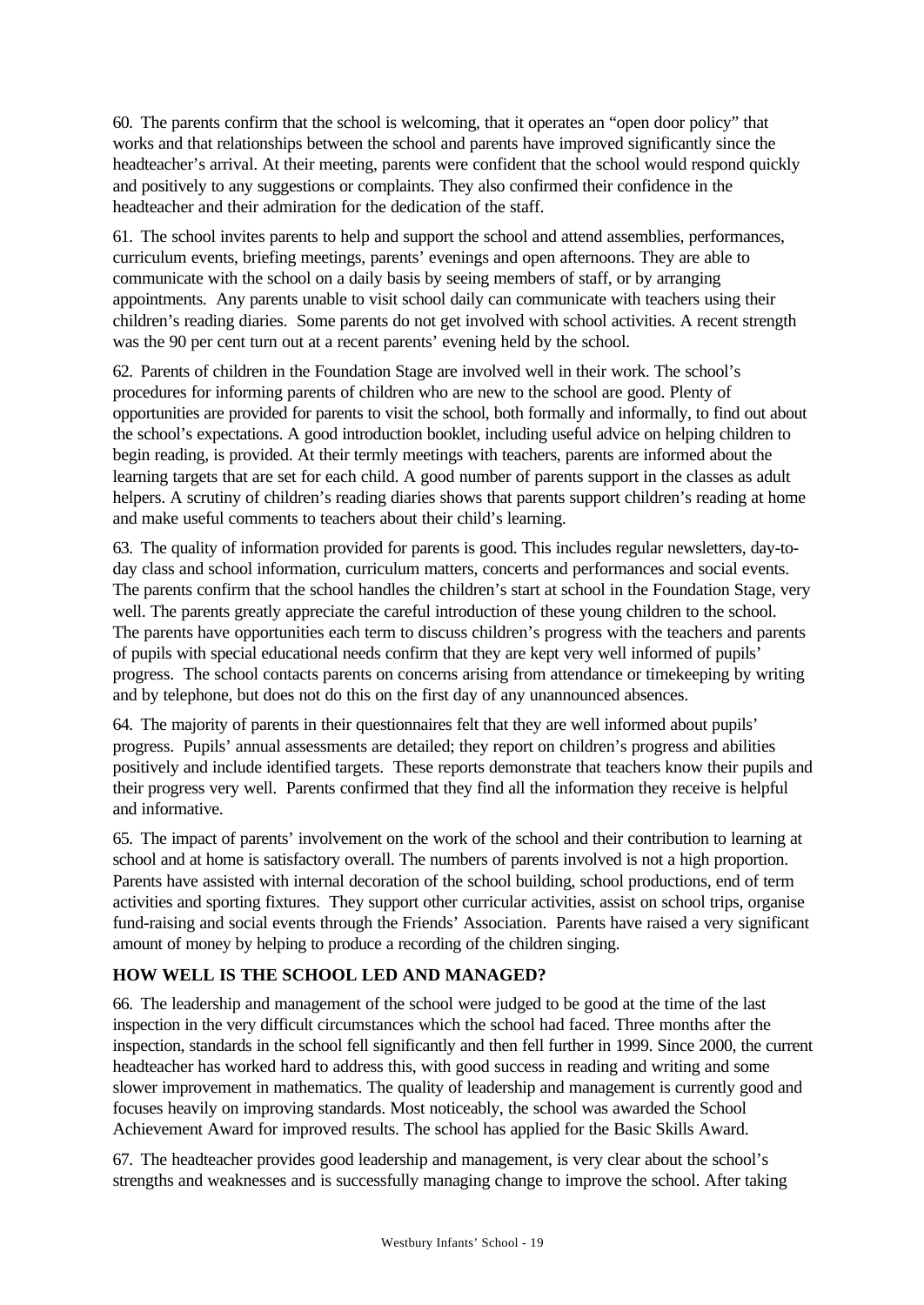over the school in 2000, she has worked very hard to restore the morale of the staff and improve the communication with parents. In both of these areas, she has been very successful. Staff now take a pride in their work and show a very strong commitment to improvement. In the last two years, three new teachers have been appointed to the school and are bringing fresh ideas about teaching and learning, which complement the skills of the longstanding staff. The headteacher leads by example and encourages others, not only by taking a class for three afternoons a week, but also by teaching the most able mathematics group. This has been a good decision to help the school to remove the school's deficit budget and also to demonstrate good practice to other teachers. However, this has meant that observations of lessons are limited. The Deputy headteacher and senior staff work well as a team and show a strong commitment to helping the school to improve. Overall, they provide satisfactory support to the headteacher. Delegation of tasks is underdeveloped.

68. The school now successfully fulfils almost all of its aims and values. It is most successful in developing pupils' self esteem and confidence in learning. Pupils clearly develop a sense of belonging and the school has a strong working partnership with parents. The school has not been successful enough in helping the most able learners.

69. The monitoring and evaluation of teaching are satisfactory. The headteacher and senior staff observe lessons as often as possible. They provide written and oral feedback to teachers on how they can improve, but monitoring often lacks a specific focus. As a consequence, some co-ordinators do not have a wide overview of their subject.

70. Teachers' and assistants' work is now appraised through performance management and time is taken to ensure that new staff understand the approaches and procedures of the school. This is completed well and the success of these actions is reflected in the maintenance of good teaching in the Reception classes, despite staff changes and illness, and in the better provision for pupils in the mixed Year 1 and 2 class. The school has been especially successful in improving the work of the assistants, which in 1998, had several significant shortcomings and is now judged to be very good.

71. The school analyses its performance in national tests carefully. This helps it to set challenging targets and to identify areas of learning that need improvement. For example, there has been a focus on writing to lift results, which has been most successful in pupils' improving spelling and the school has started to develop problem solving activities in mathematics. The focus has correctly been on teaching and learning in English and mathematics but time has also been allocated to information and communication technology and art, both of which show significant developments, which are influencing standards and pupils' achievement. Moreover, the school has worked on improving pupils' personal and social skills very successfully. The introduction of the Enrichment Group shows good vision and is successfully helping pupils to grow in confidence and thus learn more effectively.

72. The school's financial planning is good. The school has given careful thought about how the deficit budget can be turned into a small surplus. This is good because the school will be opening a ninth class in September 2003 and it has had to budget to furnish, staff and resource this class. Finances are clearly focused on the priorities identified by the school. Learning resources are now good. A significant amount of money has been spent on improving the ICT equipment. Sources of money, including grants, have been used well. It is important to note that virtually all of the funding for the furnishing and resourcing of the Enrichment Group has been provided by the local community.

73. The school makes satisfactory use of information and communication technology in supporting leadership and management. Currently, the school is only just beginning to evaluate attendance information for the computer and has just moved all of the pupils' assessment information onto a data program, so that it can be analysed more quickly.

74. Governors have a good understanding of the school and have been successful in improving their involvement in decision making and setting targets, which were identified as weaknesses in 1998. These features are now both good. A system of frequent, focused visits enables them to have first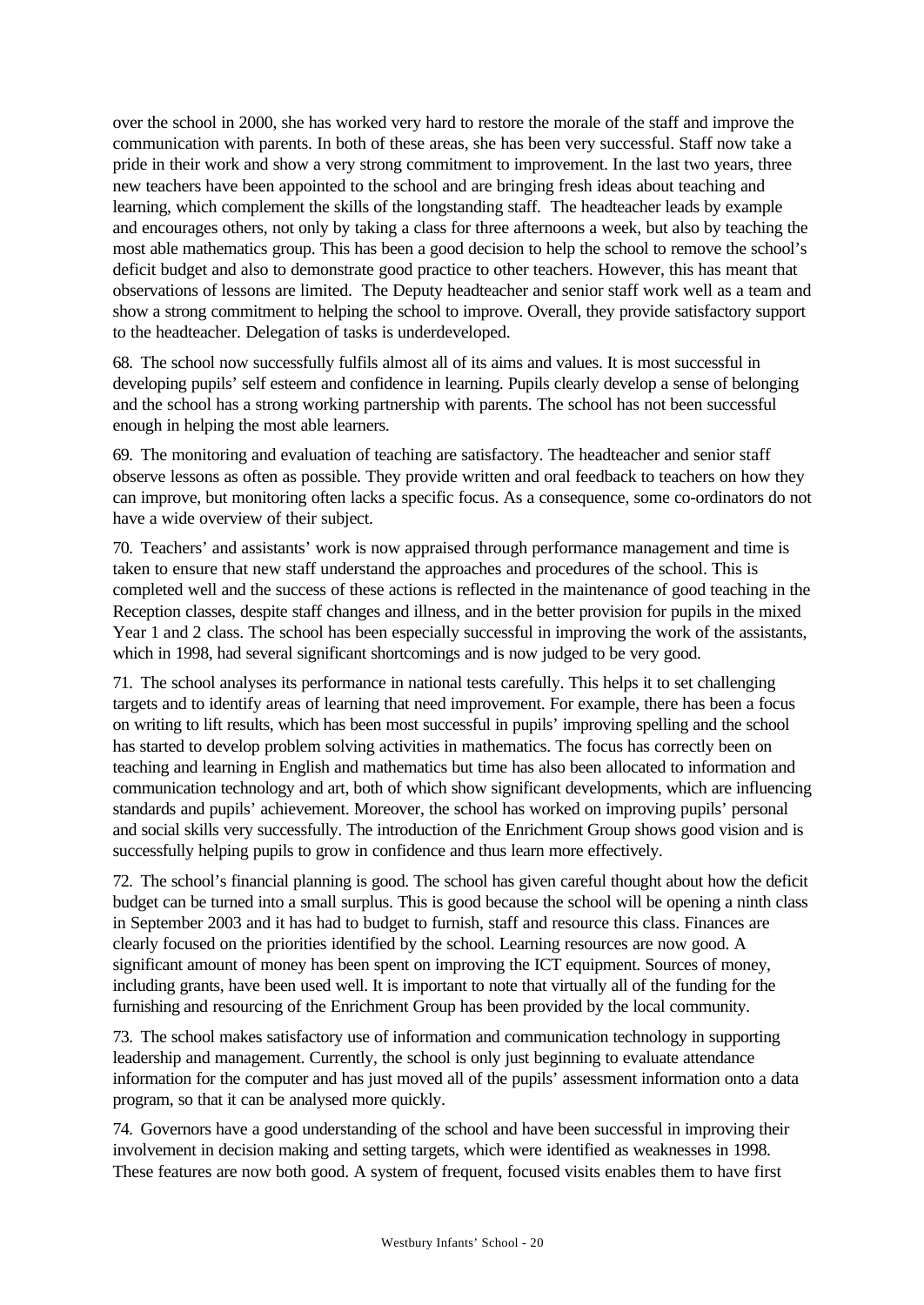hand information about the school, which they share with the full governing body. Teachers keep them well informed about their work and ideas for development, although this is often done informally. Governors make effective use of test data provided by the school and government, to ask challenging questions about standards. For example, they are very clear about the importance of raising the attainment of more able pupils. At their meeting with inspectors, governors showed that they had a clear understanding of the strengths and weaknesses of the school. This helps them to make informed decisions especially when formulating the school improvement plan.

75. Governors fulfil their statutory responsibilities satisfactorily, but during the week of the inspection, the requirements for collective worship were not fully met. The governors and headteacher have good procedures to check to see whether the money they have allocated is providing the best value. For example, the chair of governors regularly monitors the way in which the ICT resources are being used to raise standards and consultations with parents help the school to improve.

76. Although the written school improvement plan correctly identifies satisfactory areas for development, it lacks rigour and precision. As a result, it is not well used as a working tool to support the management of making improvements. Largely, there are two reasons for this. Firstly, projects are not broken down into small enough tasks, so that the success of these can be easily seen or measured and secondly, because the co-ordinators are less involved than the headteacher in producing the plan and monitoring developments.

77. The school has a good number of well qualified staff. One of the major improvements in the school is the improvement in the accommodation, which has developed from barely satisfactory in 1998 to good. Former open planned spaces have been partitioned to create good contained classroom space, storage areas and some additional group activity areas. This is very successful and is having a very positive impact on developing pupils' speaking and listening skills. The new information and communication technology suite is well thought out, so that pupils can work as a whole class as well as individually at computers. The school has made a very good adventure play area that was paid for from the proceeds of marketing a recording made by pupils. There are two classes located in old temporary hutted classrooms that do not provide access for disabled pupils. The administration areas in the school are very cramped and are not conducive to best working practices. The school has been well maintained internally and is kept clean and bright.

78. Leadership and management of the Foundation Stage are good. A particular strength of this management ensures that the needs of these young children are promoted well across the school. For example, there is overlap between the curriculum in the Foundation Stage and progression into Years 1 and 2. The accommodation is satisfactory, but the level of resourcing is good. This is an improvement since the last inspection when it was noted that some small equipment was in need of replacement. Two of the classes have direct access to the outside play and activity area but one does not and this is a weakness. A strength in the staffing provision is the high quality of the support provided by the teaching assistants.

79. The quality of leadership and management of special educational needs and the Enrichment Group is good. Both co-ordinators have a clear vision of how to develop the provision and are aware where strengths and weaknesses lie. They have worked on making the individual education plans more focused, which is good practice, but have not made enough use of the "P scales". These are lists of tasks that teachers now use to help them to identify and track pupils' progress very precisely. At the time of the last inspection, there was little monitoring of special educational needs but this is now broadly satisfactory.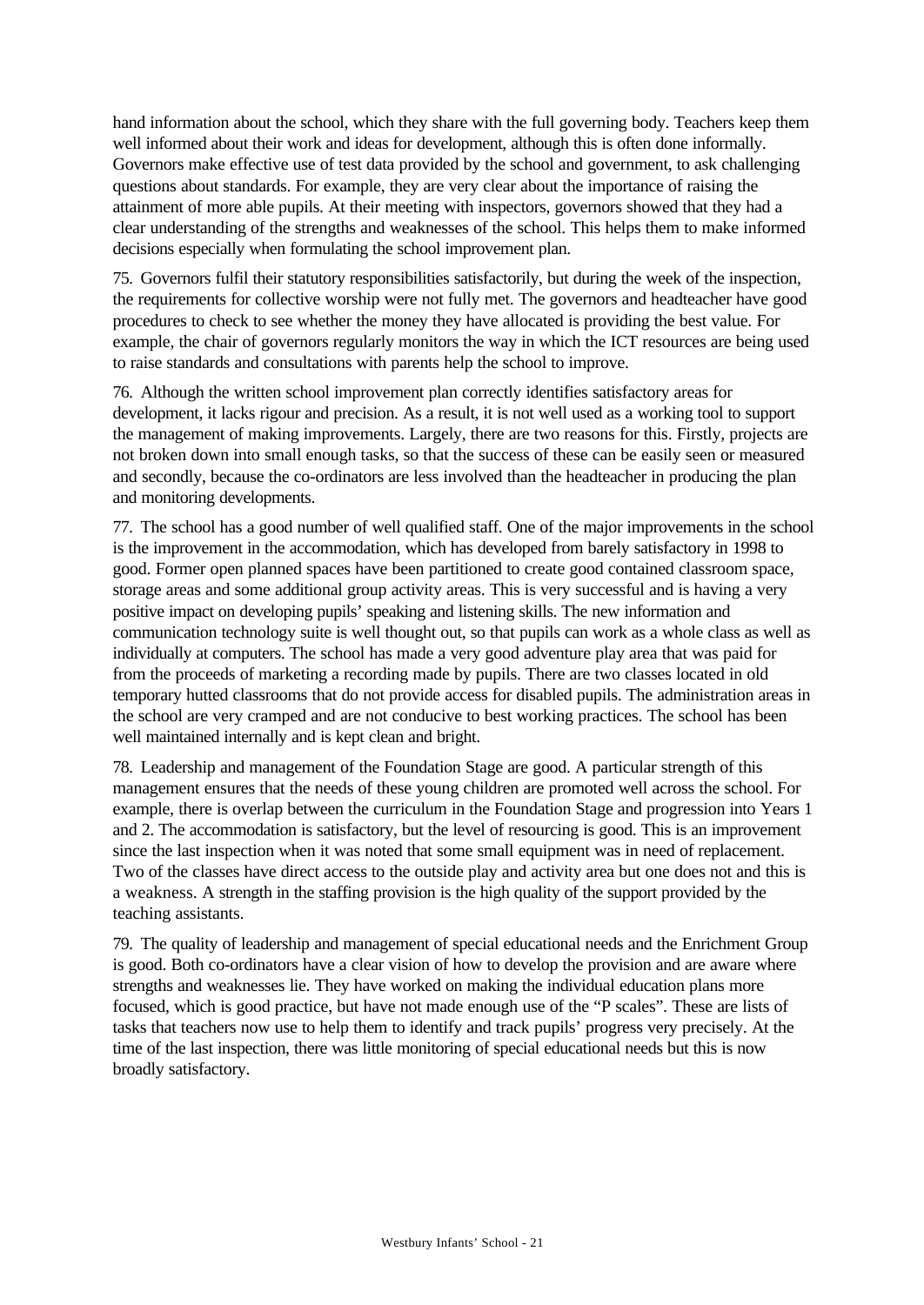# **WHAT SHOULD THE SCHOOL DO TO IMPROVE FURTHER?**

The governors, headteacher and staff need to make the school development plan more sharply focused, so that they can further improve the school by:

#### **1. Improving standards in mathematics by;**

- using time more effectively to help pupils to achieve better in lessons;
- developing more opportunities to challenge and extend the most able pupils;
- widening opportunities for pupils to do real life problem solving activities;
- ensuring that provision for numeracy is consistent between classes;
- monitoring teaching and learning more rigorously to gain a whole school overview of the subject.

#### *Paragraphs: 1,3,5,9,23,28,105-116 and 129*

#### **2. Improving standards in English by;**

- providing more opportunities for pupils to write for a wide range of purposes;
- helping pupils to draft and enrich their writing, so that the school attains more Level 3 results;
- ensuring that time allocated to reading as a whole class, has a sharp focus on very specific skills;
- showing pupils how to present their work well and then encouraging them to maintain consistently high standards;
- monitoring teaching and learning, with a sharp focus to gain a whole school overview of the subject. *Paragraphs: 1,3,5,9,23,28,93-104 and 157*

#### **3. Improving standards in science by;**

- Providing more opportunities for pupils to undertake experimental and investigative work;
- Challenging the most able pupils, so that they extend their understanding and skills to attain higher results;
- Monitoring teaching and learning more rigorously to gain a whole school overview of the subject. *Paragraphs:3,5, 117-120 and 129*
- **4. Developing the arrangements for monitoring and improving pupils' rate of attendance.** *Paragraphs:11,19,53 and 73*
- **5. Ensuring that the school complies with the statutory responsibility for collective worship.** *Paragraphs:37,75 and 155*

#### **Minor issues**

- Continuing to develop opportunities and resources, so that pupils develop a better understanding that Britain is a multicultural society. *Paragraph 45*
- Widen the use of assessment information, so that it is used more effectively to guide teachers in their curriculum and lesson planning, and develop assessment in subjects where it does not exist. *Paragraphs: 55,56,104,120,131,135,140,150,154 and 160*
- Promoting opportunities for children in the Reception classes to make decisions about their activities. *Paragraph 83*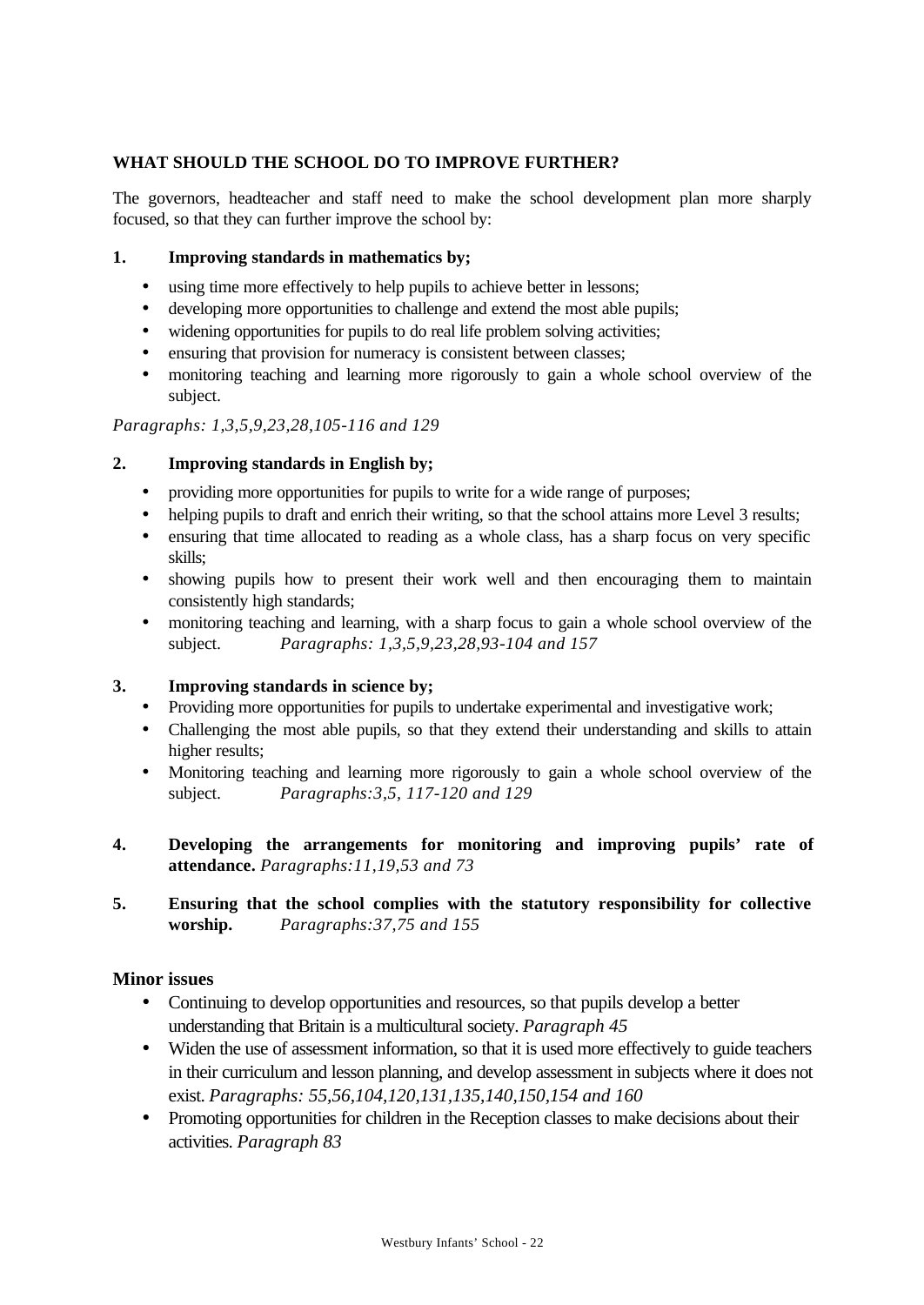# **SCHOOL DATA AND INDICATORS**

#### *Summary of the sources of evidence for the inspection*

Number of lessons observed

Number of discussions with staff, governors, other adults and pupils

| 53 |
|----|
| 24 |

#### *Summary of teaching observed during the inspection*

|            | Excellent | Very good | Good | Satisfactory | Unsatisfactory | Poor | Very Poor |
|------------|-----------|-----------|------|--------------|----------------|------|-----------|
| Number     |           |           | 29   | 16           |                |      |           |
| Percentage |           |           | 55   | 30           |                |      |           |

*The table gives the number and percentage of lessons observed in each of the seven categories used to make judgements about teaching. Care should be taken when interpreting these percentages as each lesson represents 2 percentage points*

#### *Information about the school's pupils*

| Pupils on the school's roll                                                  | $YR - Y2$    |
|------------------------------------------------------------------------------|--------------|
| Number of pupils on the school's roll (FTE for part-time pupils)             | 221          |
| Number of full-time pupils known to be eligible for free school meals        | 46           |
| Special educational needs                                                    | $YR - Y2$    |
| Number of pupils with statements of special educational needs                | 2            |
| Number of pupils on the school's special educational needs register          | 44           |
| English as an additional language                                            | No of pupils |
| Number of pupils with English as an additional language                      |              |
| Pupil mobility in the last school year                                       | No of pupils |
| Pupils who joined the school other than at the usual time of first admission | 15           |
| Pupils who left the school other than at the usual time of leaving           | 11           |

#### *Attendance*

#### Authorised absence **United Authorised absence U**

|                           | $\%$ |                           |     |
|---------------------------|------|---------------------------|-----|
| School data               | 7.0  | School data               | 0.5 |
| National comparative data | 5.4  | National comparative data | 0.5 |

| % |                           | $\frac{0}{0}$ |
|---|---------------------------|---------------|
|   | School data               |               |
|   | National comparative data |               |

*Both tables give the percentage of half days (sessions) missed through absence for the latest complete reporting year.*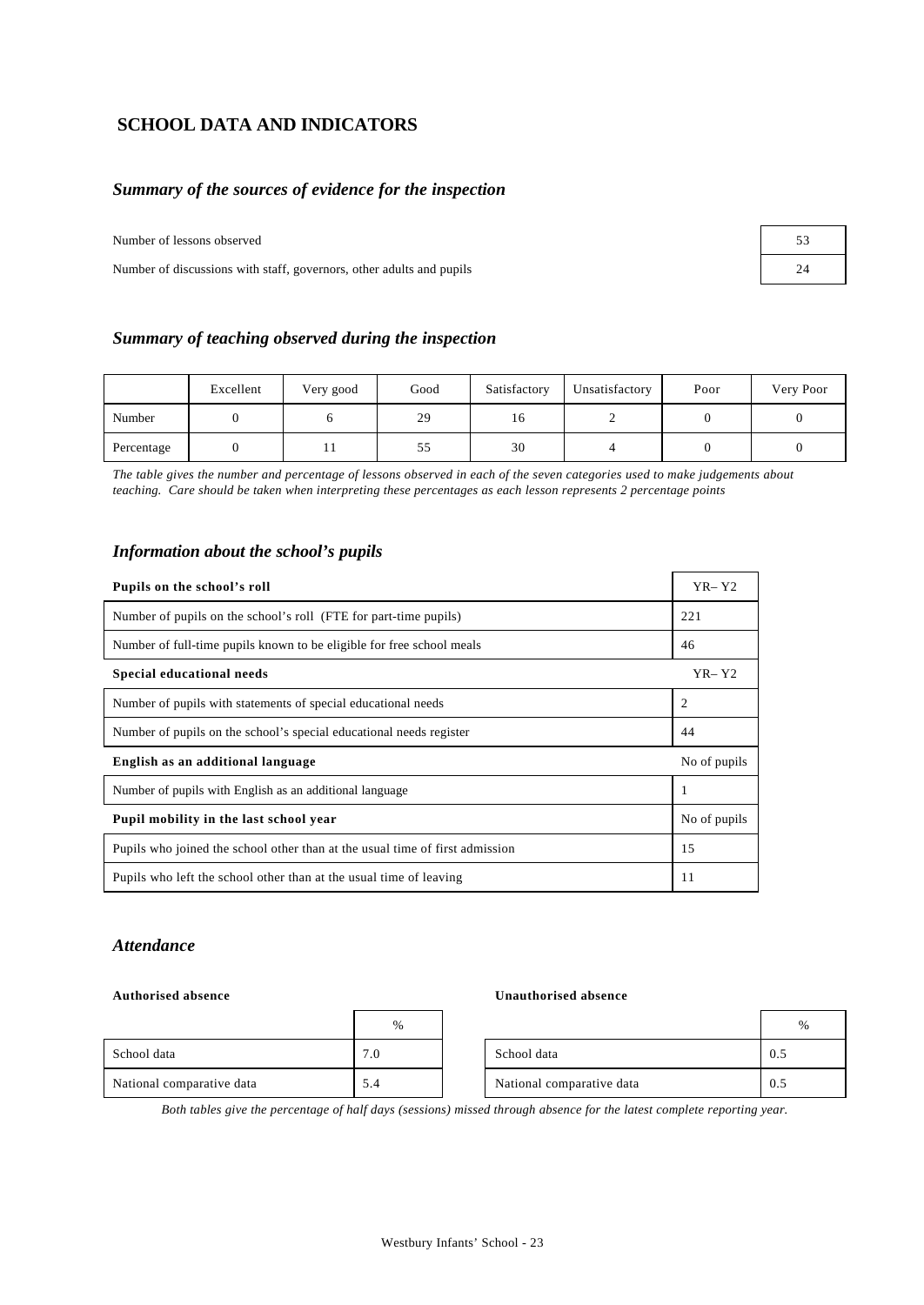# *Attainment at the end of Key Stage 1 (Year 2)*

|                                                                                                                       | Year | <b>Boys</b> | <b>Girls</b> | Total |
|-----------------------------------------------------------------------------------------------------------------------|------|-------------|--------------|-------|
| Number of registered pupils in final year of Key Stage 1 for the latest<br>reporting year. One pupil is equal to 1.5% | 2002 |             |              | 66    |

| <b>National Curriculum Test/Task Results</b> |              | <b>Reading</b> | Writing | <b>Mathematics</b> |
|----------------------------------------------|--------------|----------------|---------|--------------------|
|                                              | <b>Boys</b>  | 28             | 29      | 30                 |
| Numbers of pupils at NC<br>level 2 and above | <b>Girls</b> | 32             | 33      | 29                 |
|                                              | Total        | 60             | 62      | 59                 |
| Percentage of pupils                         | School       | 91 (78)        | 94 (89) | 89 (88)            |
| at NC level 2 or above                       | National     | 84 (84)        | 86 (86) | 90(91)             |

| <b>Teachers' Assessments</b>                 |             | English | <b>Mathematics</b> | <b>Science</b> |
|----------------------------------------------|-------------|---------|--------------------|----------------|
|                                              | <b>Boys</b> | 29      | 31                 | 28             |
| Numbers of pupils at NC<br>level 2 and above | Girls       | 33      | 30                 | 32             |
|                                              | Total       | 62      | 61                 | 60             |
| Percentage of pupils                         | School      | 94 (85) | 92 (81)            | 91 (88)        |
| at NC level 2 or above                       | National    | 85 (85) | 89 (89)            | 89 (89)        |

# *Recruitment of teachers*

| Number of teachers who left the school during the last two years                                               |  |  |  |  |  |
|----------------------------------------------------------------------------------------------------------------|--|--|--|--|--|
| Number of teachers appointed to the school during the last two years                                           |  |  |  |  |  |
|                                                                                                                |  |  |  |  |  |
| Total number of vacant teaching posts (FTE)                                                                    |  |  |  |  |  |
| Number of vacancies filled by teachers on temporary contract of a term or more (FTE)                           |  |  |  |  |  |
| Number of unfilled vacancies or vacancies filled by teachers on temporary contract of less than one term (FTE) |  |  |  |  |  |

*FTE means full-time equivalent.*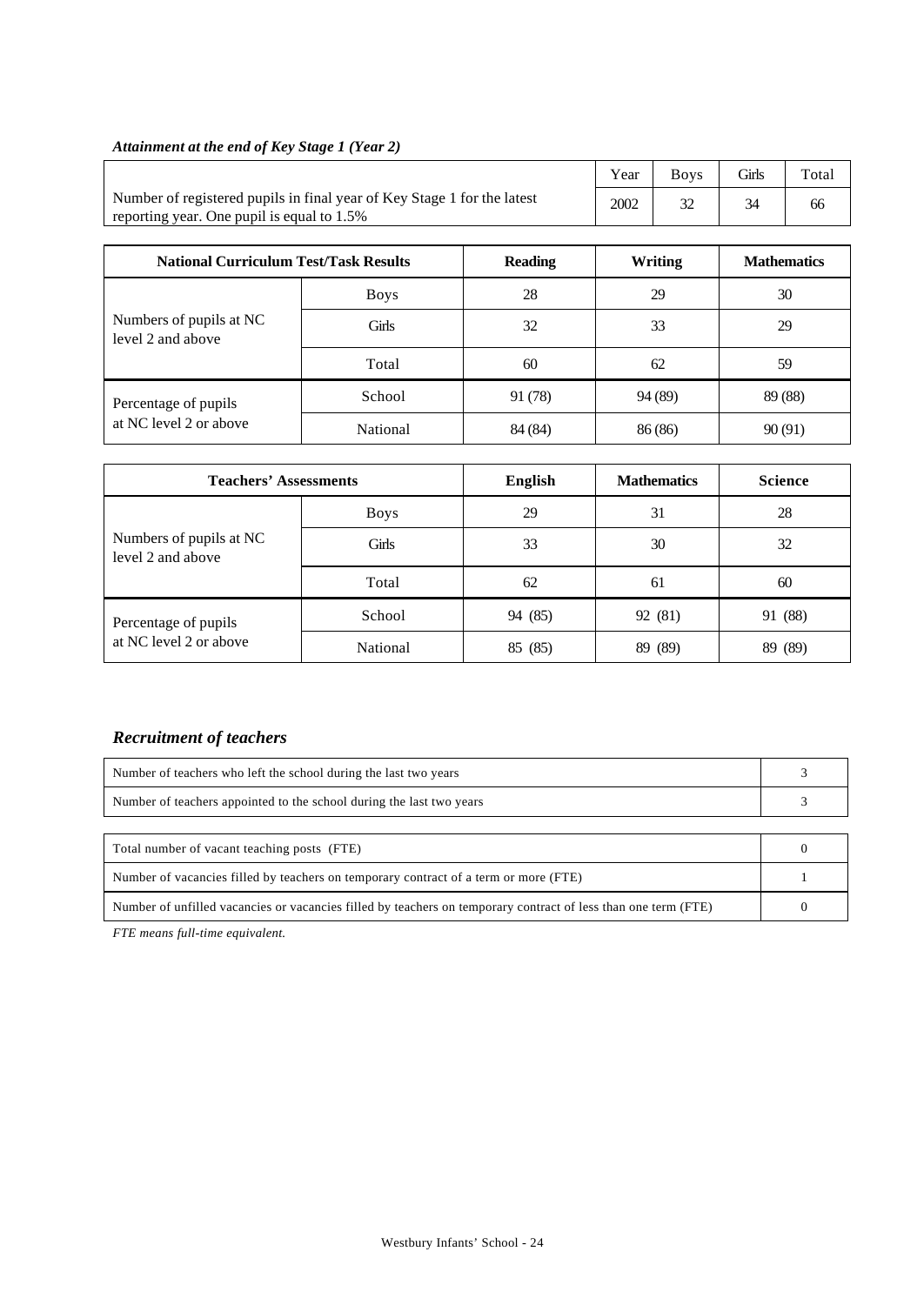# *Ethnic background of pupils Exclusions in the last school year*

| Categories used in the Annual School Census         | No of pupils<br>on roll | Number of<br>fixed period<br>exclusions | Number of<br>permanent<br>exclusions |
|-----------------------------------------------------|-------------------------|-----------------------------------------|--------------------------------------|
| White - British                                     | 218                     | $\Omega$                                | $\Omega$                             |
| White - Irish                                       | $\mathbf{0}$            | $\Omega$                                | $\mathbf{0}$                         |
| White - any other White background                  | 1                       | $\Omega$                                | $\Omega$                             |
| Mixed - White and Black Caribbean                   | 1                       | $\mathbf{0}$                            | $\mathbf{0}$                         |
| Mixed – White and Black African                     | $\mathbf{0}$            | $\Omega$                                | $\mathbf{0}$                         |
| Mixed – White and Asian                             | $\mathbf{0}$            | $\mathbf{0}$                            | $\mathbf{0}$                         |
| Mixed - any other mixed background                  | 1                       | $\overline{0}$                          | $\mathbf{0}$                         |
| Asian or Asian British - Indian                     | $\overline{0}$          | $\overline{0}$                          | $\mathbf{0}$                         |
| Asian or Asian British - Pakistani                  | $\overline{0}$          | $\theta$                                | $\Omega$                             |
| Asian or Asian British - Bangladeshi                | $\Omega$                | $\Omega$                                | $\Omega$                             |
| Asian or Asian British - any other Asian background | $\mathbf{0}$            | $\Omega$                                | $\Omega$                             |
| Black or Black British - Caribbean                  | $\mathbf{0}$            | $\Omega$                                | $\Omega$                             |
| Black or Black British - African                    | $\mathbf{0}$            | $\Omega$                                | $\Omega$                             |
| Black or Black British – any other Black background | $\Omega$                | $\Omega$                                | $\Omega$                             |
| Chinese                                             | $\Omega$                | $\Omega$                                | $\mathbf{0}$                         |
| Any other ethnic group                              | $\Omega$                | $\Omega$                                | $\Omega$                             |
| No ethnic group recorded                            | $\Omega$                | $\Omega$                                | $\Omega$                             |

*The table refers to pupils of compulsory school age only. It gives the number of exclusions, which may be different from the number of pupils excluded.*

#### **Qualified teachers and classes: YR– Y1**

| Total number of qualified teachers (FTE) | 9.8 | Financial year | 2002/ |
|------------------------------------------|-----|----------------|-------|
| Number of pupils per qualified teacher   | 23  |                |       |
| Average class size                       | 28  |                |       |

#### **Education support staff: YR-Y1**

| Total number of education support staff |     |
|-----------------------------------------|-----|
| Total aggregate hours worked per week   | 170 |

# *Teachers and classes Financial information*

| l number of qualified teachers<br>'FTE.<br>Total | 7.0 | vear<br>Financial | 2002/2003 |
|--------------------------------------------------|-----|-------------------|-----------|
|                                                  |     |                   |           |

| Average class size                      | 28  |                                            |        |
|-----------------------------------------|-----|--------------------------------------------|--------|
| Education support staff: YR-Y1          |     | Total income                               | 535723 |
| Total number of education support staff |     | Total expenditure                          | 546881 |
| Total aggregate hours worked per week   | 170 | Expenditure per pupil                      | 2475   |
|                                         |     | Balance brought forward from previous year | 33519  |
|                                         |     | Balance carried forward to next year       | 22361  |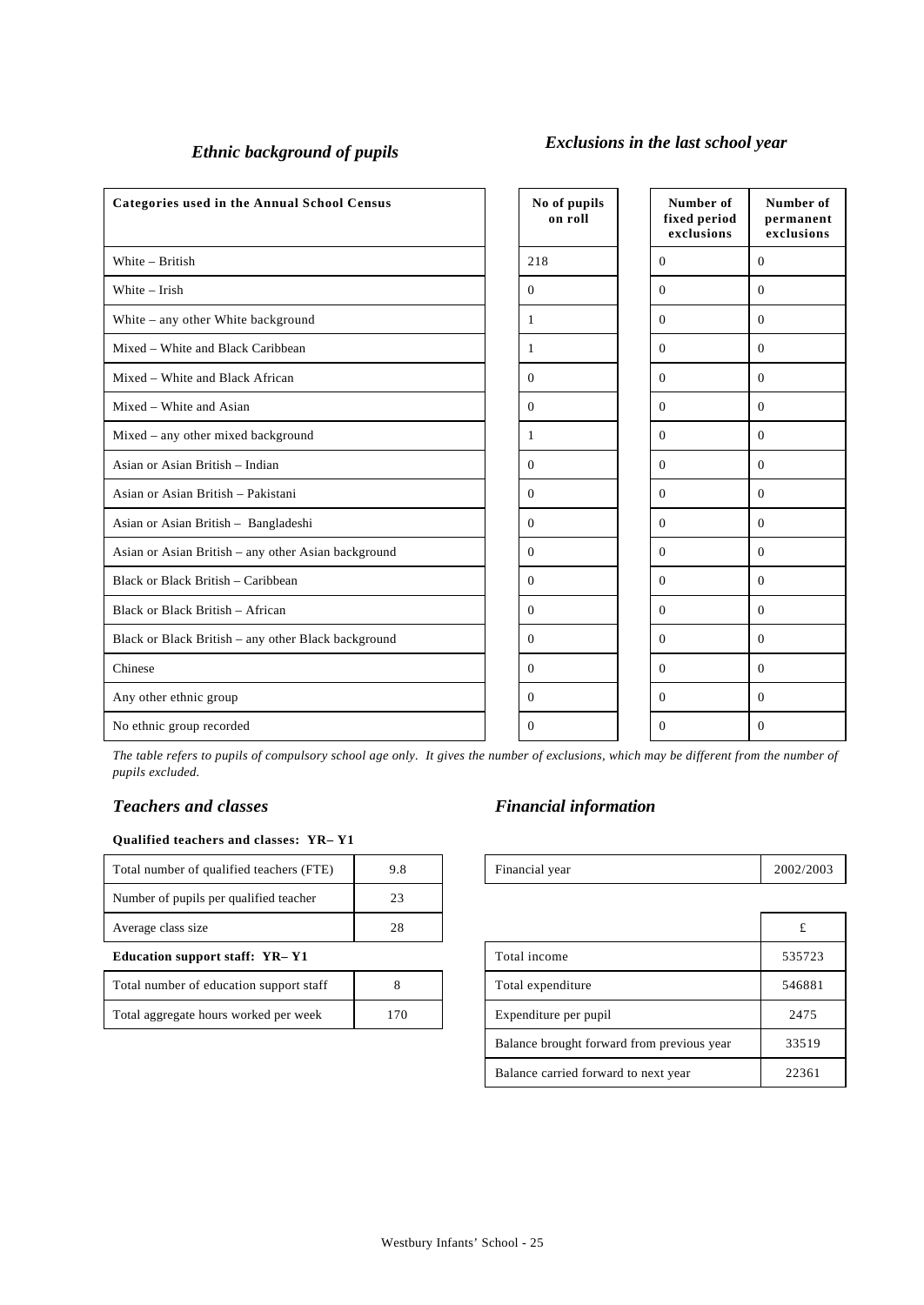# *Results of the survey of parents and carers*

#### **Questionnaire return rate**

Number of questionnaires sent out Number of questionnaires returned

| 221 |  |
|-----|--|
| 94  |  |

This is 43%

# **Percentage of responses in each category**

Due to rounding, the totals may not add up to exactly 100 per cent.

|                                                                                       | Strongly<br>agree | Tend to<br>agree | Tend to<br>disagree | Strongly<br>disagree | Don't<br>know    |
|---------------------------------------------------------------------------------------|-------------------|------------------|---------------------|----------------------|------------------|
| My child likes school.                                                                | 74                | 24               | $\mathbf{1}$        | $\overline{0}$       | $\overline{0}$   |
| My child is making good progress in school.                                           | 68                | 31               | $\mathbf{1}$        | $\overline{0}$       | $\boldsymbol{0}$ |
| Behaviour in the school is good.                                                      | 49                | 48               | $\overline{2}$      | $\overline{0}$       | 1                |
| My child gets the right amount of work to do at<br>home.                              | 46                | 45               | $\overline{4}$      | 3                    | 1                |
| The teaching is good.                                                                 | 77                | 22               | $\mathbf{1}$        | $\overline{0}$       | $\overline{0}$   |
| I am kept well informed about how my child is<br>getting on.                          | 60                | 36               | 3                   | 1                    | $\overline{0}$   |
| I would feel comfortable about approaching the<br>school with questions or a problem. | 77                | 21               | $\theta$            | $\boldsymbol{0}$     | $\mathbf{1}$     |
| The school expects my child to work hard and<br>achieve his or her best.              | 66                | 32               | $\mathbf{1}$        | $\overline{0}$       | $\overline{0}$   |
| The school works closely with parents.                                                | 51                | 46               | $\overline{2}$      | $\boldsymbol{0}$     | 1                |
| The school is well led and managed.                                                   | 76                | 22               | $\mathbf{1}$        | $\overline{0}$       | 1                |
| The school is helping my child become mature and<br>responsible.                      | 76                | 22               | $\overline{2}$      | $\overline{0}$       | $\boldsymbol{0}$ |
| The school provides an interesting range of                                           | 25                | $\Lambda$ 1      | 11                  | $\mathbf{r}$         | $\Omega$         |

**Other issues raised by parents**

activities outside lessons.

Parents noted the improvement in communication and the welcoming atmosphere created by the current headteacher and staff. They feel that this is a happy and caring school. A few parents commented that, although extra-curricular activities have improved, they would still welcome more.

35 41 11 3 9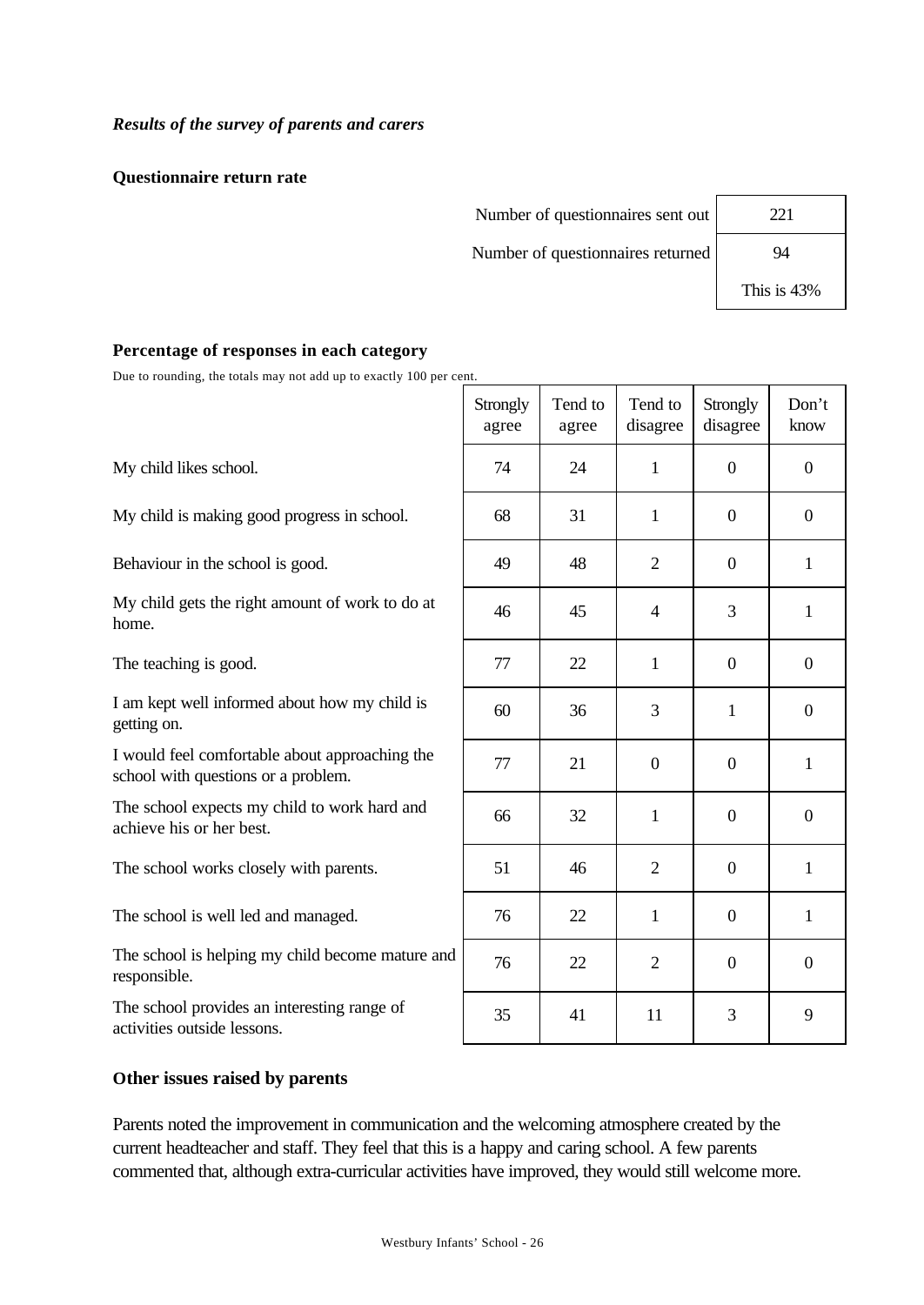# **PART D: THE STANDARDS AND QUALITY OF TEACHING IN AREAS OF THE CURRICULUM, SUBJECTS AND COURSES**

# **AREAS OF LEARNING FOR CHILDREN IN THE FOUNDATION STAGE**

80. Children in the Foundation Stage are taught in three Reception classes. When they enter the school, most children have been to one of the several local pre-school playgroups and, overall, they have skills, knowledge and understanding that are well below average when starting school. This is a different finding from the one made in 1998, when their attainment at the start of their time in the Reception class was judged to be below average. Procedures for introducing children to school are good, showing strong links with parents, so that their children quickly settle into school.

81. Provision for children in the Foundation Stage is good. Strengths in provision are in the overall quality of teaching, the well managed and organised curriculum and in the level of support provided by effective teaching assistants. These all contribute to the good progress that most children make at this stage and, overall, achievement is good. Most children make good progress in their learning. Although some reach the expected average for their age (reaching the Early Learning Goals In the Reception year), most will not. Thus, attainment in their Reception year is below average in all areas of learning. At the last inspection, the children aged under five were judged to have been achieving average standards. This does not show a decline in standards, but rather reflects the increasing number of pupils entering the school with significant social needs or complex special educational needs.

#### **Personal, social and emotional development**

82. When children enter the school, several have significant difficulties in adjusting to school routines and establishing personal relationships in the class. Teachers and their assistants work hard to provide opportunities for social interaction that promote children's confidence and self-esteem. The quality of teaching and of children's learning is good. This results in children making good progress in this area of learning, although standards are still below those expected for their age at the end of the year. Children are greeted warmly when they enter the class in the morning and they obviously enjoy coming to school. Teachers treat children respectfully and a caring attitude is clearly promoted. For example, one of the children was upset as he joined the others and another child said, 'I have a spare smile in my pocket which you can have'. Teachers quickly establish school routines and expectations and this helps the children to feel secure.

83. Most children show limited powers of concentration for their age. They are able to sit and listen attentively for short periods of time. In order to compensate for this, the teachers cleverly use short, focused inputs and regularly change the activity by introducing a song or some simple coordination and movement exercises. Children are encouraged to look after their own equipment and to take some responsibility. A weaker element in the school's overall approach is that children are not given sufficient opportunities to make enough decisions about their own learning. Activities are often too directed by the teacher and children are not always making enough choices about activities. A real strength of the work in the Reception classes is the specific time given to role-play and structured play activity groups. These are very well managed by teaching assistants, who encourage the children to use new language and to work and interact with other adults and children. The focus of the groups is related to topic work being done in each class, which ensures that children's learning is relevant to whole class work. Children enjoy learning and make progress in sharing and co-operating with others.

# **Communication, language and literacy**

When children enter the school, most have communication and language skills that are often poorly developed. Several have specific speech difficulties. Most of the focus of the needs of children's special educational needs is concerned with speech difficulties. The development of children's basic literacy skills is an important priority in the school, and the quality of teaching and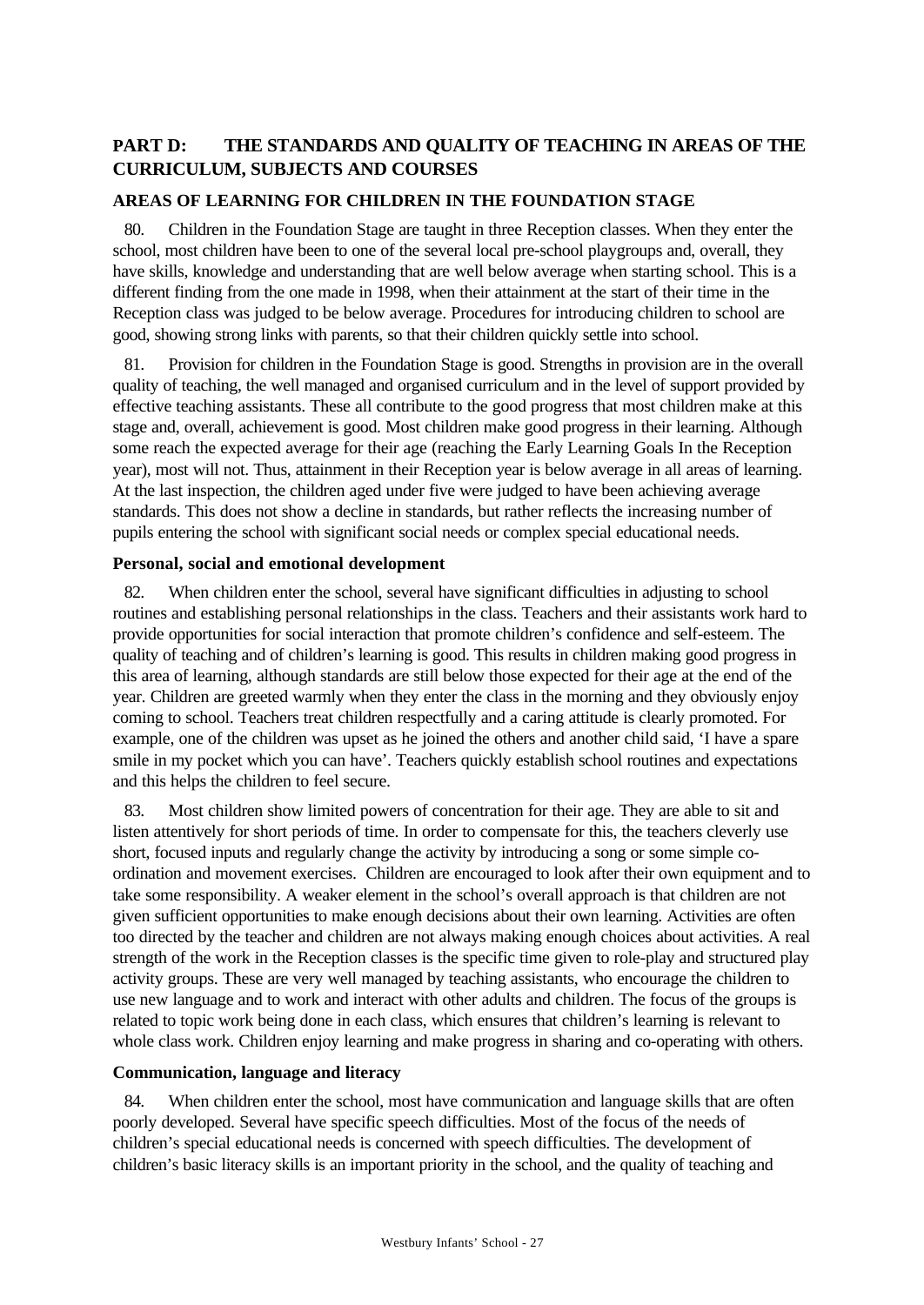learning is good. Teachers provide regular opportunities for children to talk about things that interest them. They encourage all children to contribute and they sensibly give some of the more reluctant children time to consider their responses. This encourages even the most reticent to contribute. However, observation of several of these activities showed that children's overall ability to use complex sentences, to talk expressively and confidently, and to use simple grammatical structures in their replies was limited. Most enjoyed listening to the regular story times that they had, and several were able to make comments about aspects of the story they had just read together.

85. In the Reception year, children have achieved well, although the quality of children's reading is below average. More able children reach average standards. They talk confidently about stories and different types of books and they read regularly and with enjoyment. However, most children recognise and name the sounds and names of letters of the alphabet but can only read a few key words on their own. Most handle books sensibly and gain enjoyment and understanding from clues in the pictures. The standard of children's writing is also below that expected for their age. More able children write their own names and are beginning to write simple sentences using capital letters and full stops, for example, as seen when children wrote about what they were like as a baby. However, most have some difficulty with forming recognisable letters and in writing words independently.

86. The organisation of the literacy teaching in the Foundation Stage in three ability groups is effective. This ensures that the needs of children of all abilities are more clearly met. This was seen during the inspection when children did different activities around the story of *Jack and the Beanstalk.* More able children explored descriptive words relating to giants and ogres and came up with suggestions like scary, toothless and hairy. Children in the lower group were able to reinforce their knowledge on initial word sounds as they 'read' 'm for monster', and they looked at the overall sequence of activities in the story. The focus on news items did not provide as much interest and involvement as the focuses on the shared story later in the week.

#### **Mathematical development**

87. From a well below average level when they enter the school, most children make good progress, but are still achieving below average standards when they enter Year 1. There is evidence to show that standards in their number work are closer to average. The quality of teaching and learning is good. Teachers ensure that basic counting and number skills are developed wherever possible. For example, teachers introduce a good variety of counting games and singing activities that involve number sequences. During registration, one teacher cleverly reinforced positional language as she asked the children who were sitting in front of her who was next to them, or behind, or in front. Children use addition skills as they count the number of boys and girls present and subtraction as they find out how many are staying to school lunch. Children have good opportunities to reinforce their knowledge of numbers up to ten and the different combinations of numbers that make ten. Shape work is generally limited and, as a result, children's achievement in this area is well below average. Teachers generally show a suitable understanding of how to alter the numeracy strategy. Lessons are planned soundly and activities introduced clearly. In one effective introduction, the teacher organised a whole class counting activity, a number song, and a counting game involving the class number line. Teachers provide a range of practical activities and appropriate resources for the children. The teaching assistants are well prepared and provide strong support and encouragement to children.

#### **Knowledge and understanding of the world**

88. Children make good progress in this area of learning but are still achieving all round standards that are below those expected for their age when they begin Year 1. An important feature of children's achievement is the standard that they achieve in their information and communication technology skills. The teaching of this element is very good. Children regularly use the computer suite. In one lesson observed during the inspection, a class thoroughly enjoyed a lesson where they were using an art program to draw and colour pictures of a garden. In another literacy lesson, children were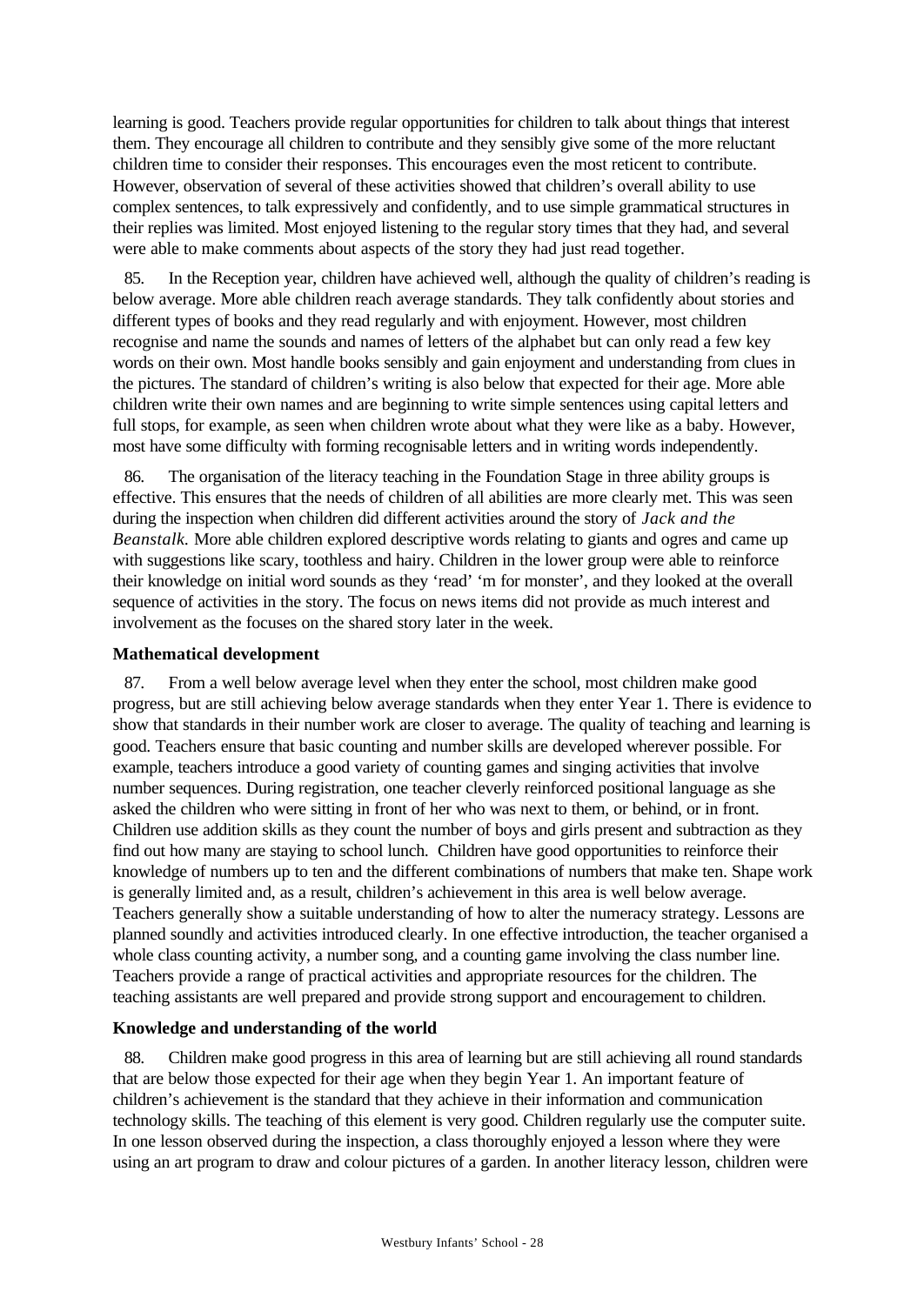using a prepared word bank of sentences to write a story about Jack and the Beanstalk. In both of these activities, children demonstrated confident use of the computer.

89. The quality of teaching and learning is good overall. Teachers ensure that children's limited general knowledge when they enter the school is extended and developed well. Children have an understanding of their local environment as they look at photographs of different areas around the school, such as the picnic area and the adventure playground. However, most had difficulty in saying what they liked or disliked about the areas and how they might be improved. Their knowledge of living things is developed as they undertake a minibeast hunt around the school and consider how best to look after tadpoles in the class. Photographic evidence shows how they investigate the differences in some materials and know how a magnet works and that some materials are attracted to magnets. Children's knowledge of different cultures and their ability to question and find out things for themselves, are weaker elements in learning.

#### **Physical development**

90. When they enter the school, several children lack confidence and have limited hand-eye coordination skills. The school provides a good range of experiences to enable the children to make progress, although most are still achieving standards that are below average in the Reception year. The quality of teaching and learning in this area is good. All children have regular opportunities to use the indoor physical education equipment. A lesson observed during the inspection showed that children were confident about using the space in the hall and were used to handling and using apparatus safely and in a controlled manner. In this good lesson, children were encouraged to warm up by stretching and running, and this stretching theme was continued as they used a variety of apparatus and equipment. Several were confident in using apparatus that was higher than floor level. Some moved confidently with control and co-ordination but several were hesitant and their work lacked careful control. Children have plenty of opportunities to develop careful hand control. Co-ordination skills are developed well during the eurhythmy movement programme. This involves the regular practice of small movements by the whole class.

#### **Creative development**

91. In this area of learning, children make good progress but achieve standards that are lower than those expected for their age at the end of the Reception year. The quality of teaching and learning is good. An important strength is the way in which aspects of children's creative awareness are developed well through the role-play and structured play activity times. Children enjoyed dressing up as the characters from *Jack and the Beanstalk.* Others were making collages of the giant's boots with leather shapes, while others were building the giant's castle with pegs and large construction blocks. These activities were well managed by the teaching assistants, for example, one who joined in well with the role-play group and encouraged more imaginative expressions. Teaching assistants undertake useful summing up sessions at the end of lessons. In one observed, the teaching assistant cleverly probed children's understanding with questions like, 'Who do you most like to be?' 'Why?'

92. Children use a wide range of materials in their creative work. For example, classroom displays show paint and collage work done to illustrate the stories of *Little Red Riding Hood* and *The Hungry Caterpillar*. Children's observational skills are developed as they look at and paint daffodils using colour mixing techniques and pencil pictures to illustrate the life cycle of a butterfly. Their appreciation of pattern is developed as they make their own stained glass window patterns following a visit to the local church and patterns based on symmetry. Music is promoted well. All classes enjoy singing and they sing songs together at regular intervals during the day. In a lesson observed during the inspection, children made good progress in their appreciation of music, as they were able to use a good range of musical instruments as they composed and performed musical pieces to illustrate part of the story of Jack and the Beanstalk. Teachers sometimes use poetry to extend and develop children's imagination, but generally this is limited.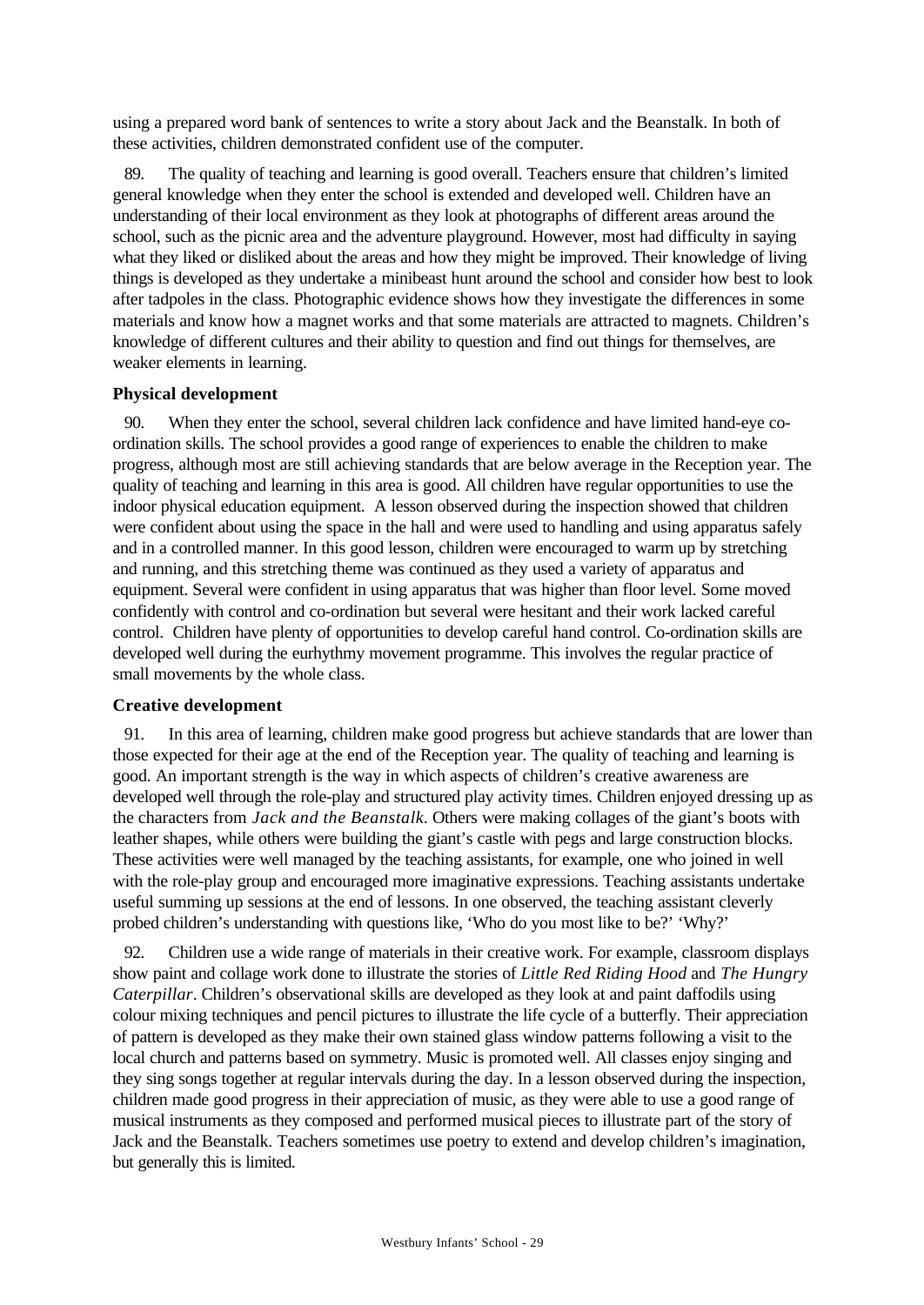#### **ENGLISH**

93. Standards in English are below average in speaking and listening, reading and writing by Year 2. Within this picture, standards in reading are the strongest of these areas and writing is the weakest. Pupils enter Year 1 with below average standards and achieve generally satisfactorily as they move through the school. Pupils with special educational needs achieve well because they receive very effective support from their teachers and teaching assistants. In Year 1, there is evidence that some individual pupils achieve well as a result of good teaching and a very positive environment for learning. Standards are not as high as at the time of the last inspection, when they were average. Further details about this can be found in the attainment section of this report.

94. Pupils develop their confidence well in the supportive atmosphere of most classrooms and they are generally interested and willing to answer questions and offer their ideas in whole class sessions. Most pupils listen appropriately and pay careful attention to their teachers. However, there is a small minority of pupils, mainly boys, whose listening skills are weaker and whose lack of concentration is a distraction to themselves and others. Some more able pupils are able to use a good range of vocabulary but the majority of pupils explain their ideas using a familiar and sometimes narrow range of language. Only a few pupils are able to explain their ideas in good detail or at any length. Some pupils do not pronounce their words clearly and often speak very quietly. The school recognises the need to emphasise the development of pupils' speaking and listening skills and is beginning to use a useful range of role play and other drama techniques in the classroom. The use of these strategies is still in the early stages.

95. The Foundation Stage provides pupils with a secure base on which to build their reading skills. By Year 2, most pupils are aware of how to use their knowledge of sounds to help them in their reading but a significant number are still in the early stages of applying and using their knowledge confidently. Most understand how books are organised and some differences between fiction and information books. The small number of more able pupils are beginning to read independently but only a few of these pupils are reading widely and with real enthusiasm. Most pupils read a narrower range and many do not read outside the range of books provided by the school. Whilst more able pupils are able to give brief summaries of the books they have been reading, average and lower attaining pupils are not able to comment in any detail and often need supportive questioning to help them clarify their ideas. Some pupils are reading comfortably within their range and are not always sufficiently challenged in what they are reading. Pupils have regular opportunities to use the school library and most, but not all, understand how to find the books they need for information.

96. In Year 2, pupils have a good number of opportunities to write but the range of their writing in English lessons is sometimes too confined to the retelling of simple tales and aspects of narrative and personal news. There is a too limited a range of non fiction writing. More able pupils use an appropriate range of simple sentences, sometimes using interesting descriptive language. A few of these pupils are beginning to develop more complex sentence structures and write for a good length for their ages. Although the writing of most average and above average pupils communicates meaning through simple sentences, lower attaining pupils are at an earlier stage in their awareness and use of sentence structure. There are weaknesses in spelling and the use of basic punctuation in average and lower attaining pupils' work. The range of most pupils' language and expression is generally too narrow to support them in developing their ideas in any detail. Standards of handwriting and presentation are variable. They reflect some variability in the expectations of teachers for the organisation and neatness of pupils' recorded work. Most pupils are taught to join their letters at an early stage but some pupils have limited control over the fine movements required to maintain consistent size and shape of letters.

97. Standards of literacy across the school are the same as in English. The use of literacy skills in other subjects is satisfactory. Whilst there are some good opportunities in subjects such as science and art for pupils to write about their investigative and creative work, there are some missed opportunities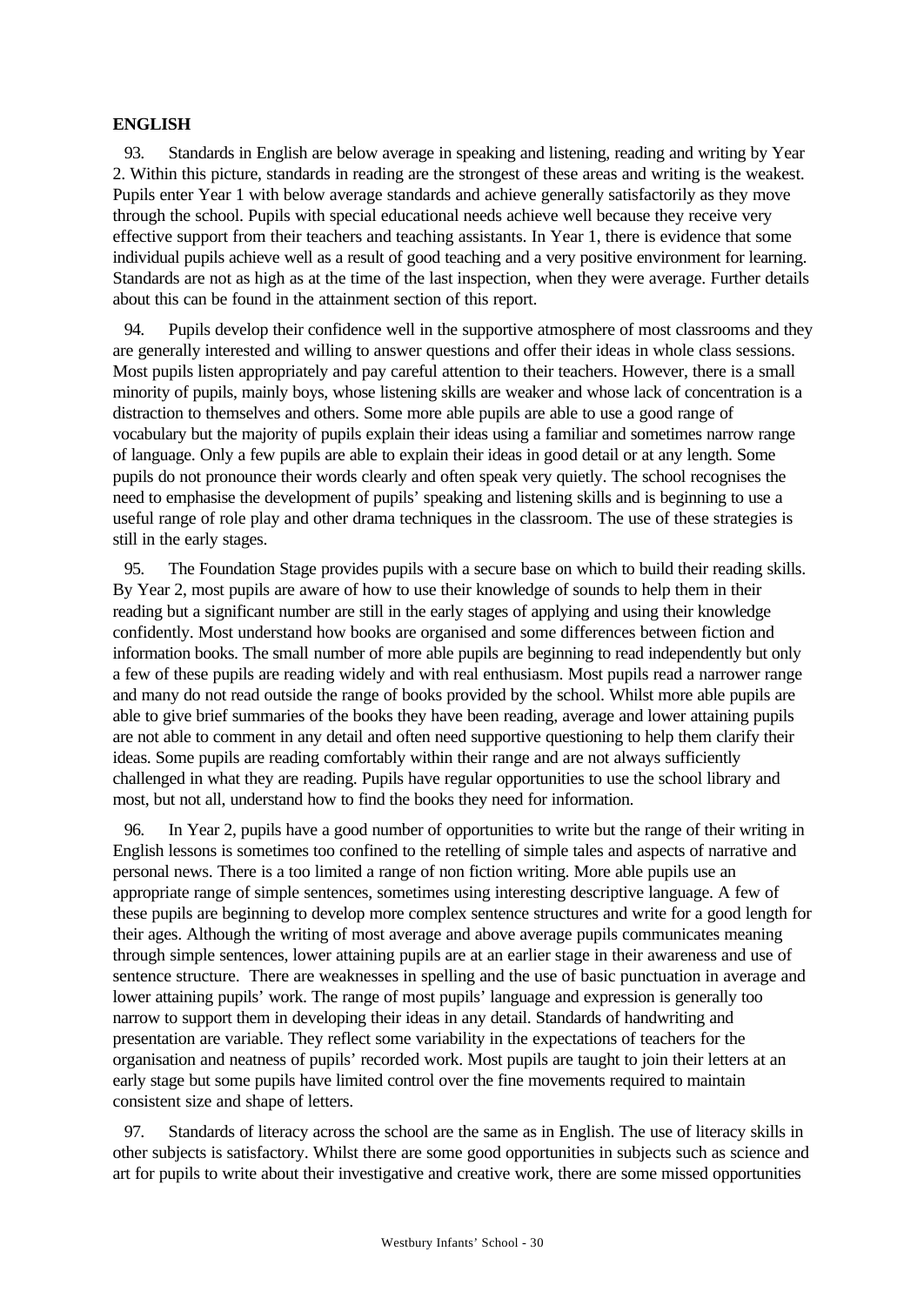for pupils to develop their ideas and stamina in writing in subjects such as history, geography and religious education. In Year 1, opportunities to write, and expectations of pupils' recorded work, are sometimes too limited. Standards of presentation and organisation are not consistent and, in some classes, expectations are not high enough.

98. The quality of teaching and learning is satisfactory overall with some good and very good teaching in Year 1. There was no unsatisfactory teaching and this is an improvement since the previous inspection. A key issue from the previous inspection was to improve teaching by defining more clearly what pupils are expected to know and do and to provide meaningful activities and a manageable number. The school has addressed this issue satisfactorily.

99. Teachers now plan carefully within the framework for the National Literacy Strategy. In most lessons, the purpose of the lesson and what the teacher expects pupils to know and do, are clearly outlined and carefully explained at the beginning of the lesson. Teachers plan activities which are relevant to both the content and the learning objectives of the lesson but they do not always ensure that more able pupils are consistently challenged.

100. As in the previous inspection, the very good relationships that teachers and teaching assistants have with their pupils create a positive atmosphere for learning in most classrooms. As a result pupils are interested and enjoy their lessons. Most teachers manage pupils' behaviour well, including those who have difficulties in sustaining concentration and a positive attitude. Teachers know their pupils well and work together effectively with teaching assistants to ensure that there is support for those pupils whose difficulties have been identified. This helps pupils with special educational needs and some lower attaining pupils to achieve well.

101. In the best teaching, interesting and varied resources and activities help to develop and extend the range of pupils' language and widen their experiences. In a very good lesson in Year 1 on writing instructions for planting seeds, the very good teaching of skills and the teacher's challenging use of questions helped pupils to deepen their thinking…' What did we do to the seeds and why did we do it?' This was followed by a useful and very effective demonstration of how to write the text expected from the pupils. During the week of the inspection, teachers in Year 2 planned a useful link with pupils' work in history on the story of Grace Darling. Pupils were able to widen the range of special language they understood as they explored the feelings of those who were rescued and tried to imagine their experiences.

102. Teachers do not consistently provide clear models of sentence structure and organisation before pupils begin their tasks. This slows down the rate at which some pupils learn because they need further explanation and assistance before they can continue with their work. This was seen in lessons in Year 2 where the teachers had to return to the whole class to explain further how the writing task was to be accomplished. In the few instances where pupils demonstrate challenging behaviour, time is spent in regaining appropriate levels of attention and some of the momentum of the lesson is lost. Teachers use a range of interesting resources, but sometimes texts used are too small to be easily and effectively shared with the whole class.

103. In the school's previous inspection, a key issue was the provision of more opportunities for sustained writing, particularly for more able pupils. While the school has introduced some useful strategies to improve standards in writing and includes some opportunities to write at length, these are still not consistently and clearly identified and remain too often the discretion of individual teachers. The school's curriculum is well enhanced by the effective teaching of the Early Literacy Strategy which is having a beneficial effect on the reading and writing of lower attaining pupils. The subject makes a good contribution to pupils' spiritual, moral social and cultural development through the good range of traditional tales pupils experience and through opportunities to work in pairs and groups to discuss and share ideas.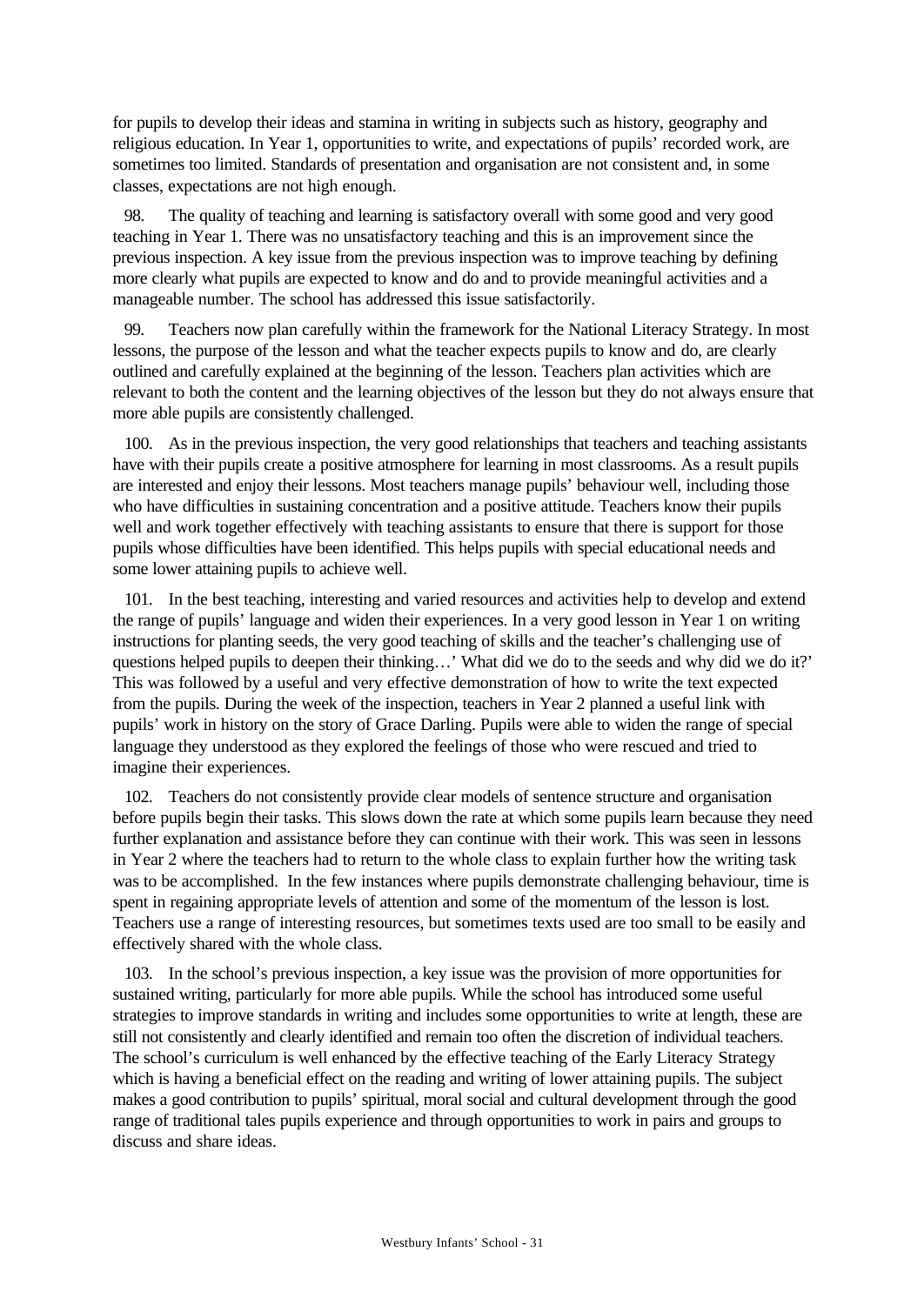104. Coordination in the subject is good. The co-ordinator is a senior member of staff who is closely involved in the analysis of test results and the identification of appropriate and relevant priorities for the subject. Since the previous inspection, she has introduced a number of effective and useful practices to support the development of pupils' writing skills and, more recently, pupils' speaking and listening skills. Planning, pupils' work and teaching are regularly monitored but the focus is not always sufficiently sharp to ensure that all pupils are making good progress. Assessment procedures in the subject are very good, particularly the use of termly assessment in reading and writing which provides a clear record of pupils' progress. However the use of assessment is unsatisfactory because it is not being used to set sufficiently challenging targets, especially for more able pupils. Resources in English are satisfactory. Satisfactory use is made of information and communication technology to help pupils present their work effectively.

#### **MATHEMATICS**

105. In Year 2, pupils are attaining standards that are well below the average expected for their age. This is lower than at the time of the last inspection in 1998, when standards were average. From 2000, when the current headteacher took over the school, there has been some steady improvement in standards, which had fallen to well below average by 1999. This is because the school is now successfully working to increase the proportion of pupils who gain an average Level 2 in their work. The provisional evaluation of the 2003 tests results shows further improvement in the lowest ability group, with fewer pupils working below Level 1. The school gets few pupils to the higher Level 3 in their work and, in this respect the school has made unsatisfactory progress since the last inspection. The best improvement is linked to the provision for pupils with special educational needs and for those of lower general ability or those with social and emotional problems. This group now make good progress due to the very good overall support, especially from assistants and the good support in the Enrichment Group.

106. Although less able pupils and some average ability pupils are achieving satisfactorily, including the few pupils learning English as an additional language, there are a significant proportion who could be doing better, and thus, pupils' rate of achievement is unsatisfactory overall. Furthermore, this is a factor in why standards are well below average.

107. The good progress, which pupils make in the Reception classes continues in Year 1, where there is a strong emphasis on the teaching and learning of basic skills and some good overall teaching. In Year 2, the rate of progress slows down too much. This is due to several contributory factors, which when joined together, are making it hard for the school to ensure that all groups of pupils reach their full potential.

108. Overall, the quality of teaching and learning in the lessons seen was satisfactory. However, in Year 2, there was far too much variation in the quality of teaching and learning. This is unsatisfactory. Although the teachers have planned their lessons together, in practice, the way in which the lessons are taught is significantly different. As a result, a significant proportion of pupils are not learning satisfactorily. The sample of work seen during the inspection also highlighted inconsistencies in Year 2, which are resulting in unsatisfactory teaching and learning overall.

109. Due to a retirement, one class has been taught by a temporary teacher for one term, which has influenced the continuity of teaching and learning for some pupils in Year 2. Currently, some teachers have much better knowledge of mathematics and of how pupils learn than others. Indeed, two lessons were good. Teaching is best by the headteacher and in the mixed age group class. In both good lessons, there were high expectations for pupils to think hard and solve problems, which required them to try several calculations or problem solving approaches. In general, across the school as a whole, this is a weaker aspect of the school's work. A good example of problem solving occurred when the most able pupils in the mixed Year 1 and 2 class estimated how many sweets in a packet, and then checked their answer. Then they used their tables to calculate how many sweets in five packets by doing 28 x10 and dividing this in half using mental calculations. They also made their own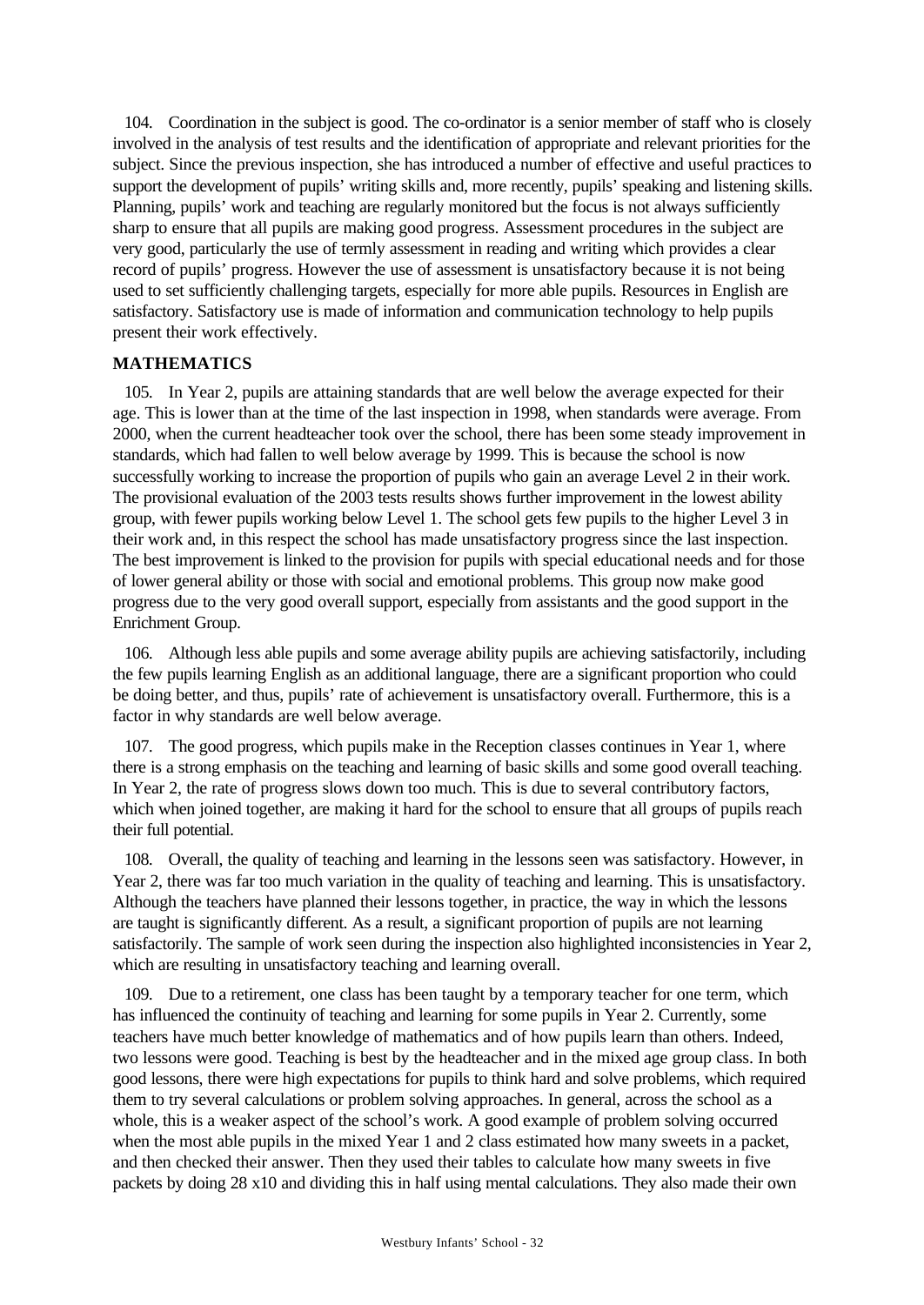graphs of the numbers of each type of sweet in the packet. In this lesson, the teacher gave time to the pupils to help them to overcome problems and think for themselves, by asking questions that made them try different approaches, when they did not quite grasp the idea of dividing ten in half to get the answer for five packets of sweets.

110. In a Year 2 lesson, more than three quarters of the class struggled to add or subtract ten quickly to any random number to 100 at the beginning of the lesson and the teacher used a range of resources to help pupils to get the idea of jumping on in tens. In this lesson, most pupils managed to overcome this difficulty and even adjusted numbers so that they could quickly do addition of numbers such as 73+19 by adjusting the 19 and making it 20 and the calculating 73+20-1=92. Furthermore, in this lesson, the six most able pupils quickly made up their own sums using this method of adjusting numbers. In an unsatisfactory lesson, on the same theme, time was not used effectively, to ensure that all pupils made progress. Here, the emphasis was on challenges for the lower ability, with only a few minutes of productive work at a higher level for the most able. As a result of this, pupils became restless because they had to listen too much and were not thinking enough for themselves. Teachers take the opportunity to include work on shape, space and measurement within lessons, as seen when pupils had to sort sweets into cylinders, cubes and spheres. This was a useful way of linking mathematics to real life and helped the pupils to remember the names and properties of each shape.

111. The use of time in lessons is very variable. In Year 1, teachers are better at using the first part of the session for quick mental mathematics number activities whilst in some Year 2 lessons, this did not occur at all. Sometime, the lessons are too short, due to the previous lesson eroding the time allocated to mathematics. Even once the lessons get started, teachers use their time in different ways. Where it is best, they have a focused introduction to the lesson and pupils are actively involved in all thinking by using individual pens and wipe clean boards to work with the teacher as they are taught new skills. Not only does this ensure that the teacher can check who has grasped the idea, but also it means that pupils have to maintain their concentration and think for themselves. Lessons then continue to provide plenty of time for pupils to follow up work in their ability groups for at least 20 minutes. However, in practice, this feature is very variable. Additionally, the challenges given to the wide ranging abilities of pupils are inconsistent. In Year 1, although the teaching is very focused, sometimes the challenges for the more able are not quickly introduced or developed because average ability and lower ability pupils require much reinforcement of new ideas, as seen when they worked on finding missing numbers

112. Overall, teachers manage pupils' behaviour well and positively help them to focus on their work and not interrupt the learning of others. Nonetheless, one or two pupils in Year 2 are very demanding and this sometimes means that the teacher cannot develop the learning of the most able pupils as their time is then focused on re-settling those with behaviour problems. This was seen when the teacher told the most able to "get on", rather than help them to interpret the results of their sweet tally chart because a few were arguing over the sweets on their table and so, the teacher went to stop them. Thus, these more able pupils were not sufficiently challenged in their thinking and learning. Overall, teachers have satisfactory knowledge and skills for the teaching of mathematics.

113. The support of the teaching assistants is usually very good. Teachers make very good use of them to support the pupils with special educational needs. This enables these pupils to feel that they are included in the same activities as the rest of the class, but also ensures that they know what they are doing and gain new skills. For example, high quality discussion and use of visual resources helped pupils in Year 1 to learn about simple subtraction to ten and pupils in Year 2 to find the difference between two numbers of sweets on the graph, which they had carefully made by matching each sweet to each square.

114. The curriculum for mathematics is adequately planned to take account of the requirement of the National Numeracy Strategy and pupils are beginning to use their mathematical skills in other subjects. Although this is generally underdeveloped and limits pupils' wider competency in numeracy.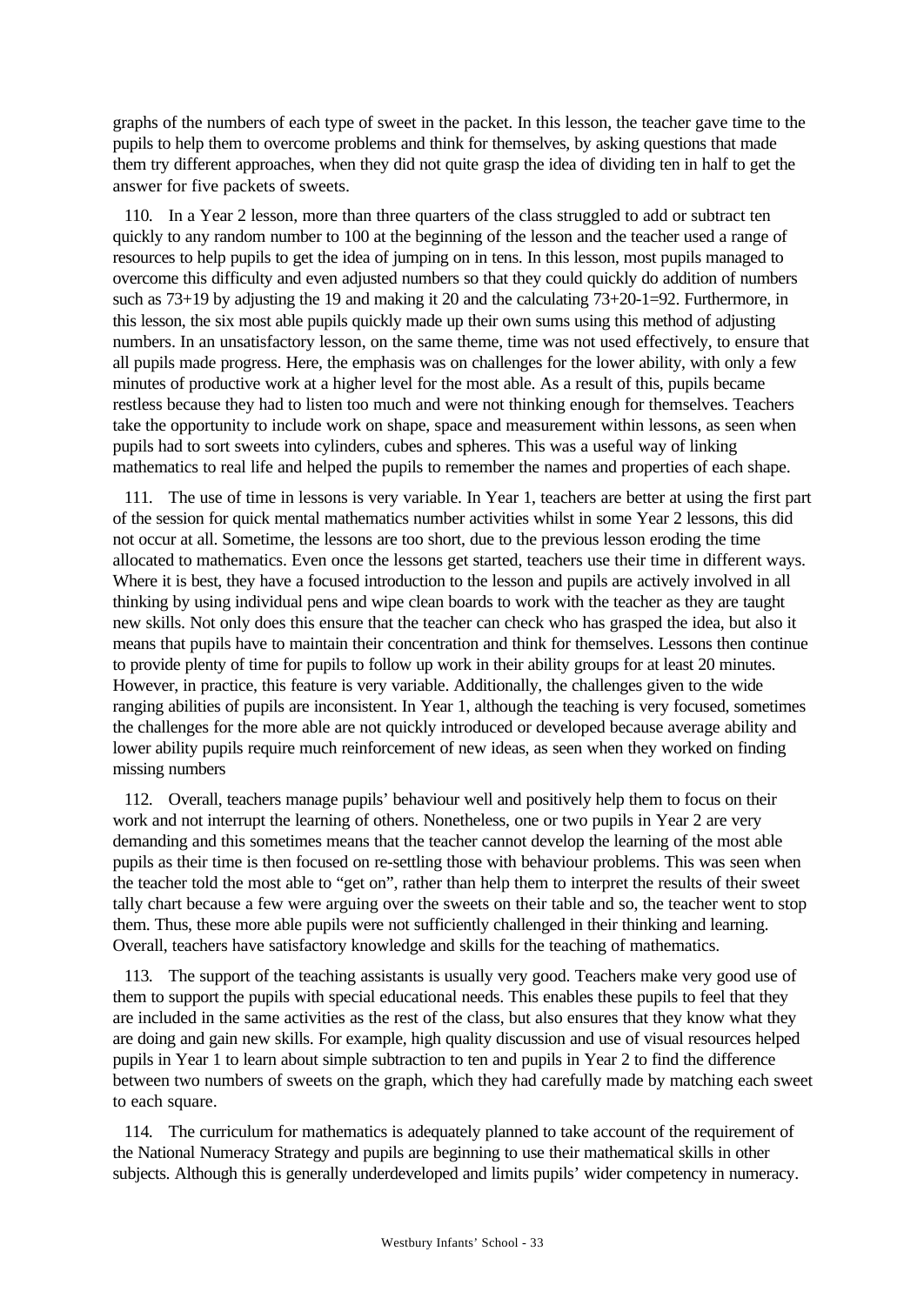The curriculum places a strong emphasis on basic number skills but, overall, has limited real life problem solving learning. The sample of work seen covers all of the areas expected including shape and measurement work. The school makes generally appropriate use of commercially produced work sheets, but the best thinking and recording occur when the teacher has made a specific recording sheet, or better still, when pupils design their own way of recording their workings. The subject makes a satisfactory contribution to pupils' spiritual, moral and social development. For the lower ability learners and those with special educational needs, this is good, because the support for these pupils helps them to feel successful learners.

115. The use of information and communication technology is developing satisfactorily, but is not always used in general class lessons. The best features are the work on graphs, which are of an average standard.

116. The co-ordinator for mathematics recently left the school and so, currently, the headteacher is overseeing the subject until the new and skilled teacher of the mixed Year 1 and 2 class takes over the role. Leadership shows a good understanding of the strengths and weaknesses in the school. The school has correctly identified the need to improve the provision for more open ended problem solving, which requires pupils to apply a wide range of mathematical skills. Already the staff have had some training on this. One of the best features of leadership and management is the weekly group activity sessions for more able pupils, which allow them to work directly with the headteacher on more challenging activities. Staff recognise the need to improve mathematics and are beginning to learn from each other. However, there has not been enough monitoring of mathematics in lessons, because the headteacher has been teaching for three afternoons a week in a Reception class. Teachers are keeping records of pupils' work from term to term and are beginning to evaluate what the pupils do well and what they need to learn about next. The school improvement plan lacks sufficient detail about exactly how to develop the subject in small steps. For example, it notes staff training to share ideas, but does not focus directly on how to ask the right kind of questions to aid pupils' thinking and learning. Additionally, it is difficult to measure the small steps of improvement that the school makes because they are not written down as individual points, but rather as one general statement.

#### **SCIENCE**

117. In Year 2, pupils achieve standards that are below those expected for their age. At the last inspection, standards were judged to have been average. The lower standards currently being achieved are the result of lower standards on entry to the school, and the lack of rigour in aspects of the overall application of the subject. Pupils with special educational needs attain similar standards to their classmates.

118. Across the school, most pupils achieve satisfactorily and make sound progress. Pupils' main achievement is in the breadth of their understanding. Teachers ensure that all elements of the subject are covered, although a weakness is that topics are sometimes not taught to a sufficient depth. Older pupils know the names and characteristics of different materials and whether they are natural or man made. They use magnetism and floating and sinking properties to classify different materials. They know some of the sources of light and that a complete circuit is required to light a bulb in a circuit. Younger pupils have a good understanding of life processes as they consider which foods are healthy to eat and details of the life cycle of a butterfly. A weakness in pupils' achievement across the school is in their ability to investigate and experiment. Although some experimental work is carried out as, for example, pupils grow and observe cress seeds, this element of their work is not sufficiently emphasised. Opportunities are not taken to promote an investigative approach. At the last inspection, this aspect was promoted well. A further weakness, which limits pupils' capacity to reach higher standards, is in the quality and regularity of their recorded work. The school does not currently place a sufficiently high priority on improving the standards of pupils' recorded work. Presentation is often untidy and unclear.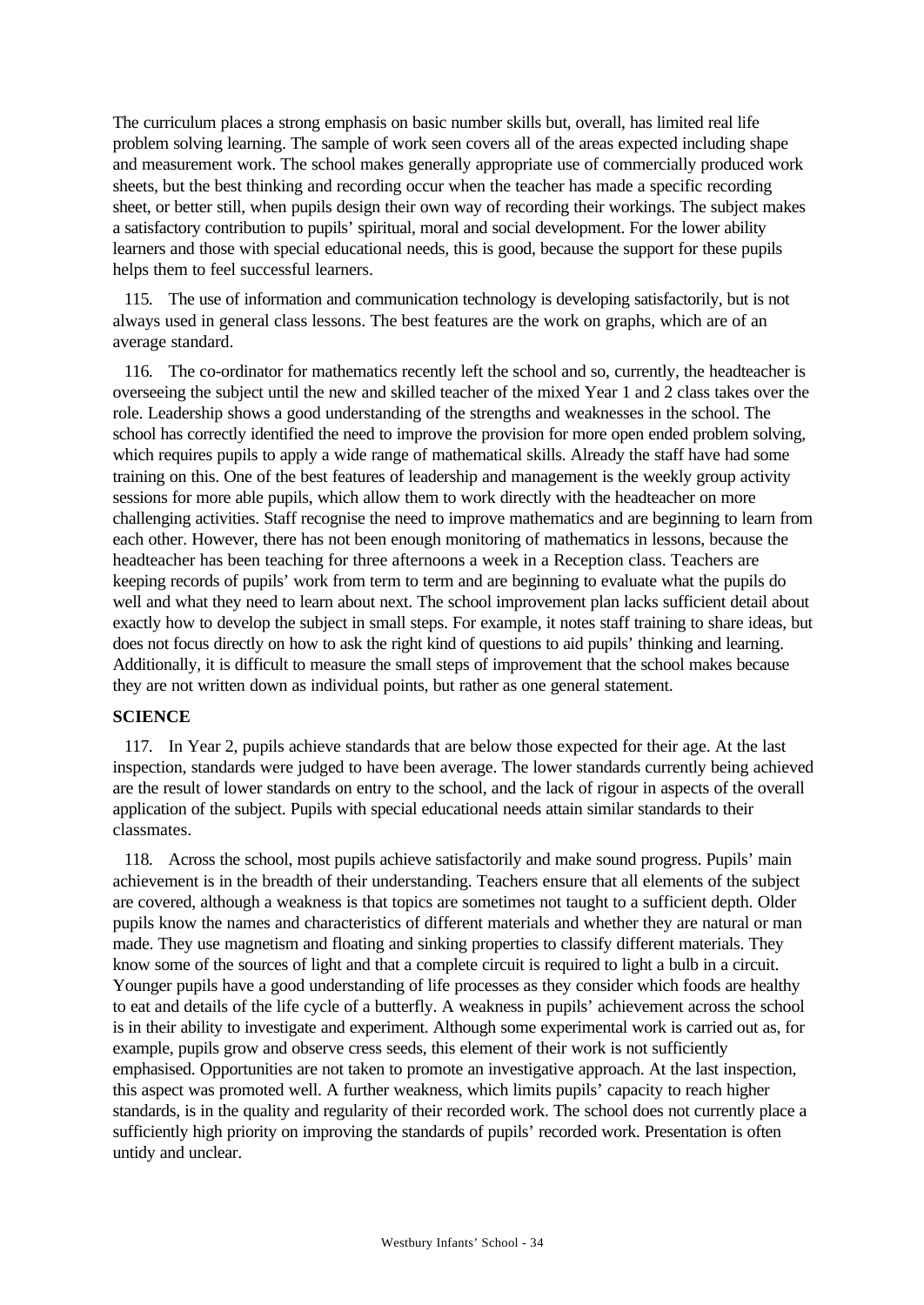119. The quality of teaching and learning across the school is satisfactory overall, although the majority of lessons observed during the inspection was good. At the last inspection, teaching was good overall. Teachers introduce topics clearly and set the context of pupils' learning well. This improves the quality of their learning because they know where the current learning links with what they have done before and they know what is expected of them. Teachers introduce and reinforce specific vocabulary well. For example, in a Year 2 lesson where pupils were investigating the parts of a flowering plant, the teacher introduced vocabulary such as pollen, stamen, sepal, fertilisation and crossfertilisation well. Teachers use resources to interest the pupils. Teachers' lesson planning is satisfactory. The learning intended in the lesson is shown, but sometimes the activities lack detail and planning is not always sufficiently clear about how to extend the more able pupils. Overall, teachers' expectations for the quality and regularity of pupils' recorded work and of what more able pupils can achieve, are too low. A further weakness is that science work is not recorded separately but is included within work done in other topics. This makes it more difficult for the school to analyse what has been achieved, to ensure all pupils are making enough progress and to raise standards further.

120. The subject is satisfactorily led by a co-ordinator who has been in post for two years. She has not been able to attend any recent in-service training courses. She has analysed well achievements made in the subject since the last OFSTED inspection and she has encouraged several enhancements to promote interest in the subject. Pupils' interest in plants and life processes has been encouraged well through the development of a sensory garden in the school grounds, and through a sunflower growing competition. The pupils enjoyed a recent visit by the 'Explorer Dome'. She undertakes some monitoring of teaching and pupils' work, but this has not been rigorous enough to identify some clear weaknesses in presentational skills. Planning is secure. Topics are organised on a two-year cycle in order to meet the needs of the pupils in the mixed Year 1/2 class. Wherever possible, science units are planned to link in with the overall topic that is planned for all classes in the year group. Links are developed with literacy, numeracy and information and communication technology but these are not sufficiently strong. Assessment procedures are sound. Termly assessment records are maintained of pupils' achievement. However, the co-ordinator currently does not have a sufficiently clear view of the standards being achieved across the school and assessment data is not being used effectively to set targets to raise standards. This aspect of the subject action plan is not sufficiently developed. Interest in the subject across the school is promoted well by some attractive displays. The subject makes a good contribution to pupils' spiritual, moral, social and cultural development.

#### **ART AND DESIGN**

121. By Year 2, pupils attain above average standards in art. This is because the school sets high standards and many examples of work show skills, which are more commonly evident in the work of older pupils. The few pupils learning English as an additional language reach equally high standards as other pupils of a similar age. Pupils with special educational needs achieve very well due to very good support provided by the school. This sometimes includes time for pupils to enjoy art activities in the Enrichment Group as part of pupils' personal and social skills development. More able pupils make good progress.

122. Pupils make very good progress in both Years 1 and 2. Overall, achievement is very good and shows very good improvement since the last inspection, when progress was judged to be sound and standards broadly average. The school has given recent thought to planning an interesting and varied curriculum that develops specific skills from year to year.

123. From the attractive displays and other work and lessons seen, the quality of teaching and learning is very good. Work is carefully planned, so that pupils of all ages and abilities are suitably challenged. In Year 1, pupils enjoy experimenting with many different art materials and are introduced to skills, such as simple colour mixing. There are numerous opportunities for pupils to develop their imagination. A good example of this was seen in their creative gardens. Good teaching of basic skills resulted in good learning about how to improve their painting. Here, the teacher circulated around the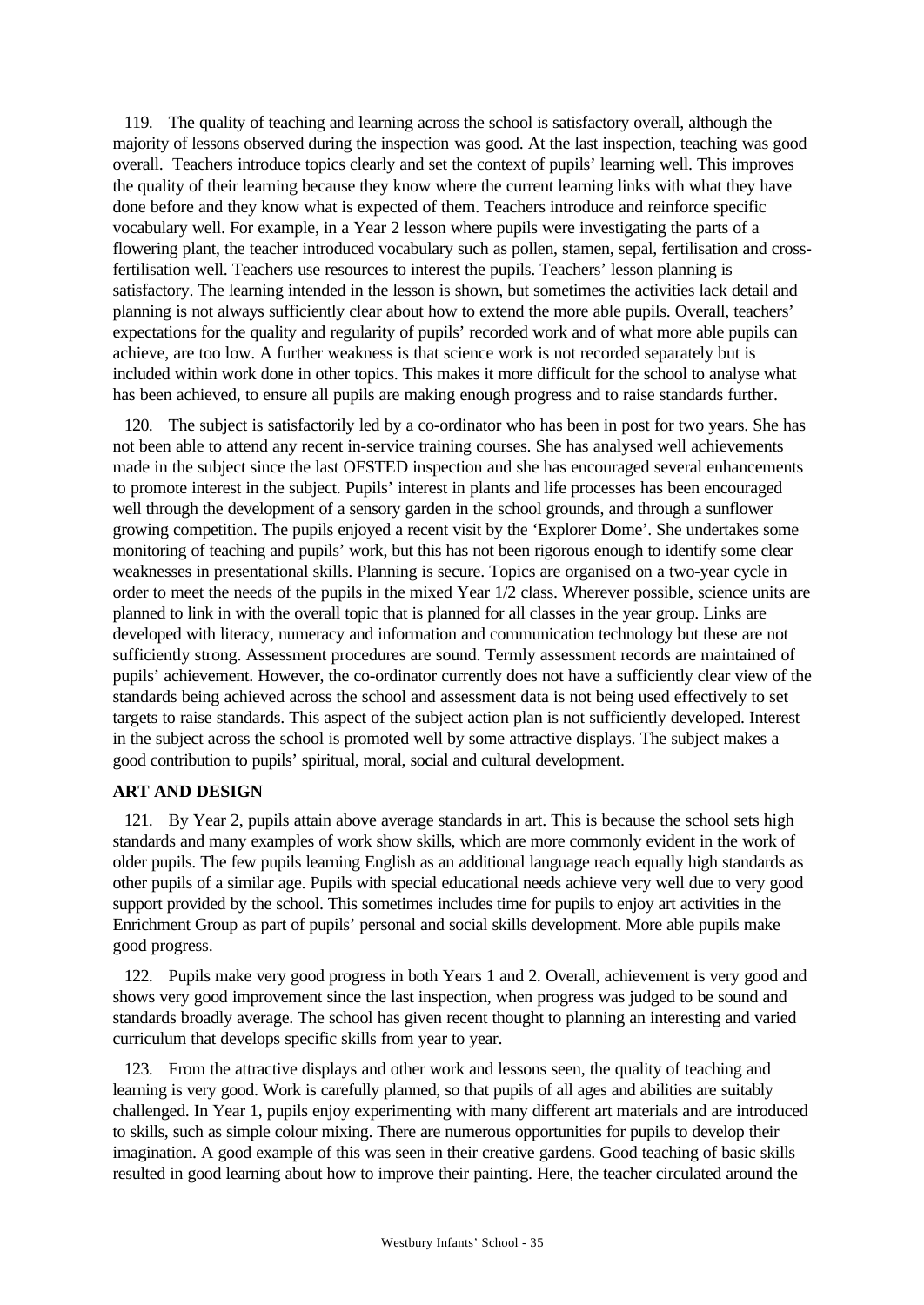room assessing pupils' work and then stopped the class, so that they reflected on the detail end movement in Van Gogh's *Irises*. This was especially helpful to the most able pupils who endeavoured to use metallic paint to create a shimmer and movement in their own pictures. Average ability pupils confidently focused on detailed drawings of flowers, while pupils with special educational needs created their own imaginary flowers, using tissues paper, sequins and other interesting materials. Very good support from the teacher and assistant helped them to talk about their ideas. This showed strong links to pupils' individual education plan targets.

124. In Year 2, very good teaching was evident in two lessons seen. Teachers continue to plan work well for the different needs of the pupils, but added to this, the teachers are very knowledgeable about the subject and they demonstrate skills very well. Moreover, teachers have very high expectations, as seen when they showed the pupils how to use pastels to define strong lines as well as softer effects and then how to smudge and create deep colours by layering the pastel colours one on top of another. As a result of this, pupils used these new skills very effectively to create their own Shadowlands in the style of Gauguin's painting. In all lessons, pupils were totally absorbed and relationships were very good. Pupils only began to lose concentration when it became so hot that it was difficult to sustain application.

125. Links with spiritual, moral, social and cultural education are very good overall. Special spiritual moments were evident in all lessons, as seen, when pupils painted as Delibes's *Flower Duet* played in the background of the lesson. Cultural development is good, as pupils learn about different artists, visit museums to develop their understanding of drawing and work with an artist designing a tree mural. However, these tend to be largely White European artists, with fewer opportunities to learn about multicultural art in Britain and the wider world. There are few books to support this is the library.

126. The quality of leadership and management in this subject is very good and reflects the high standards of work seen and the very good improvement since the last inspection. The co-ordinator sets very high standards, as evident in the displays. The new policy and scheme of work are effective in helping the school to have consistency from class to class. There has been significant development in the use of computers to help pupils to enjoy art and create pictures using a range of different skills and programs. The introduction of an arts week, has allowed pupils to see real artists in action by taking part in developing a school mosaic. Furthermore, this gave the pupils the chance to develop many skills of weaving and embroidery to create wall hangings on the theme of the four seasons. Assessment procedures are developing satisfactorily and the school is well placed for further good improvement.

#### **DESIGN AND TECHNOLOGY**

127. By Year 2, pupils attain average standards in design and technology. This includes pupils with special educational needs, who are well supported and integrated into all activities. Pupils make good progress in both Years 1 and 2. Overall, achievement is good and shows further development on the sound progress reported at the time of the last inspection. This is because many pupils have lower than average skills at the end of their Reception year and these develop well by Year 2.

128. The quality of teaching and learning is good. Work is carefully planned, so that pupils of all ages and abilities are suitably challenged. In Year 1, pupils make a range of models, which show developing precision in moulding, cutting, and joining, as evident in their slipper and hat designs. By Year 2, there is a greater emphasis on planning ideas on paper and on evaluating and improving their designs. This was especially successful in pupils' work on making fish and boat mobiles and shows the overall effectiveness of teachers' good planning and high expectations. Evaluation skills continue to develop by the third term in Year 2, as pupils design and make their own simple bridges. Discussion with the pupils showed their understanding about how to make their bridges strong enough to support several cubes. Pupils talked about how to improve the strength of their bridges by modifying the design. This highlighted pupils' enthusiasm and good ideas. More able pupils were confidently getting the idea that a series of triangles, made it stronger, while average and lower ability pupils explained that a play dough bridge is less rigid than one made of wood or connecting blocks.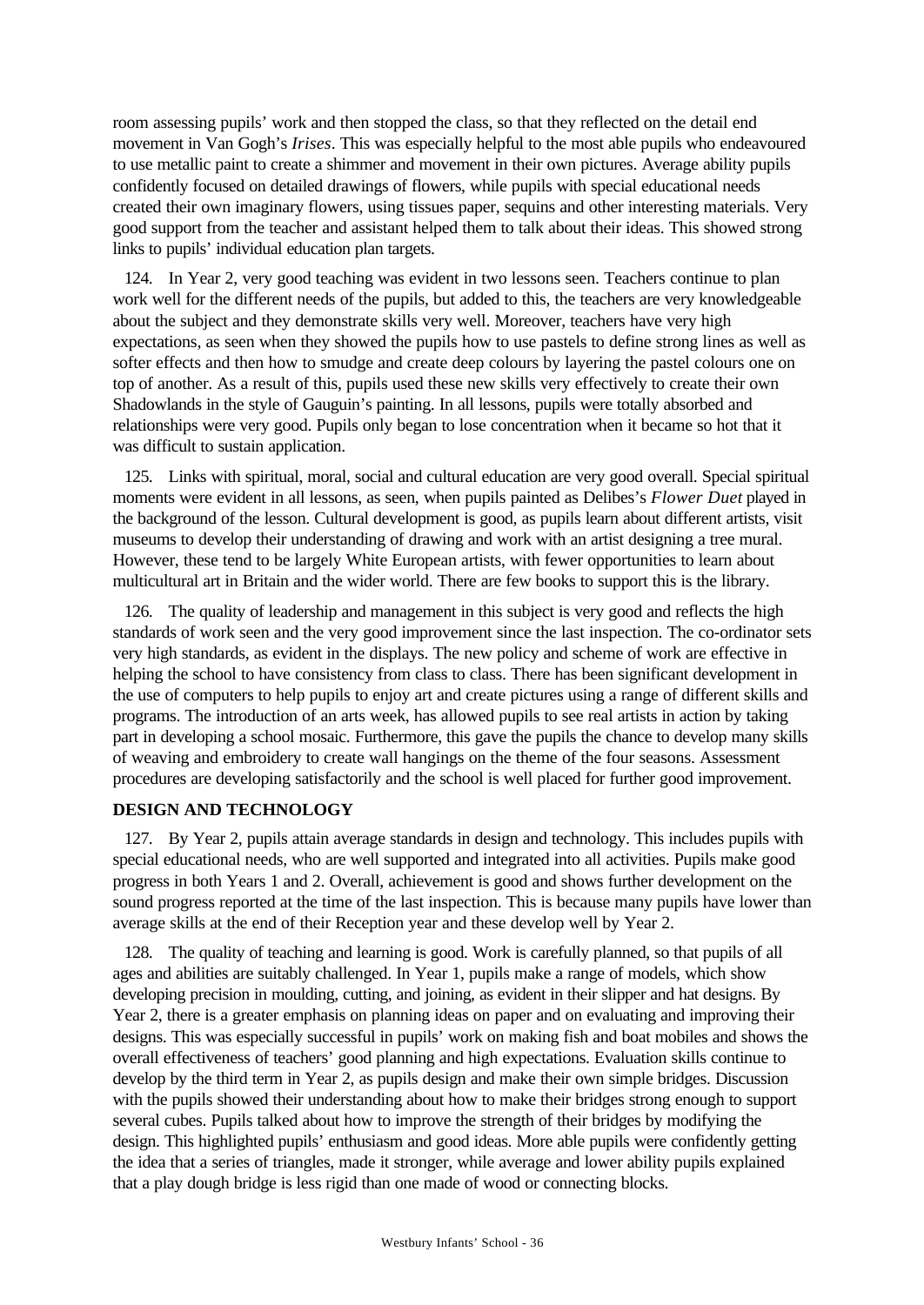129. The provision for more able pupils is satisfactory overall. Sometimes, it is well thought out as evident in the making of a doll's house, when these pupils also had the chance to make their own furniture. Nonetheless, there were missed links with science, for example, by linking their work on electricity, so that pupils made a simple circuit to give the house a light. Links with art are good, as pupils take a keen interest in finishing their work, so that it is attractive. The school does not have any big books to read together during the literacy hour, which link to design and technology. Pupils make good use of the word processor to write about their designs and, when making their wooden picture frames, they designed and printed pictures of the correct size to fit their carefully measured frames. Otherwise, links with information and communication technology and mathematics are underdeveloped.

130. In the two good lessons seen, pupils made paper flowers. Learning was good because pupils were clear about what they had to do, worked productively and applied effort in both making and thinking. Some pupils used their own imagination to invent their own flowers, using many different materials and joining techniques. This was the most successful part of their learning. Good questioning by teachers and suggestions by other pupils helped the pupils to think of ways to secure the flower stems so that the head of the flower did not droop. For example, "How did you fix the parts together and what would happen if you altered where you attached the stem?" As a result, pupils had to think and persevere to improve their flower joints and position of the stems. This is also a good example of how design and technology contributes very well to pupils' spiritual and social development because, in this session, pupils felt a sense of achievement. Moreover, they had learned to share ideas, help each other, and find solutions by using their creative skills. In the lessons seen, very good management of pupils and very good relationships enabled pupils to work collaboratively and use their time to best effect.

131. The quality of leadership and management of the subject is satisfactory. This subject has not been a priority for improvement and so observations of lessons have not taken place, although teachers' planning is carefully evaluated and samples of work are being collected to show how learning should progress from year to year. From September 2003, a new and specialist co-ordinator will be joining the school. Currently, leadership shows a clear understanding about the importance of developing skills more systematically. For example, there is an informal plan to work on a special project each half term rather than to dip in and out of activities and this is a good decision. The school has plans to develop ways of assessing how well pupils are doing in this subject, as no formal methods currently exist. Both of these initiatives focus on further raising standards, which emphasise why the school is well placed for continued good improvement. Since the last inspection, there has been good improvement in the quality of teaching and learning and pupils' rate of achievement.

#### **GEOGRAPHY**

132. During the week of the inspection, lessons were observed in both Years 1 and 2. Judgements are based on the lessons seen, scrutiny of pupils' recorded work, teachers' planning and discussions with teachers and pupils about their work. The evidence indicates that, in Year 2, standards are average. In the school's previous inspection, standards were judged to be slightly below average. This is a good improvement and is the result of the adaptation of the curriculum to ensure that pupils' awareness of localities other than their own develops appropriately. Pupils enter Year 1 with average understanding and knowledge of the world. All pupils including those with special educational needs achieve satisfactorily as they move through the school.

133. Teaching and learning in geography are satisfactory. There was one unsatisfactory lesson. The strengths of teaching and learning were evident in a good lesson in Year 1. The teacher had prepared his resources carefully to interest and involve pupils well in thinking about the features of a locality such as the seaside, which was different from the pupils' own locality. There was a real 'buzz' of excitement as the teacher unpacked his suitcase of objects that might be taken to the seaside. Questions were used well to encourage pupils to explore a range of features and to make simple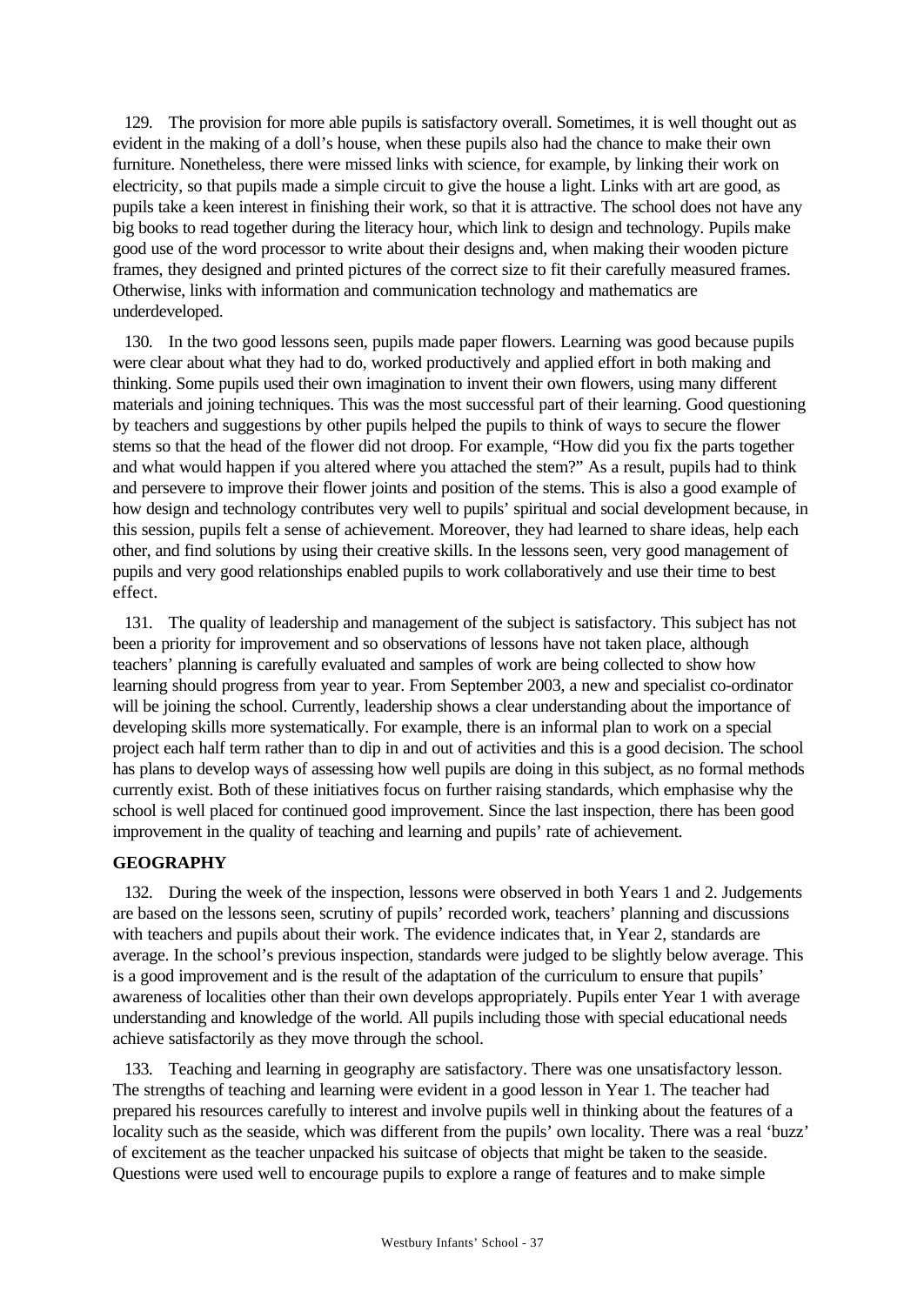comparisons. There were good opportunities for pupils to talk together in pairs about what they had observed. This reinforced and clarified their understanding effectively. Activities, which included the making of a pamphlet to advertise the seaside for more able pupils, provided well for all abilities. There was a good partnership between the teaching assistant and the teacher to ensure that all pupils, including those with special educational needs, were well involved and achieving appropriately. Where teaching has weaknesses these are linked to the management of pupils' behaviour and to the match of tasks to meet the needs of lower attaining pupils. In the unsatisfactory lesson in Year 2, the focus of the lesson and the resources provided, linked appropriately with the development of pupils' awareness of distant localities, in this case St Lucia. The teacher used questions appropriately to help pupils identify features of houses that were different from their own. There was useful modelling of sentences for the whole class, which enabled more able pupils to work independently in recording their observations. However, there was insufficient explanation and adaptation of the task for average and lower attaining pupils to enable them to work effectively. This led to inattention and unsatisfactory achievement in the lesson. Where the teaching assistant and the teacher were able to support individual pupils' achievement was satisfactory.

134. Analysis of pupils' recorded work indicates that pupils have appropriate opportunities to develop their understanding of routes and maps at different scales. This ranges from plotting their routes to school both pictorially and on a large scale map in Year 1, to plotting simple coordinates and using simple compass directions on a 'Treasure' map in Year 2. Good use is made of the local area to explore changes in seasons and features of Westbury on the 'Westbury Walk'. While the amount of pupils' recorded work is generally appropriate in both years, the organisation and general standard of presentation are too variable.

135. Coordination in the subject is satisfactory. The co-ordinator is a good practitioner and has a secure understanding of relevant priorities for the subject. Although he monitors planning in the subject and pupils' work, he has had no opportunities to monitor teaching. A useful portfolio of pupils' work is being maintained to give an overview of work in the subject. There are no formal assessment procedures in the subject. Teachers assess their work in the subject as part of the general weekly evaluation of the curriculum undertaken by all teachers. Resources in the subject meet the requirements of the curriculum and are effectively supplemented by teachers' own resources. The use of information and communication technology is developing well. For example, to support pupils' knowledge of maps and their understanding of the water cycle. The subject makes a good contribution to pupils' spiritual, moral, social and cultural development through its encouragement of pupils' exploration of the world in which they live.

# **HISTORY**

136. During the week of the inspection it was only possible to see one lesson in history due to timetable arrangements. Judgements are based on the one lesson seen, evidence from a literacy lesson with a history focus, analysis of pupils' recorded work and discussions with teachers and pupils. The evidence indicates that standards in Year 2 are average. In the school's previous inspection, standards were below those expected for the end of Year 2. This is a good improvement and has been achieved by adapting and developing the curriculum to ensure that all areas of history are covered and that expectations are appropriate.

137. Pupils enter Year 1 with average standards in their knowledge and understanding of the world and pupils, including those with special educational needs, achieve satisfactorily as they move through the school.

138. Overall teaching and learning in history are satisfactory, although some good teaching was seen in Year 1. The strengths of teaching in Year 1 are the enthusiasm and energy that teachers and pupils bring to their learning. In the lesson seen, this was encouraged by the teacher's strategies at the beginning of the lesson 'Hands up if you are a history detective! Now get your history hats on!' Through good careful questioning, she helped pupils explore what made history different from their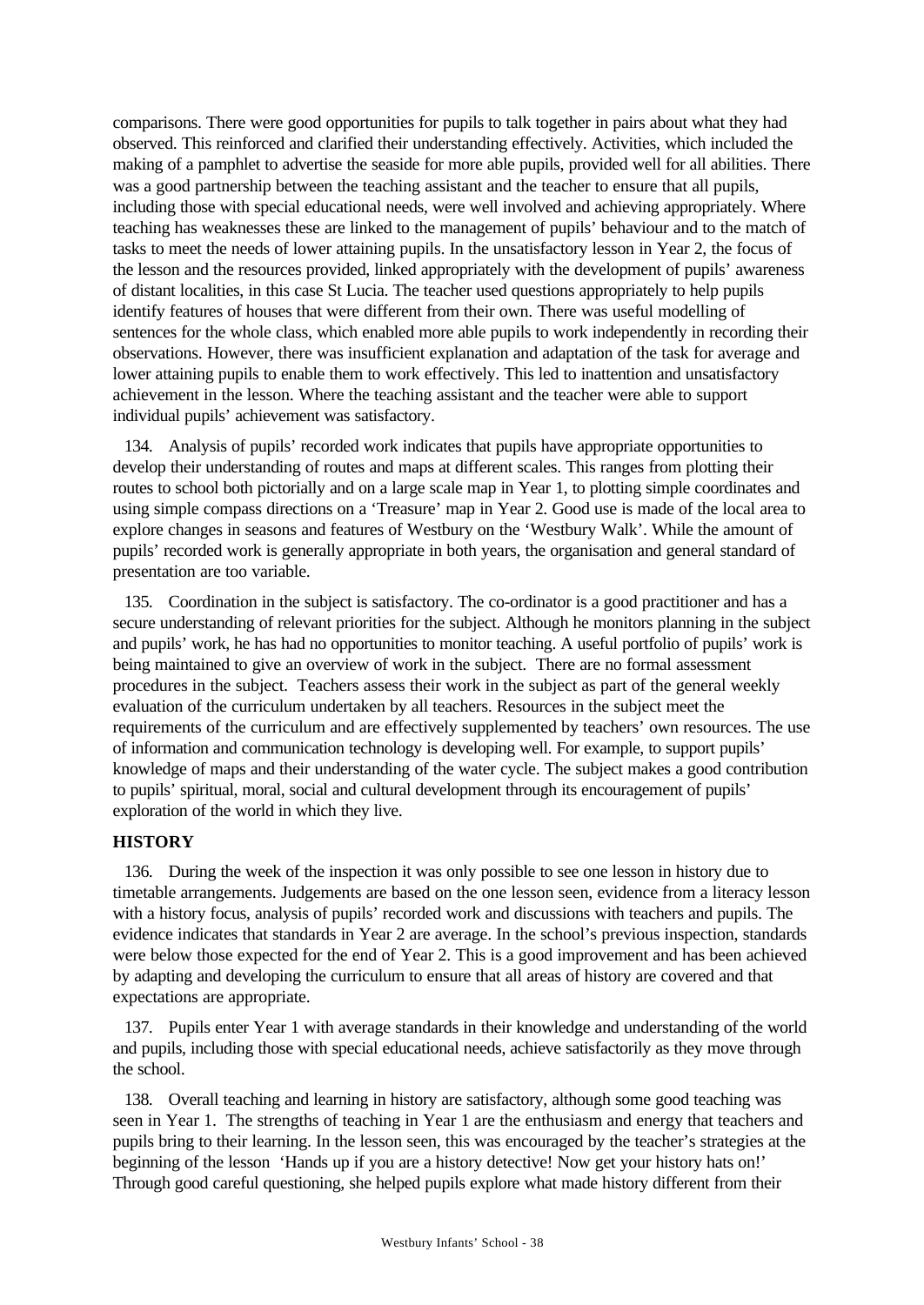previous lesson and helped them to focus clearly on skills of historical enquiry. The teacher built well on a recent visit pupils had made to Bowood House. She made good use of this 'real' experience to help pupils think about the differences they had observed in their own lives and lives in the past. This led directly to an examination of a good range of household objects from the past. The teacher's effective use of questions enabled pupils to make relevant comparisons and observations. Pupils were absorbed and interested throughout the lesson, which concluded with an appropriate recording of some of the similarities and differences in modern and past household objects. There was good level of challenge for all pupils so that all pupils developed their understanding well.

139. In the school's previous inspection pupils had insufficient knowledge of historical figures and events. This is now satisfactory and pupils learn about such figures as Guy Fawkes, Florence Nightingale and events such as the Great Fire of London and the voyage of the Mayflower. Year 2 pupils were learning about Grace Darling during the week of the inspection. In a useful link with literacy, these pupils learned about differences and similarities between sea rescue now and in the past and explored the feelings of those who were shipwrecked and eventually rescued. In both lessons observed and from an analysis of their recorded work, pupils are given a suitable range of opportunities to experience the past at first hand, through an examination of artefacts and through visits to places of local interest and further away. There are some missed opportunities in both year groups for pupils to record their work and, while satisfactory during the week of the inspection, the amount of recorded work in Year 1 and the opportunities to write in more detail in Year 2 are too variable.

140. Coordination in the subject is satisfactory. The co-ordinator has a clear understanding of the role and has identified useful and relevant priorities such as the review of recorded work for Year 1. Monitoring in the subject is generally satisfactory but there is no monitoring of teaching. There are no formal procedures for assessment in the subject. Teachers assess their work informally as part of their weekly evaluations of curriculum planning. The curriculum is well enhanced by visits to the local area to explore such topics as how houses have changed over time. Further away, they also visit places such as Devizes Museum to observe objects from the past. Resources in the subject meet the needs of the curriculum and are well supplemented by teachers' own contributions. The school is beginning to make use of information and communication technology to support pupils' learning. The subject makes a good contribution to pupils' spiritual, moral, social and cultural development through its interesting range of resources and good opportunities for pupils to be aware of changes over time.

#### **INFORMATION AND COMMUNICATION TECHNOLOGY**

141. In Year 2, pupils achieve average standards. This was also the judgement of the previous inspection. Pupils with special educational needs attain similar standards to their classmates.

142. Pupils achieve satisfactorily and make sound progress as they move through the school. The main strength in pupils' achievement is their competence in, and use of all, elements of the subject. The use of computers in art and design is particularly strong. For example, pupils use an art program to devise interesting and effective underwater scenes. Others draw and colour pictures which combine a range of reds and yellows to illustrate the events of the Great Fire of London and compose effective pictures of bonfires and fireworks of November 5<sup>th</sup> celebrations. Pupils develop sound word processing skills as they write accounts of the life processes of butterflies and snails and print them, while others use their computers to write about the geography of St Lucia. More able pupils are able to combine simple texts and clip-art pictures as they write about different insects. Interesting graphs are drawn to show that strawberries are the class's favourite fruits. Digital cameras are used satisfactorily to record and display aspects of the pupils' work.

143. The quality of teaching and learning is satisfactory. This was also the finding of the previous inspection. Good elements of teaching in lessons observed included good subject knowledge and the confident use of the school's interactive whiteboard. Other good features were observed in a lesson where pupils were being encouraged to use the computer to produce pictures that were similar to a seascape by Van Gogh. The teacher cleverly helped pupils while they were working to experiment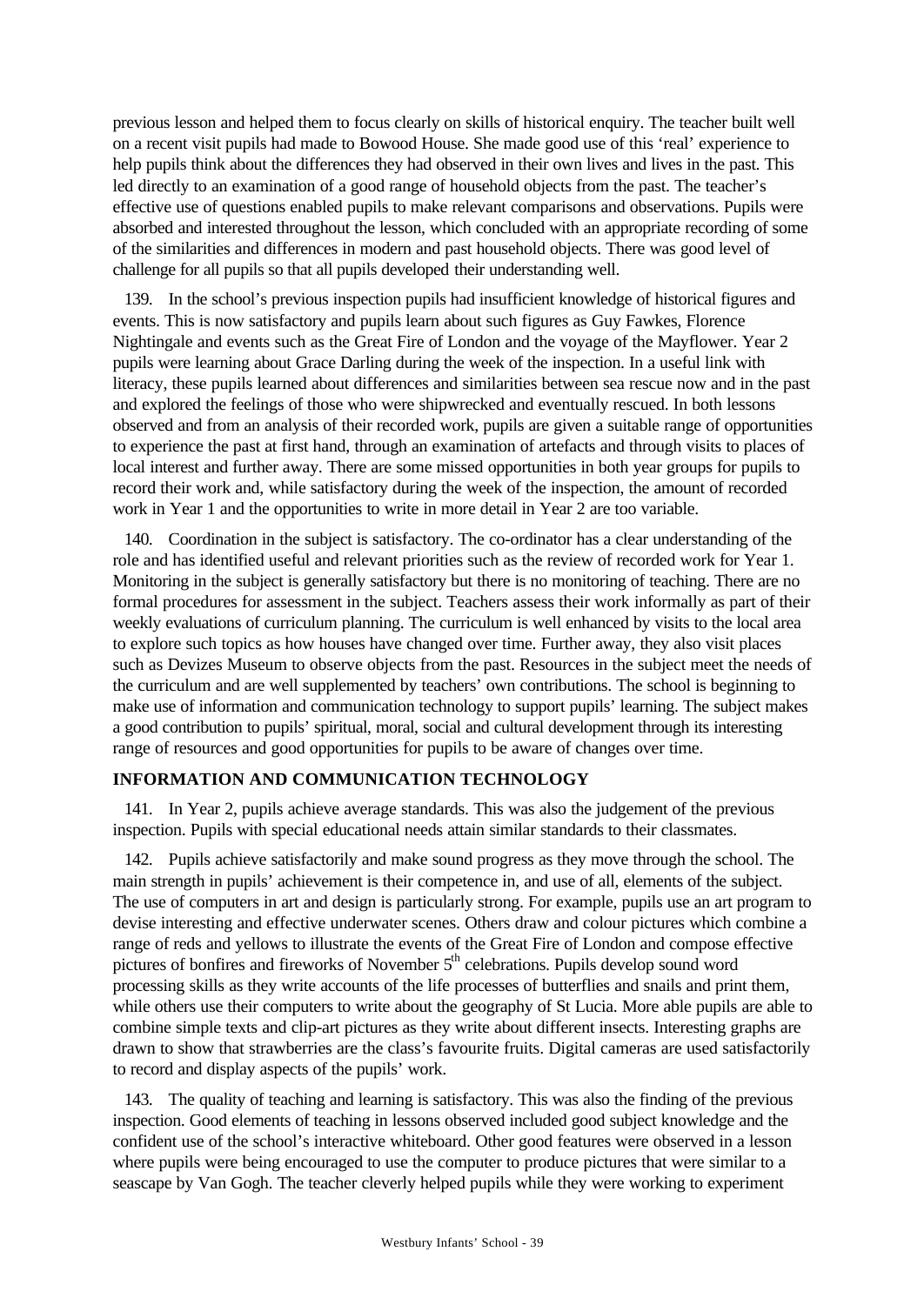with colour mixing and blending techniques to produce a more accurate finished picture. The lesson and the teacher's approach contributed significantly to pupils' spiritual, moral and social, development as they were encouraged to comment on Van Gogh's original and to show their work and explain the success of the colouring effects that they had used. This allowed their work to be fully valued by the teacher and others in the class, and promoted their self-esteem positively. In another lesson, good links were established between literacy and science as pupils used computers to write instructions for planting their seeds.

144. The subject is managed well by an enthusiastic and knowledgeable co-ordinator. Strengths in leadership identified at the last inspection have been maintained. Across the school, teachers' subject knowledge has been improved through the whole school in-service training that has recently been completed. Teachers are supported by a useful policy but the Internet safety statement has not been finalised. Planning in the subject is secure. There is a clear overall curriculum plan, which shows how elements of the subject are to be taught. Units are based on the scheme of work recommended nationally and one provided by the local education authority. Where possible, the units are linked with the overall topic plan. The ratio of computers to pupils is in line with the national average. The computer suite is used well, but guidance on the use of classroom computers is less clear. The coordinator supports and encourages teachers well, but has had little opportunity to monitor the quality of teaching and learning in the subject. The subject action plan makes good reference to improving resources but is insufficiently focused on raising the standards pupils achieve. Assessment procedures are sound. Termly records are made of pupils' achievements but there are no collections of work, which are matched to National Curriculum criteria to support teachers' appreciation of the different levels of pupils' achievements.

#### **MUSIC**

145. By Year 2, pupils reach average standards in music. This finding matches the one made at the time of the last inspection. Pupils' progress and general rate of achievement are good because when starting in Year 1 there are a significant proportion of children who have not quite reached average standards. However, by Year 2, pupils' attainment is similar to other seven year olds, as pupils sing tunefully and can compose, perform and discuss music at an appropriate level. Pupils with special educational needs and those learning English as an additional language achieve equally as well as others of the same age and they are well included in lessons.

146. The quality of teaching and learning is good overall and this is why the school is reaching average standards. The school does not have a specialist teacher for music but makes good use of a commercially produced scheme of work to ensure that pupils learn new things from year to year. In addition, teachers have had training from a music advisor and now feel more confident in how to teach the subject.

147. In Year 1, pupils regularly make their own musical compositions. Teachers help pupils to learn about mood and how to contrast sounds using different instruments. For example, they made up garden compositions, with each instrument being played to represent creatures or plants. This was a lively session, full of excitement and experimentation with a range of instruments. Teachers regularly ask the pupils to think about how music makes them feel. Often, pupils find it hard to find the right word but, with the teachers' help, they improve their skills of communication. For example, one pupil suggested that he liked the effect of the rainmaker instrument because it was "like the sound of flowing water in the garden". Pupils gain knowledge about high and low sounds at a steady pace, but the teacher often has to repeat these activities to ensure that pupils understand the difference. In Year 2, pupils continue to learn skills at a good rate and use the instruments to enliven their imagination. For example, when pupils performed a complex chant using a rage of clapping, tapping, humming and use of instruments in the "mashed potato chant"*.* Pupils sing enthusiastically and learn about different composers.

148. Most pupils really enjoy music and, overall, relationships between adults and pupils are very good. However, occasionally, a few pupils find it hard to behave well for the entire lesson. Teachers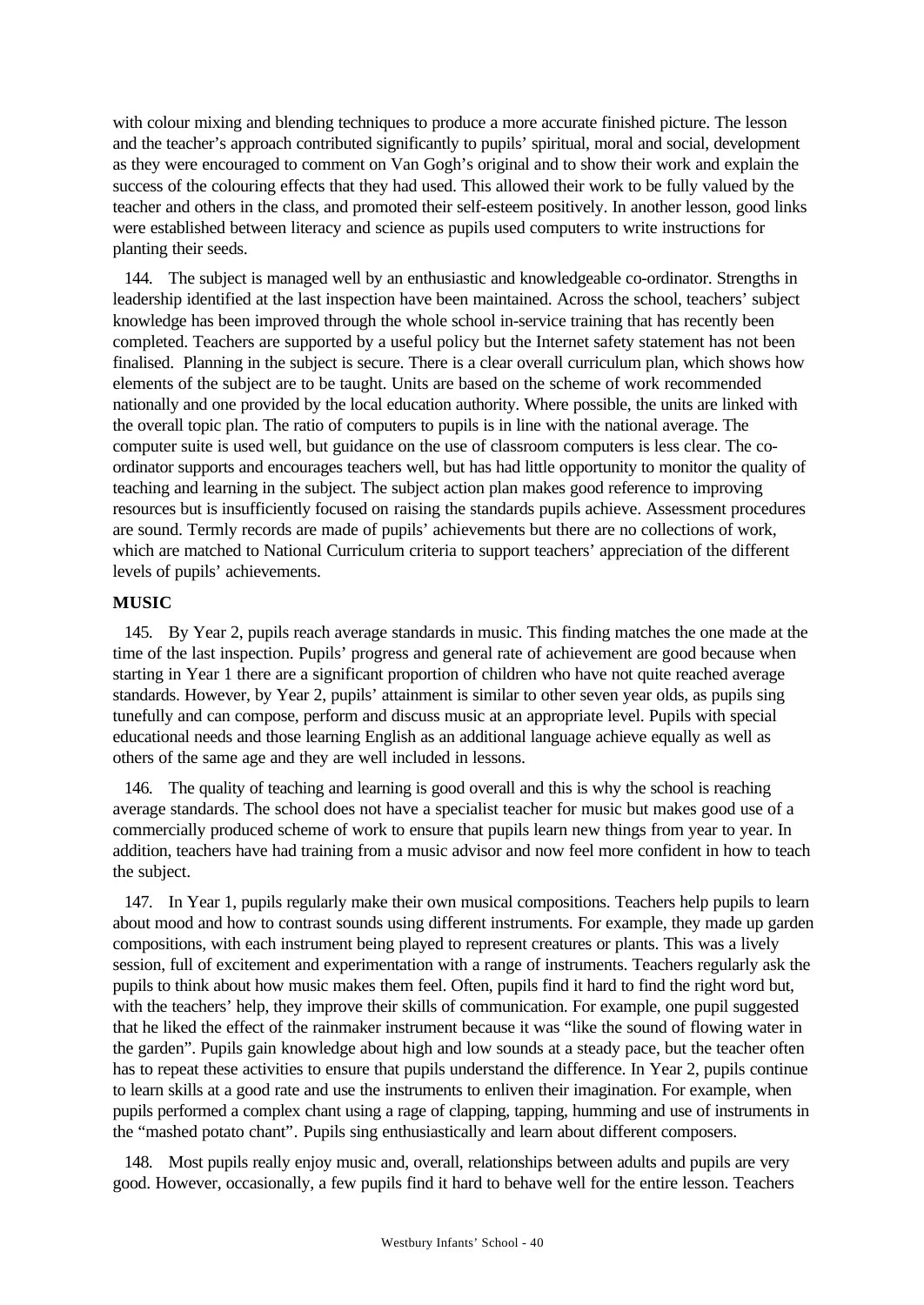are skilled at ensuring that they do not disrupt the learning of the other pupils. Overall, music plays an important part in helping to develop pupils' spiritual and social development. For example, when listening to Delibes' *Flower Duet,* three boys lay on the floor totally absorbed by the experience and asked for the music to be played for longer. Furthermore, the whole school has produced a CD performing the song *Wish,* which was written with the pupils and shows excellent links with parents in producing and marketing for fundraising. Cultural development is good overall. The school is beginning to help pupils to enjoy different musical traditions from both Britain and around the world, but overall, this is an aspect of the curriculum, which is underdeveloped.

149. About a quarter of the pupils in Year 2 enjoy learning the recorder and reach above average standards in reading simple music. This teaching is provided by a visiting support teacher. More able pupils are encouraged to attend these sessions and also to join the school choir. This helps them to develop their skills and is a helpful initiative in ensuring that their needs are well met. Sometimes, pupils miss the same lesson each week in order to have their recorder lesson. This is unsatisfactory as it means that all pupils do not have similar learning opportunities.

150. The quality of leadership and management of the subject is good, which reflects the good improvement since the last inspection, especially in pupils' achievement, the quality of teaching and learning and in the provision for musical instruments. Currently, the school does not have a simple system for assessing pupils' level of work. The school has purchased software for pupils to compose and record their own music on the computer. It was not possible to see this happening and so no overall judgement is made about the use of information and communication technology in this subject.

#### **PHYSICAL EDUCATION**

151. In Year 2 pupils achieve average standards. This was also the judgement of the previous inspection. Because of the way in which the timetable is organised, it was not possible to see any games elements of the subject. Pupils with special educational needs also achieve average standards.

152. Across the school, pupils achieve satisfactorily and make sound progress. Pupils' confidence and ability in gymnastics are strengths of their achievement. In one gymnastics lesson observed, pupils reached standards that were above those expected for their age. They were able to move purposefully around the hall in their warm-up showing good awareness of their space and that of others. Several were able to demonstrate effective balances on different parts of their bodies and to move from one to another in a controlled and purposeful way. Several were able to hold their balance for a pleasing length of time. Other pupils communicated their ideas well through dance as they devised and performed sequences of expressive movements to music by Vivaldi showing changes in the lifestyle of a butterfly.

153. The overall quality of teaching and learning is satisfactory, although some good and very good elements were observed during the inspection. At the last inspection, although most of the teaching seen was at least satisfactory, there were some unsatisfactory elements. Where teaching is good or very good, teachers devise appropriately vigorous warm-up activities and clearly explain the purpose of the warm-up and its effect on their bodies. They explain the focus of the lesson well, including reference to any subject specific vocabulary to be used. Teachers join in the activities enthusiastically and this enthusiasm rubs off on the pupils. Pupils are encouraged to demonstrate what they can do and these are used to show others how to improve their technique. Also pupils are given the opportunity of observing, evaluating and commentating on the performance of others. Occasionally, the learning of the majority is limited by the lack of concentration and commitment by a very small minority.

154. The quality of leadership and management of the subject is satisfactory. At the last inspection, this was good. There is a sound subject policy and scheme of work. A weakness is that the coordinator does not have a clear overview of when elements of the subject are taught to the different classes. Opportunities to monitor the quality of teaching and learning or of teachers' planning are limited. There is a generous amount of curriculum time devoted to the subject and the use of the hall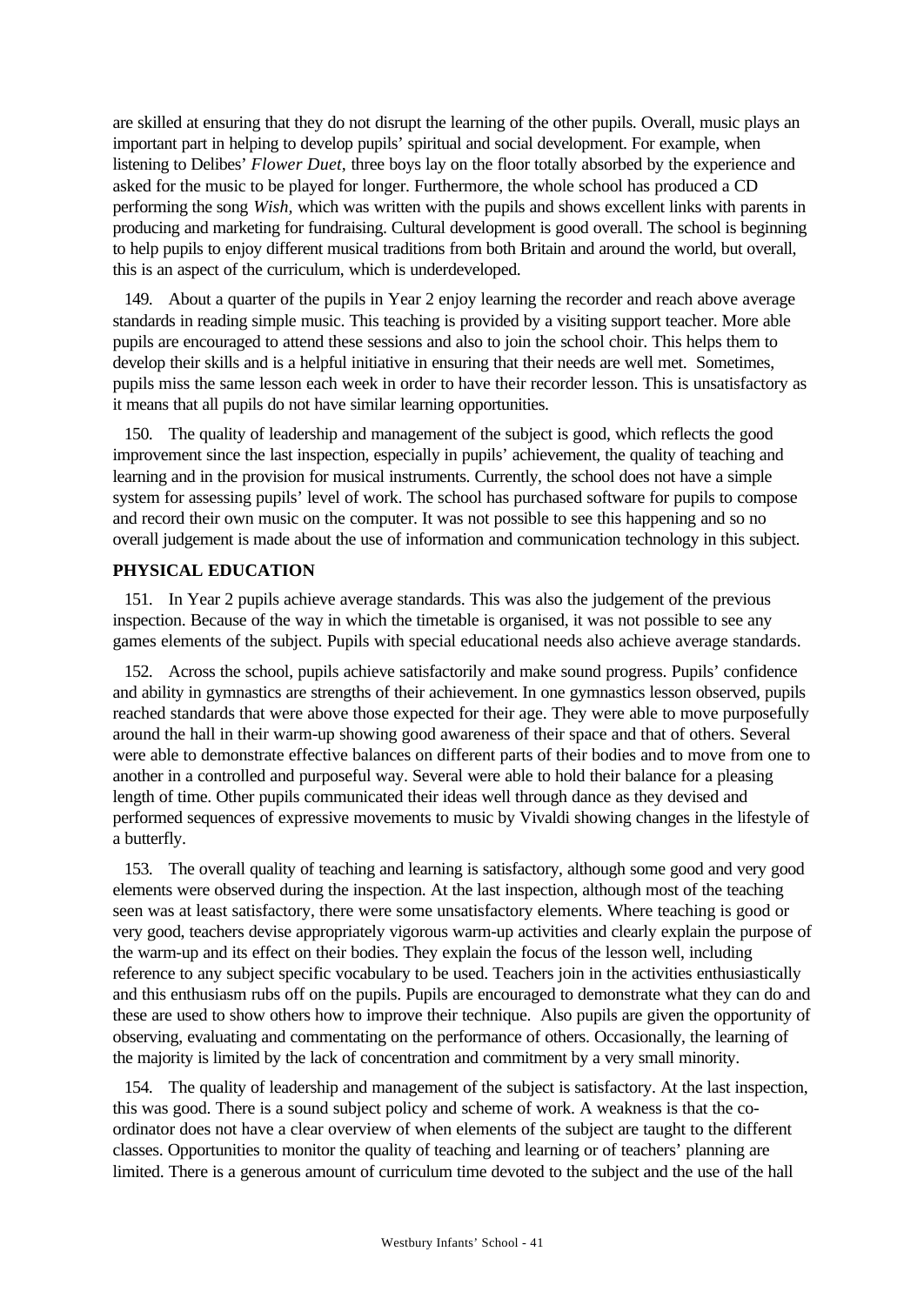accommodation is carefully timetabled. There are no whole school assessment procedures for this subject. Improvements since 1998 include the development of the annual sports day, the Eurhythmy Movement Programme and the use of the Trim trail and Adventure playground, all of which help to encourage interest in physical activities. Resources for the subject are good.

#### **RELIGIOUS EDUCATION**

155. During the week of the inspection, lessons were observed in both Years 1 and 2. Judgements are based on the lessons seen, analyses of pupils' recorded work, planning in the subject and observations in collective worship.

156. In Year 2, pupils' knowledge and understanding meet the requirements of the agreed syllabus. In the school's previous inspection, similar standards were observed. Pupils enter the school with varied and sometimes very limited experience of religious practice. The supportive ethos of the school encourages respect for each other and each other's beliefs. This, together with a well planned locally agreed syllabus, ensures all pupils, including those who have special educational needs, achieve well to reach appropriate standards in Year 2.

157. The quality of teaching and learning is satisfactory overall. Good teaching and learning was observed in Year 1. The good lesson seen placed a clear emphasis on pupils' recognition that each one was special and yet different from each other and the introductory activities in the lesson helped pupils to appreciate this. This prepared a good foundation for introducing pupils to some of the traditions of the Jewish faith. The class had already spent some time in thinking about Christian traditions and practice, particularly linked to children of their age. Guided by the teacher's skilful questioning and relevant resources, they were able to make simple comparisons between the two faiths. In Year 2, pupils are beginning to think in more depth about the meaning of some of the stories of Jesus and pupils recognise the special messages of Jesus' miracles. In the lesson seen, pupils were considering the parable of The Sower and, guided by the teacher's careful questioning, they developed their understanding of its meaning in their own lives. They showed a good level of respect for the quiet moment at the end of the lesson for reflection and prayer. Pupils' recorded work in Year 2 shows that they know about an appropriate range of stories from both the Old and New Testament. They understand the importance of light and how it is celebrated in Christianity, Judaism and the Hindu faith. Opportunities for younger pupils to record their work and thereby reinforce what they have learned are too limited. Whilst there is an appropriate amount of recording in Year 2 some pupils' weaker writing skills restricts their ability to develop their answers in any detail.

158. Sessions of collective worship support pupils' learning in class appropriately and reinforce effectively the caring and supportive ethos of the school. Eight pupils are withdrawn from religious education at parental request. The school provides suitable activities for them to do in this time.

159. The subject is well enhanced by the school's links with local clergy and with the local parish church. Pupils visit the church, many for the first time, to experience its special structure and atmosphere and to enhance their learning in other subjects such as art and history. The vicar holds special assemblies at Christmas and Easter. The school makes good use of representatives of other faiths in the local community to visit and share with pupils some of the special features of their beliefs. There are no opportunities for pupils to visit places of worship in the other faiths they learn about in school. The subject makes a good contribution to pupils' spiritual, moral, social and cultural development. There was insufficient evidence to judge the use of information and communication technology in the subject.

160. The co-ordinator for the subject is new to the role and new to teaching. She is developing the role appropriately and has begun to monitor teachers' planning and pupils' work. She has not had opportunities to monitor teaching. Assessment procedures in the subject are well organised and linked to the planning included in the Agreed Syllabus. Assessments are not used sufficiently to consider how